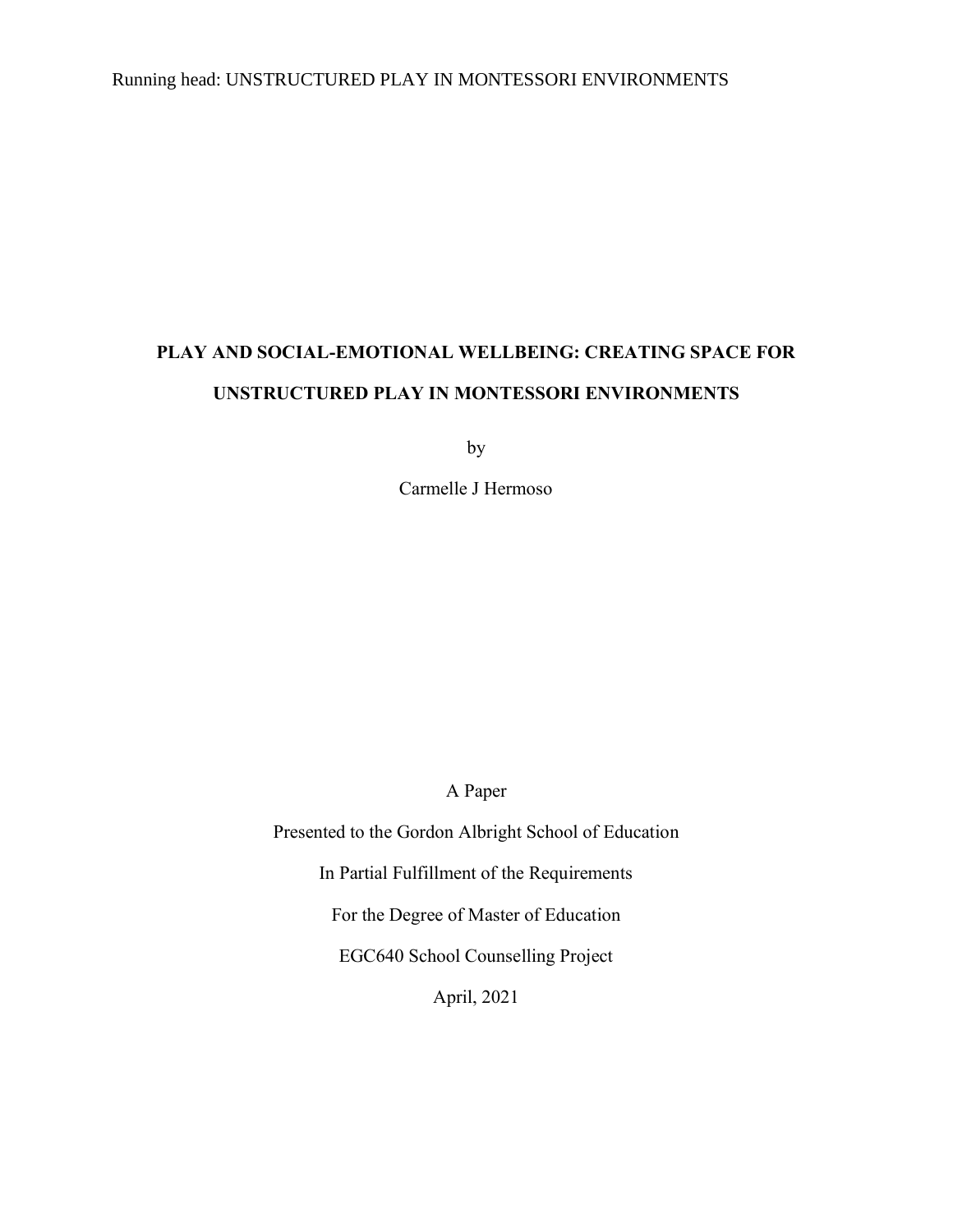## **PLAY AND SOCIAL-EMOTIONAL WELLBEING: CREATING SPACE FOR UNSTRUCTURED PLAY IN MONTESSORI ENVIRONMENTS**

<u> 1980 - Johann Barbara, martin amerikan basar da</u>

APPROVED:

(Faculty Advisor)

(Principal of Canadian Programs)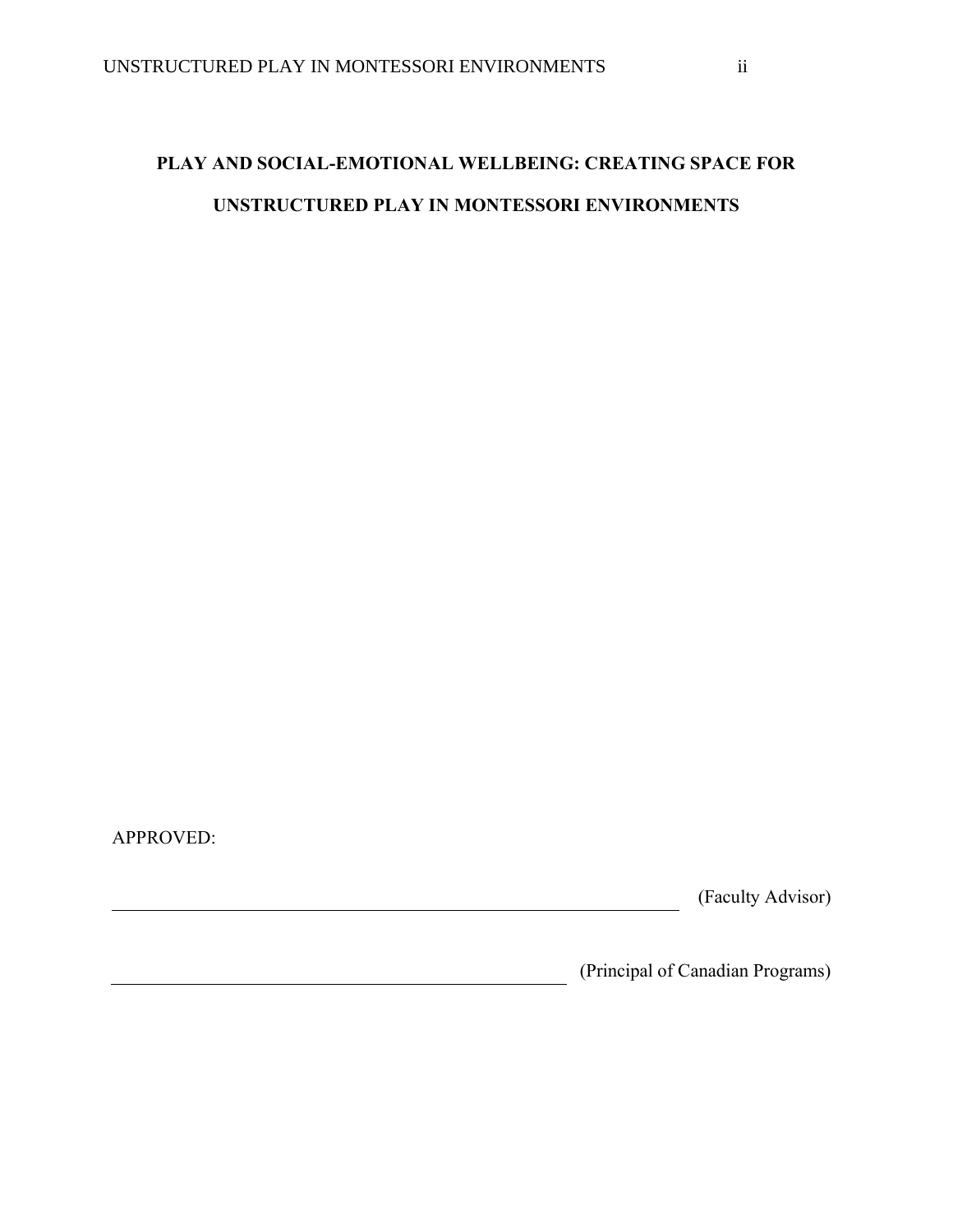#### **Dedication**

<span id="page-2-0"></span>I dedicate this paper to all the incredible people in my life who have supported me through my graduate studies journey. Firstly, I want to express my gratitude to my mom, Emilie, who has been my rock since the very beginning. Without her love, unending support and guidance, I wouldn't have made it through. I'm especially grateful for her help caring for my two children while I spent so much of the last few years studying, writing, and working. Her tireless devotion to caring for her family and friends is what inspires me to help and serve others. Secondly, I dedicate this work to my dad, Tony, who although is no longer here with us, continues to be present in my life in so many ways. My dad's daily acts of kindness, patience, and boundless empathy for others taught me how to put myself in another's shoes. What I have learned from my dad is something I try to practise regularly, not only in my work as a counsellor, but as a human being. I would also like to dedicate this paper to my big brother, Chad, who has shown me how faith and hope can heal all wounds. His determination and commitment to overcoming his drug addiction and putting his family first is what inspires me to endure the tough times in life. To my husband Rey, who constantly shows me unconditional love and support - thank you for laughing with me and always bringing me light when its dark. I don't know where I'd be without you. And lastly, I dedicate this paper to my two beautiful children, Amelia and Roston. The joy you bring into my life has fueled me each day, especially in completing my Master's degree, which is something I did not believe was possible for me as a working mom. I hope that this accomplishment is proves that anything is possible for the two of you. I know you both have so much to offer this world and I can't wait to see it unfold. But for now, thank you for being the playful and brilliant children that you are. It is the time we spend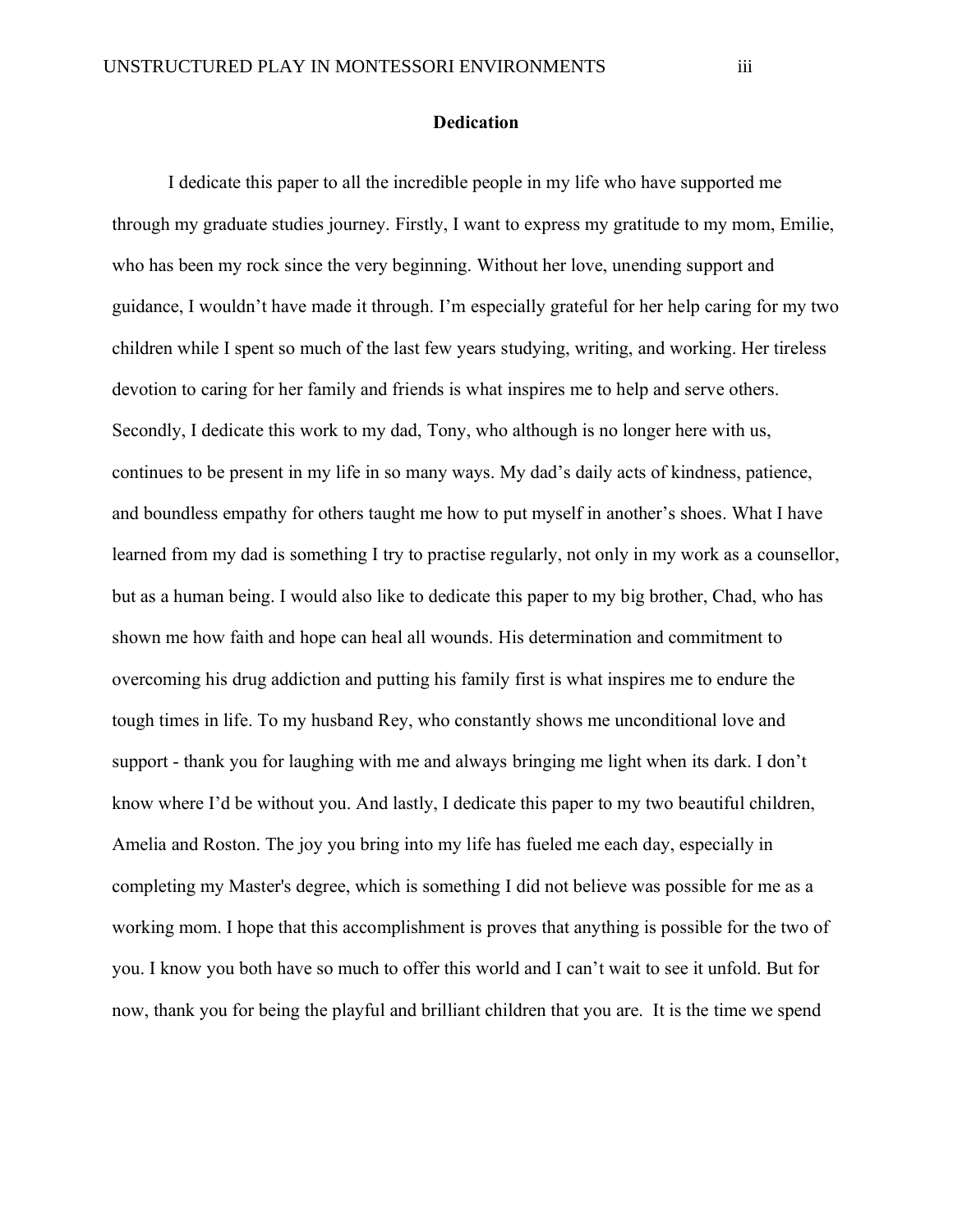together playing, creating, discovering, and imagining, that continues to give me reason to believe in the power of play and relationships.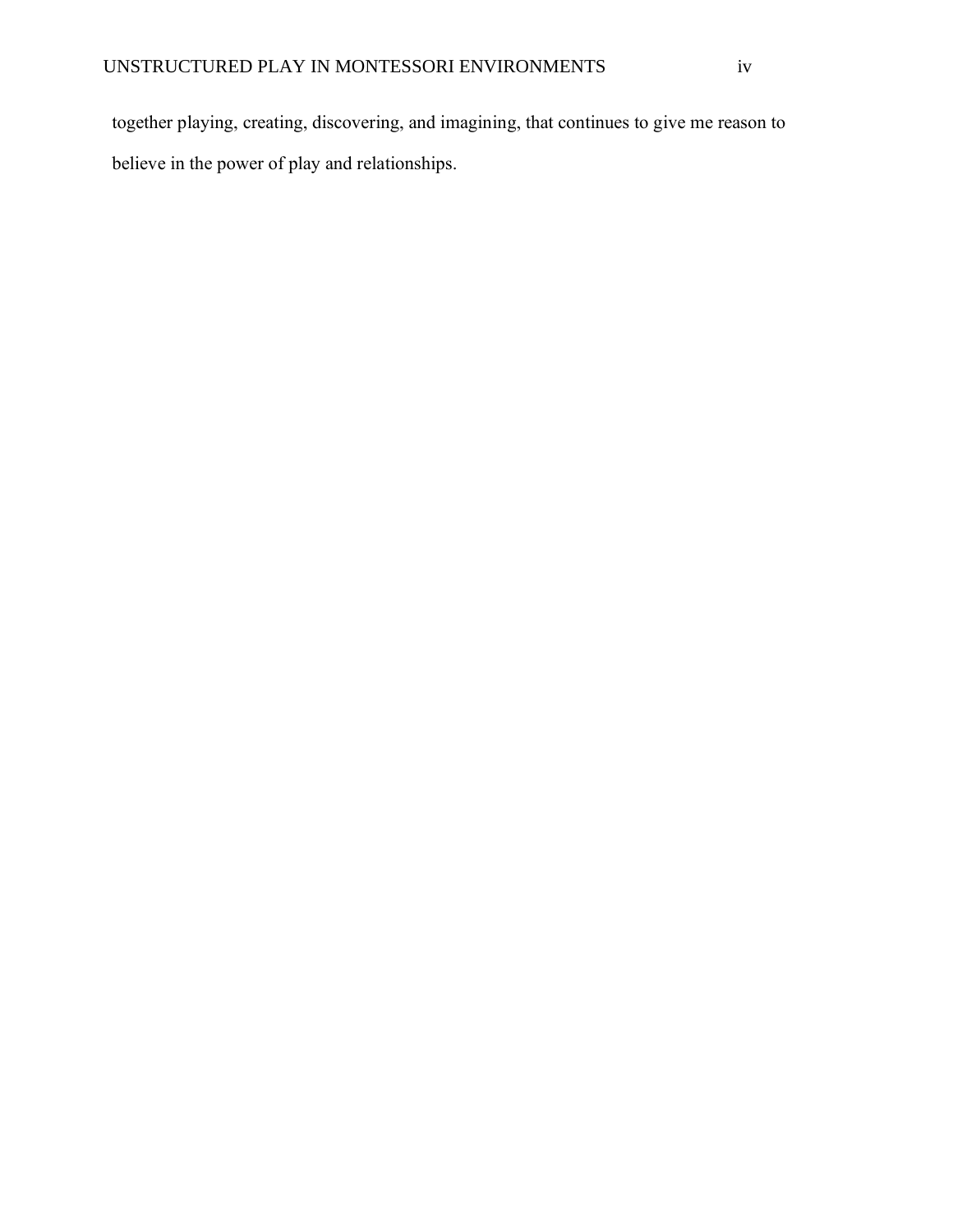#### **Acknowledgements**

<span id="page-4-0"></span>I would like to acknowledge all the CityU faculty whom I had the opportunity to learn from throughout my graduate studies journey. Thank you to my capstone advisor, Natashia Bacchus, for all her helpful feedback and support in writing this paper. I would also like to thank my internship supervisor, Sarah Frizelle, and my counselling mentors, Shannon Gomboc and Charlotte King-Harris, for all their guidance and support over the last two years. I am so grateful to have learned from all of you during my time as a counsellor in-training. Finally, I would like to acknowledge my Selkirk Montessori School family, especially Penny Barner and Erin Hayes, for all their support and love, not only during my time as a graduate student, but also over the last decade leading up to my decision to pursue school counselling. I would not be where I am today, personally and professionally, if it weren't for the two of you, Penny and Erin. Thanks for always believing in me and for all your support throughout the years.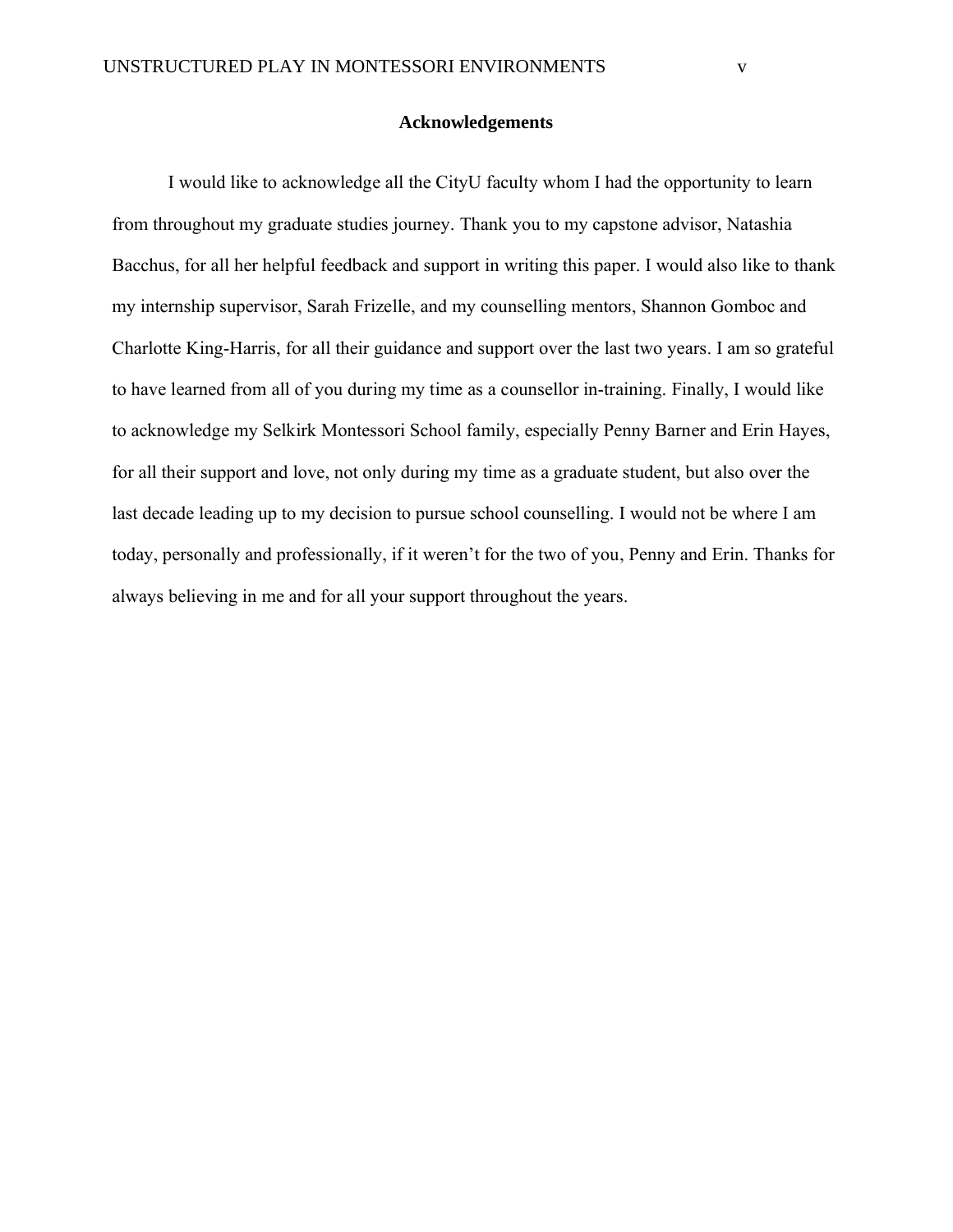#### **Abstract**

<span id="page-5-0"></span>Research indicates that most Canadian children and youth fill their time outside of school participating in extracurricular activities or on a screen (Statistics Canada, 2008, 2018). This suggests that many young people are having less time for unstructured activities and free play. Furthermore, there is evidence that Canadian millennials have an increasing risk for mental illness, specifically 63% can be classified as "High Risk", which is a 41% increase from the previous year (Ispos, 2017). The significant rise in the rates of mental illness occurs in parallel with a decrease in time spent on unstructured play. One must wonder whether there is a connection between the increase in mental health issues and the decrease in unstructured play time. Many early childhood education settings incorporate play as a major component of their programs, as recommended by BC Early Learning Framework. In contrast, many traditional Montessori education programs, although hands-on and didactic in nature, steer children away from unstructured pretend play while in the Montessori environment (Torrence, 2001). In this paper, I aim to investigate the impact of unstructured and pretend play on children's socialemotional development and overall wellbeing. Further, this study examines whether play can take place in Montessori environments without compromising the benefits of the approach and philosophy. Recommendations on how Montessori schools can incorporate play are provided, outlined using 3-tiered Response to Intervention (RtI) framework.

*Keywords:* play, unstructured play, pretend play, play therapy, child-centered, social-emotional development, well-being, mental health, early learning, Montessori, intervention, school counsellors.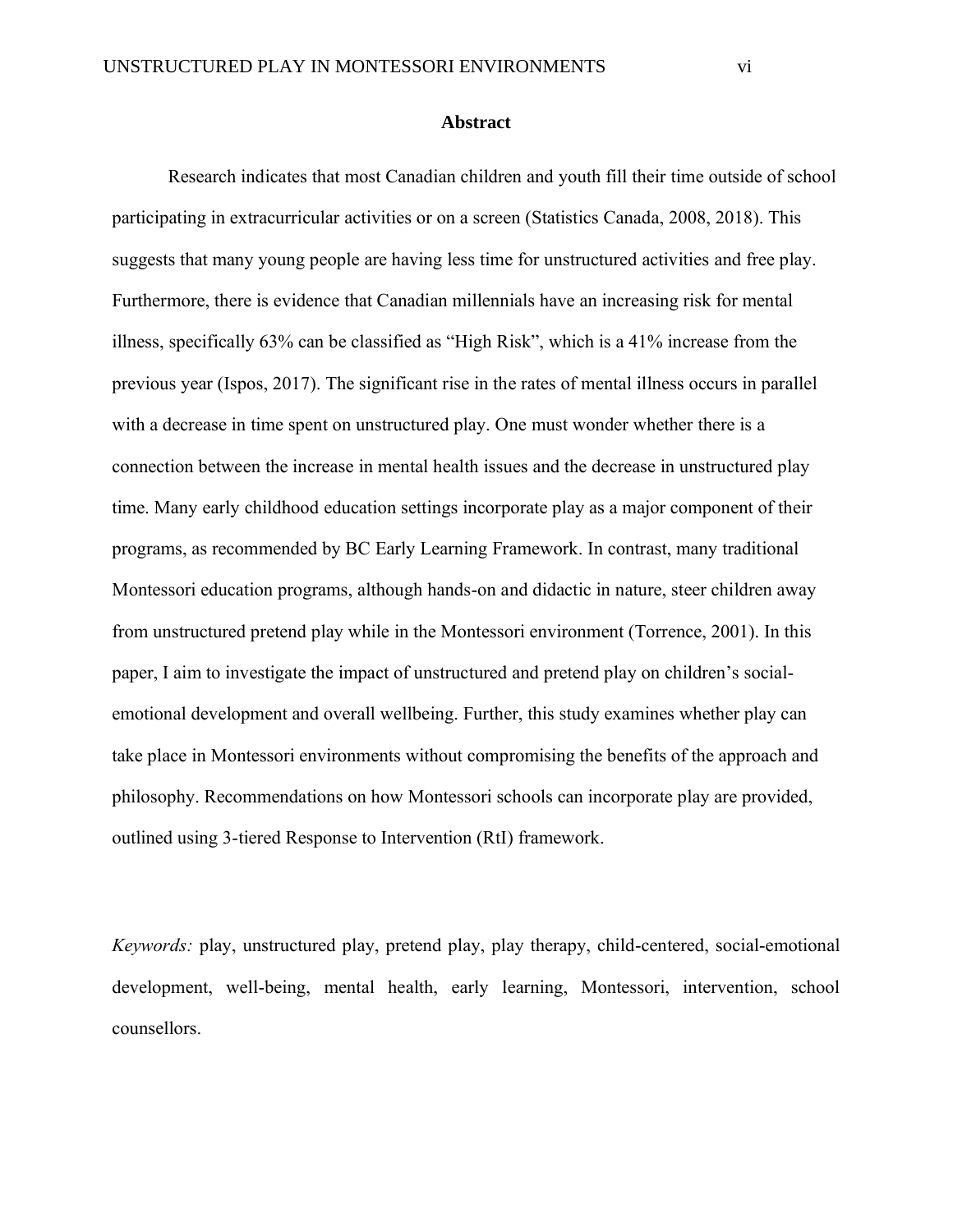## **Table of Contents**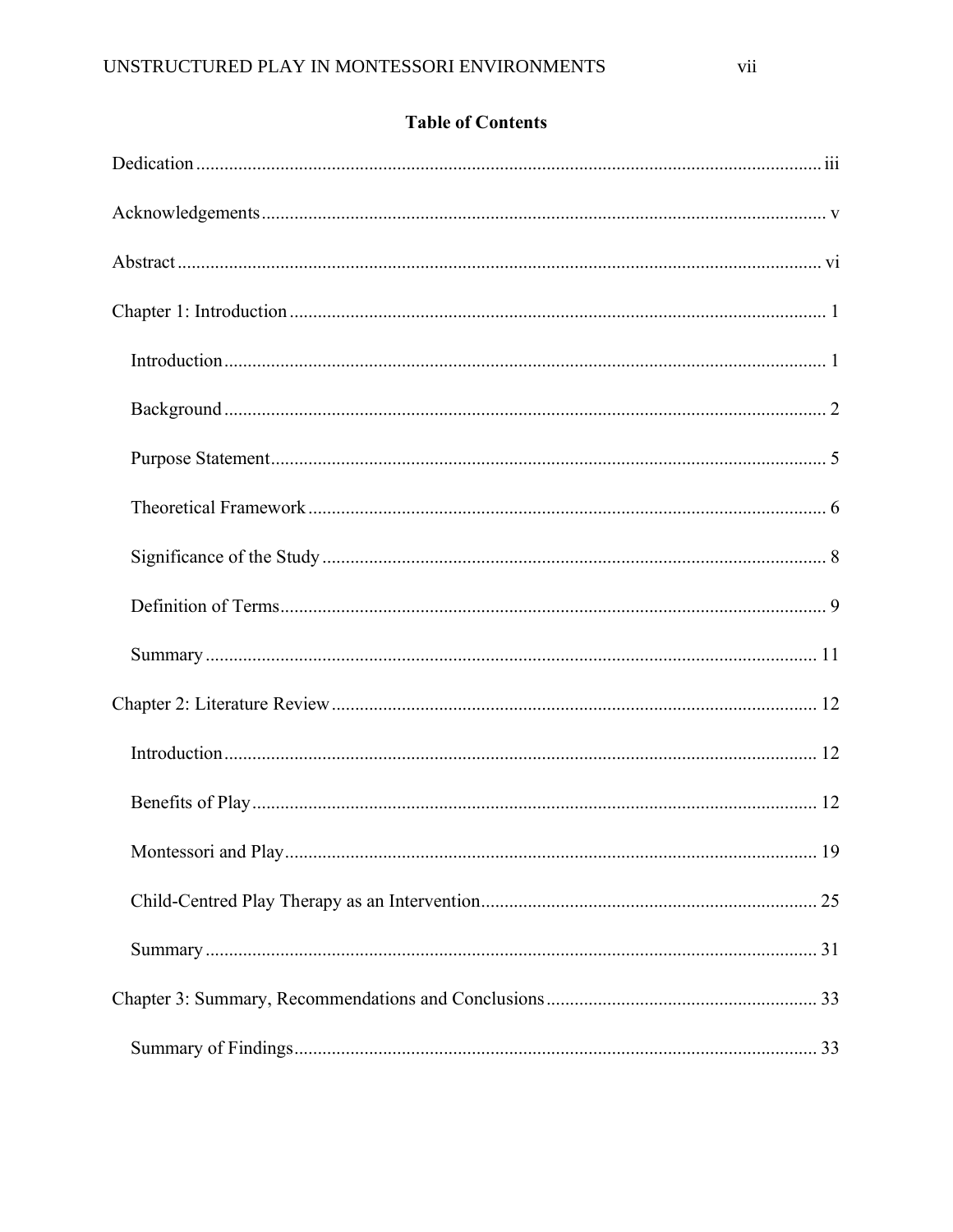| Option 2: Play area and materials available during specific times.  43 |    |
|------------------------------------------------------------------------|----|
|                                                                        |    |
|                                                                        |    |
|                                                                        |    |
|                                                                        |    |
|                                                                        |    |
|                                                                        |    |
|                                                                        |    |
|                                                                        | 52 |
|                                                                        |    |
|                                                                        |    |
|                                                                        |    |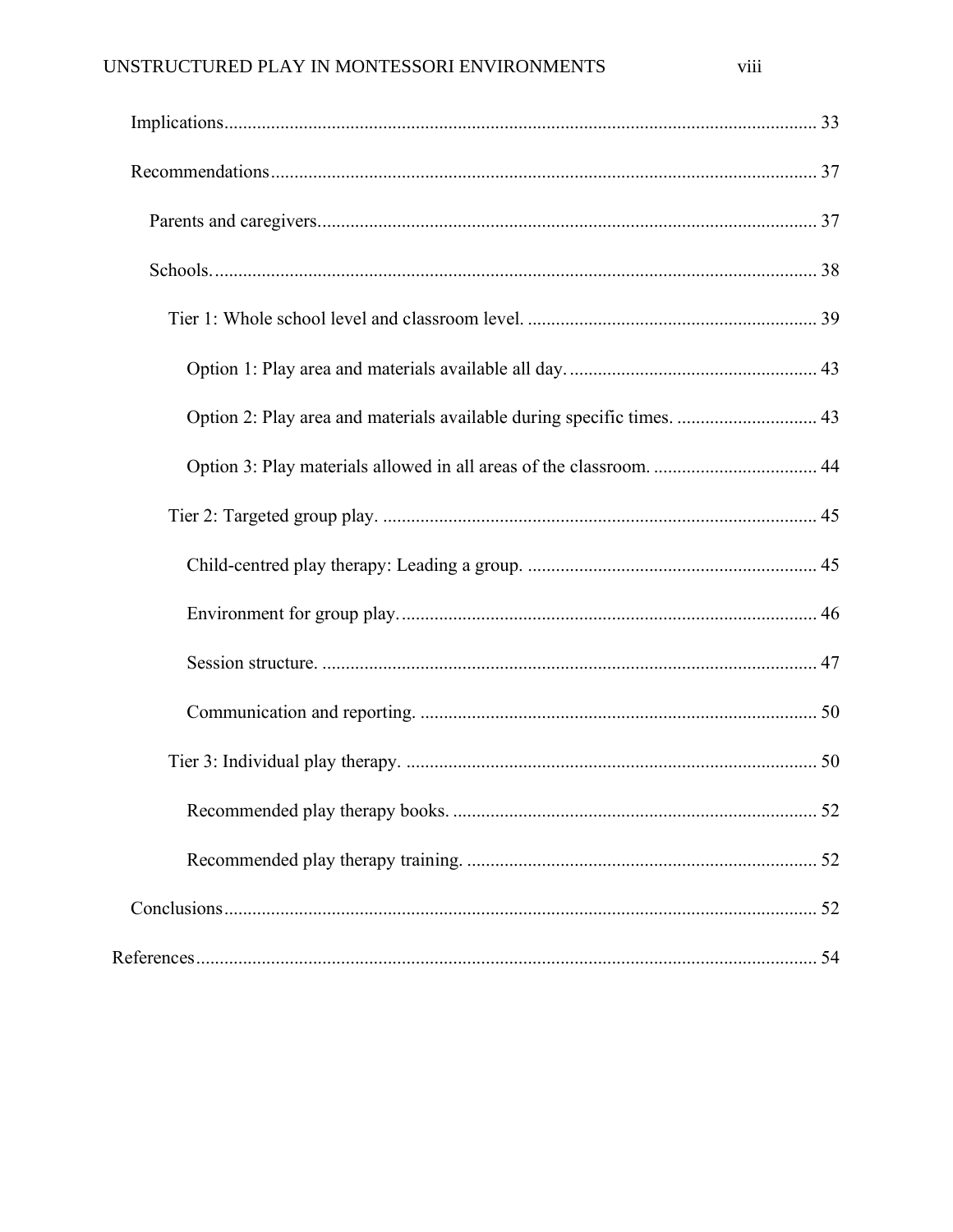# **Play and Social-Emotional Wellbeing: Making Space for Unstructured Play in Montessori Environments**

**Chapter 1: Introduction**

#### <span id="page-8-1"></span><span id="page-8-0"></span>**Introduction**

Since the genesis of recorded history, play has been evident in nearly every culture (Drewes & Schaefer, 2010). For humans, and many other species, play can be considered as critical to development as sleep and food (Drewes & Schaefer, 2010). This important role of play in children's development was highlighted in the United Nations 1989 Convention on the Rights of the child, Article 31.1, which recognizes "the right of the child to rest and leisure, to engage in play and recreational activities appropriate to the age of the child and to participate freely in cultural life and the arts." The importance of play can be found in literature from centuries ago, dating back to Plato's work in *The Republic* and *The Laws* (Smith, 2009). Considering that research on play has grown over the last few decades and continues to be an area of interest today, most would expect children to spend much of their leisure time playing (Torrence, 2001). Statistics Canada has highlighted an evolution in the way children spend their leisure time. The average amount of screen time for children and youth ages 5 to 17 is 3 hours per day, meaning young people are sitting more and moving less than ever before (Statistics Canada, 2018). Conversely, children spend so much of their remaining time at school, making the balance of direct instruction with rest and play times so important for educators to consider. In addition to providing recess times for unstructured free play, the BC Early Learning Framework encourages preschool and elementary schools to incorporate play into their curriculum. One of the principles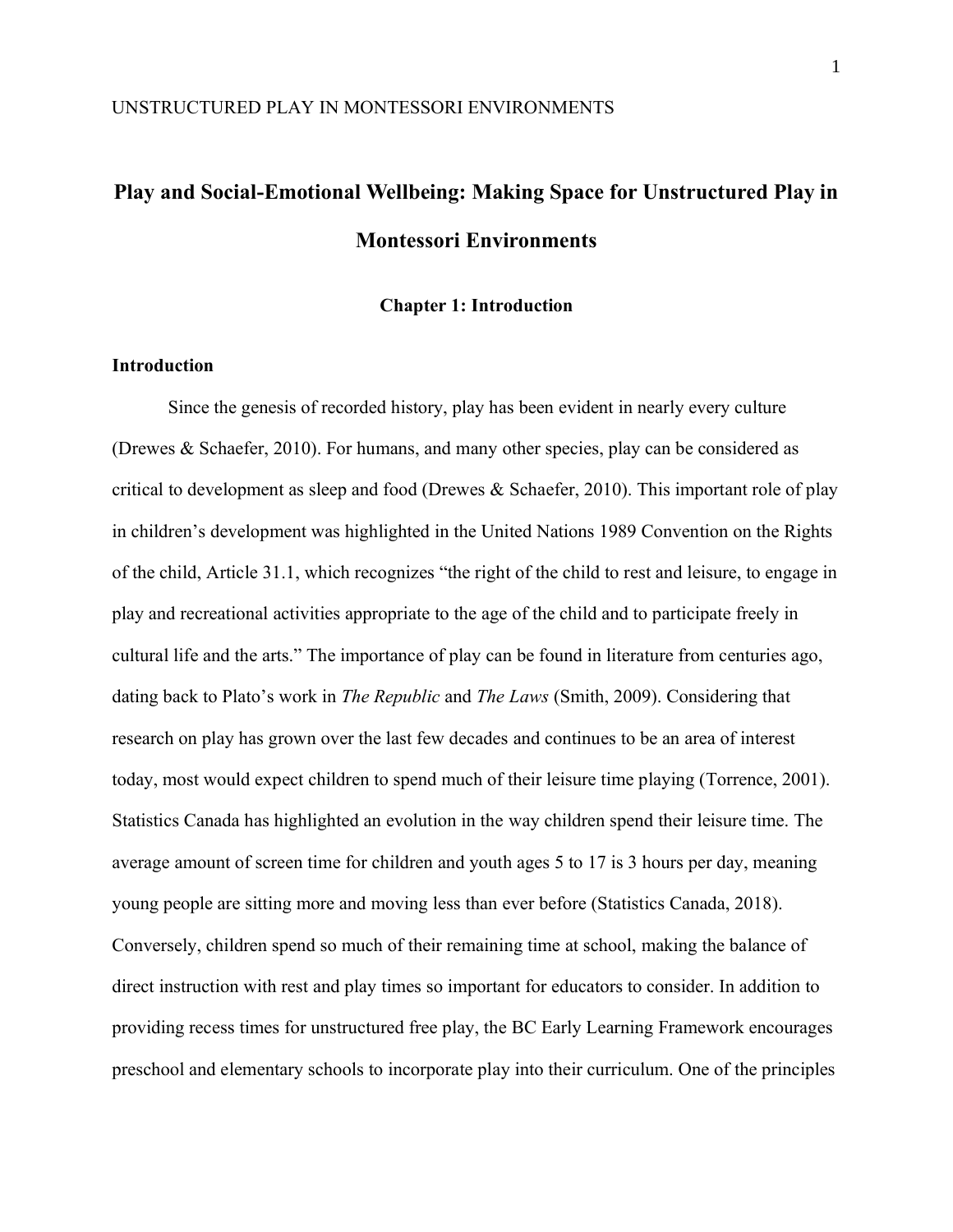of the BC Early Learning Framework, which guides pre-school and primary educators in BC, states that "Play is integral to wellbeing and learning" (British Columbia Ministry of Health & British Columbia Ministry of Children and Family Development, 2009, p. 24). The BC Early Learning Framework encourages educators to provide a variety of materials and experiences for students to learn through play. In contrast however, many traditional Montessori education programs, although hands-on and didactic in nature, steer children away from unstructured pretend play while in the Montessori environment (Torrence, 2001). With the declining amounts of time for free play at home due to society's emphasis on extracurricular activity, paired with restricted opportunities at school, Montessori-educated children have the potential of losing out on the benefits of play, particularly those related to social-emotional development and overall mental health and wellbeing (Canadian Public Health Association, 2019; Torrence, 2001). Advocates of the Montessori approach would argue that the pedagogy and structure of Montessori classrooms provide everything that children need to thrive academically, socially, and emotionally (Lillard et al., 2017). But perhaps there is room for change and improvement?

#### <span id="page-9-0"></span>**Background**

In 2000/2001, 86% of Canadian children and youth "were reported to have taken part in at least one organized extracurricular activity during the previous year" (Statistics Canada, 2008, p. 65). A more recent report from Statistics Canada (2018), states that the average amount of screen time that children and youth access is 3 hours per day. With these factors considered, it can be assumed that many young people are having less and less time for unstructured activities and free play. As stated in the BC's Early Learning Framework, "Play is integral to well-being and learning," and furthermore, the framework "promotes the importance of play for children to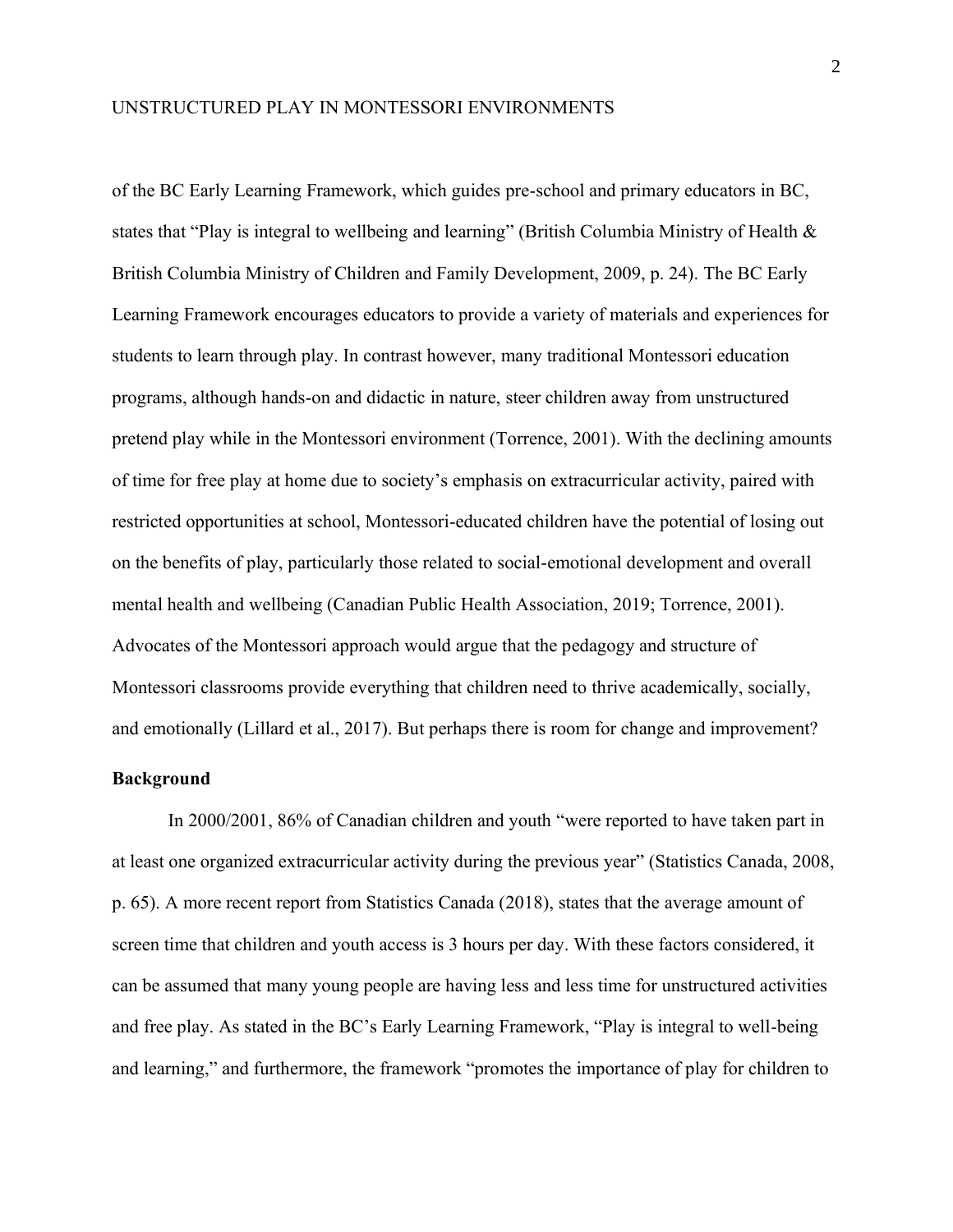experience the world through seeing, feeling, touching, listening, and by engaging with people, materials, places, species, and ideas" (British Columbia Ministry of Health & British Columbia Ministry of Children and Family Development, 2009). In 2019, the Canadian Public Health Association (CPHA) published a document titled, *Children's Unstructured Play Position Statement.* The CPHA stated that "[Unstructured play] supports the formation and maintenance of friendships, which promotes the maintenance of good mental health; physically active play may decrease anxiety and depressive symptoms" (2019, p. 5). With less time for unstructured play and free time, Canadians are seeing the consequences among their young people. The Ispos 2017 Mental Health Risk Index revealed that 63% of Canadian millennials can be classified as "High Risk" for mental illness, which was an increase from 41% the previous year. (Ispos, 2017). The Ispos Mental Health index reveals a dramatic rise in the rise in the rates of mental illness among our millennials; at the same time, we have also seen a dramatic decrease in the amount of time spent playing. Although I have not found any research linking these two factors, I cannot help but wonder about the connection between the increase in mental health issues and the decrease in unstructured play time.

The Canadian Public Health Association also recognizes the importance of unstructured play. Their position statement on unstructured play also advocates for community stakeholders to do their part:

The Canadian Public Health Association (CPHA) recognizes unstructured play as a child's right and a critical component to child and youth health and well- being. Actions are necessary to reduce the barriers limiting opportunities for unstructured play at school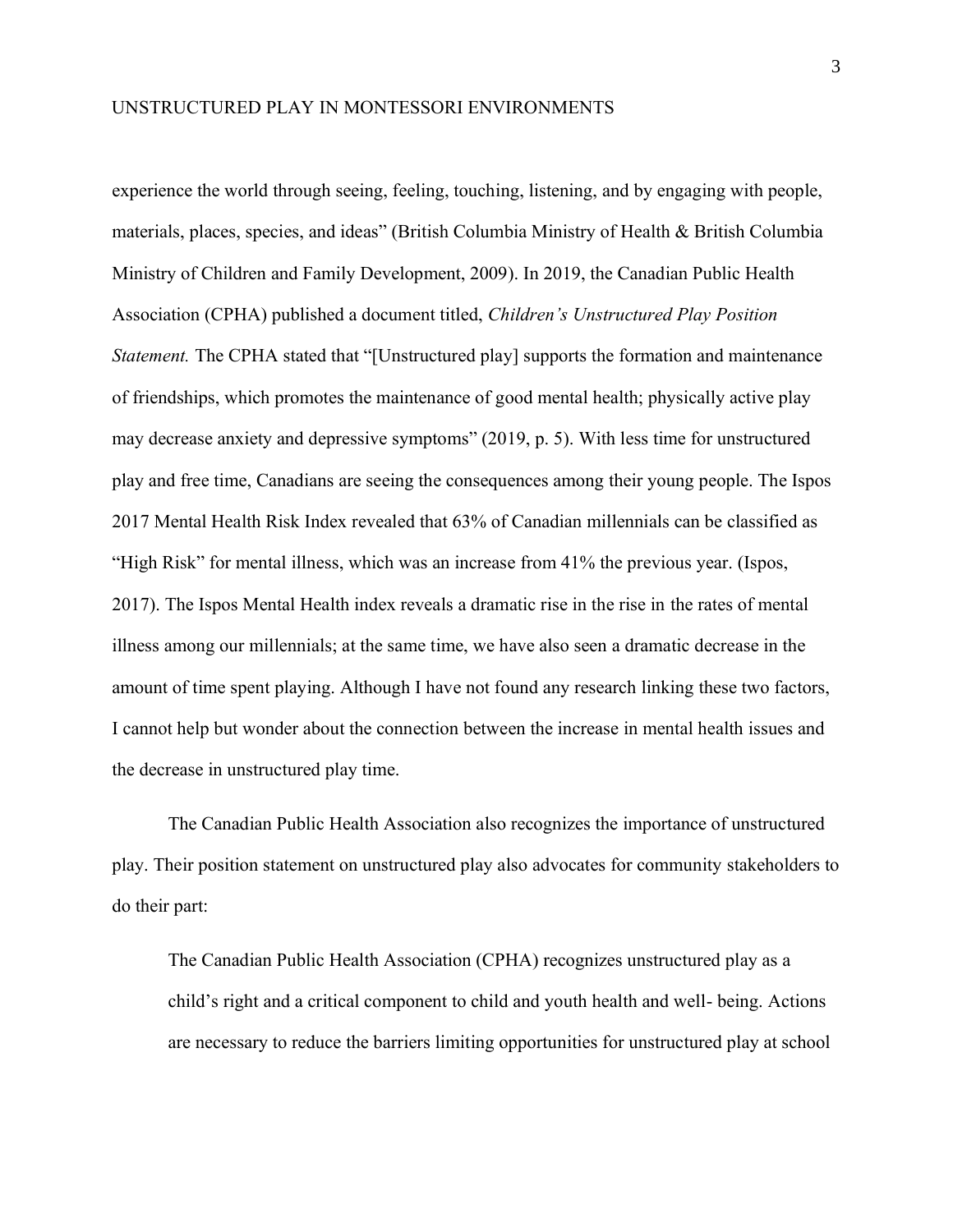and in the community. CPHA commends those school boards, municipalities, other governments and non- governmental organizations that are taking positive steps to improve children's access to unstructured play; however, further steps are needed (2018,

p. 3).

Although schools across Canada are expected to provide recess breaks, the only guidelines that seem to direct the length of recess times are based on suggested daily physical activity. In British Columbia, the Ministry of Education mandates that schools provide students from Kindergarten to Grade 7 at least 30 minutes of physical activity each day (Parmenter et al., 2005). The daily physical activity, however, could be structured and teacher led, so the amount of unstructured play time that each school provides students is unclear. Therefore, it seems that in most cases, it is up to individual teachers to balance structured and unstructured times throughout the day. For some schools, however, an overarching philosophy is what guides teachers' decision-making. For example, one school may be more arts-based and it is agreed upon by all teachers that an emphasis is placed on presenting concepts through art-based lessons. The same is true for playbased or exploration-based programs, where the classroom is set up in a manner that encourages learning through play and exploration.

One popular approach in education, especially for the preschool and primary years, is the Montessori method, developed by Maria Montessori in the early 1900s. Montessori schools are known for the careful design of child-sized environments, which according to Torrence (2001), "encourage independence and autonomy and enables children to get close to reality through a personal voyage of discovery embedded in sensory training curriculum and practical life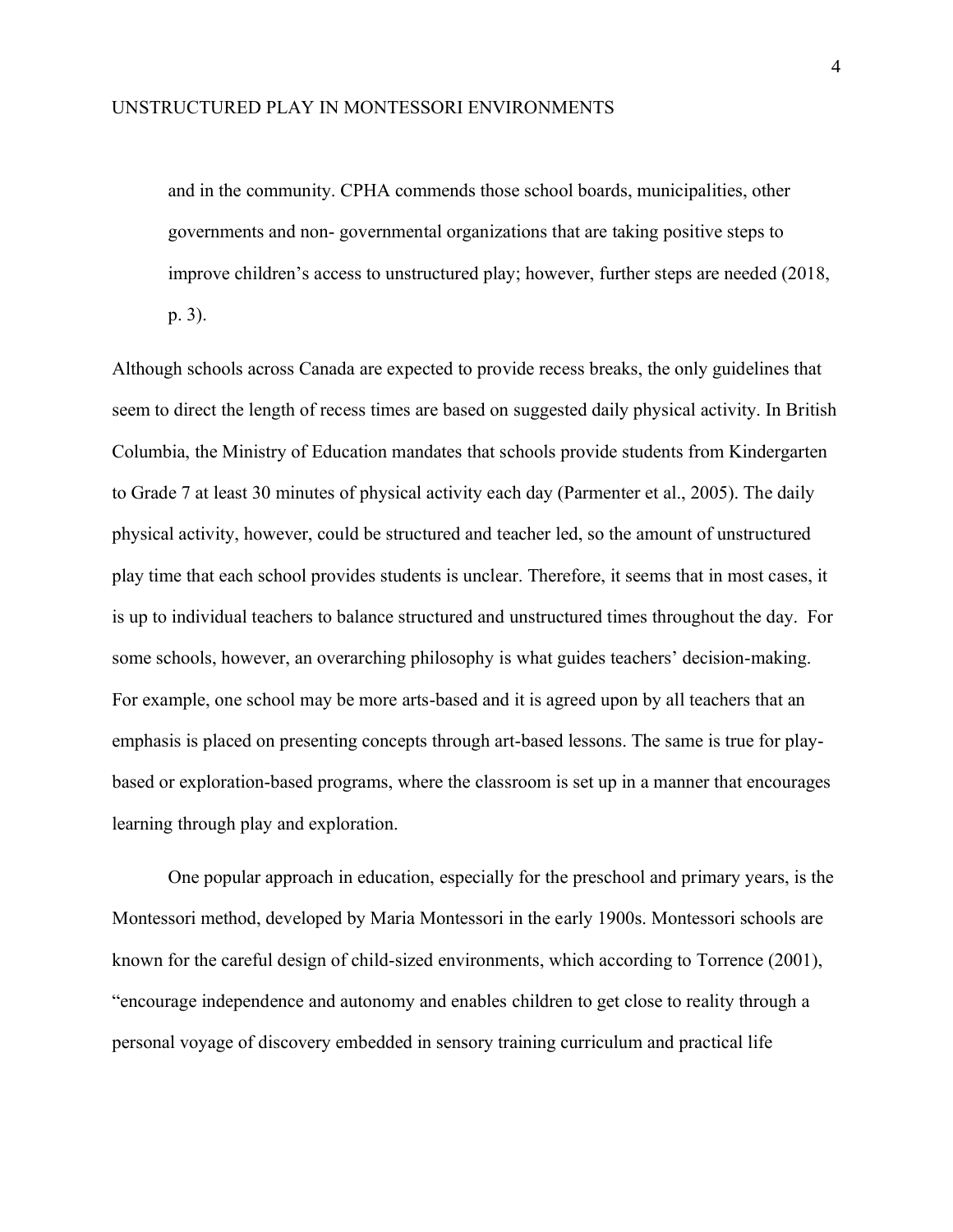activities" (p. 381). Because Montessori education is well known for its use of didactic materials, movement around the classroom, and the opportunities to work collaboratively, many view the approach as playful learning. Interestingly however, Maria Montessori herself considered play "developmentally irrelevant" (Rubin, Fein, & Vandenberg, 1983, p. 694). Montessori was particularly against encouraging fantasy or pretend play. Dr. Angeline S. Lillard, an author and professor of psychology at the University of Virginia, has been studying both the Montessori method and pretend play for over a decade (University of Virgina College and Graduate School of Arts & Sciences, 2020). According to Lillard (2013), "Pretending has no place in Montessori education, and this strikes many educators as odd given the popular belief that pretending helps children's development" (p. 171). In a preschool-kindergarten classroom, one child was observed playing with the knobbed cylinder material as little dolls. She was playing quietly, holding a few cylinders up to one another, using motions and voices to portray them talking to one another. Because the knobbed cylinder material is meant for sensorial development where the child is shown to line them up in size, she was gently redirected to do the work as instructed. The child was not reprimanded for playing, as Montessori teachers are well trained to patiently guide and redirect behaviours. The pretend play the child felt drawn to pursue, however, was not seen as an appropriate choice at the time. The child was 4 years old.

#### <span id="page-12-0"></span>**Purpose Statement**

Research examining Montessori education has provided evidence that there are many benefits of the approach. Many students who go through Montessori preschool programs have been found to measure higher in "academic achievement, social understanding, and mastery orientation" (Lillard et al., 2017, p. 1). However, with the rising rates of mental health concerns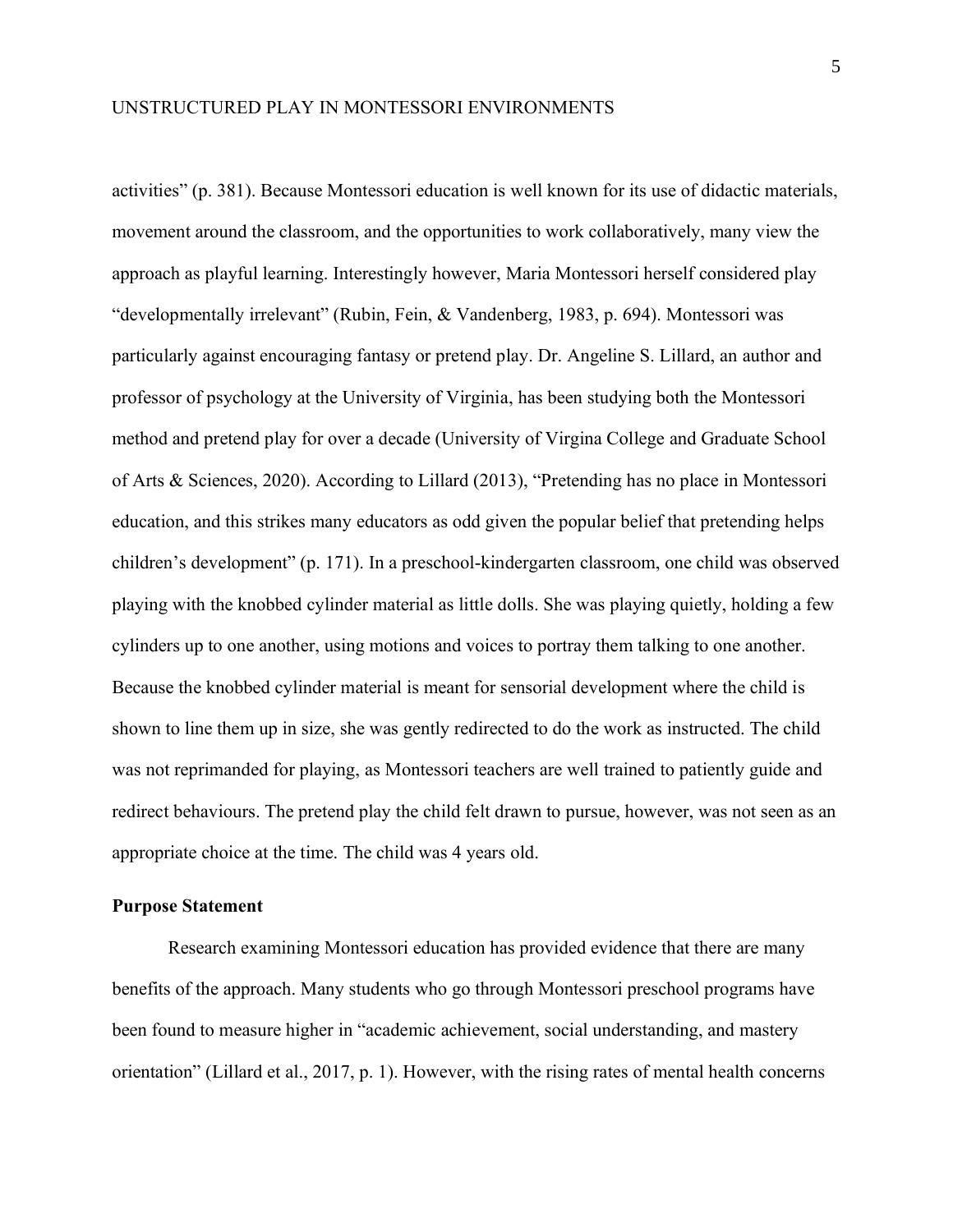along with more disruptions in social-emotional development among many young people today, the possible benefits of unstructured play in Montessori environments are worth exploring. Therefore, the purpose of this paper is to examine the impact of unstructured and pretend play on children's overall wellbeing, and to investigate whether play can take place in Montessori environments without compromising the benefits of the approach and philosophy. Furthermore, this paper will consider ways Montessori schools can incorporate unstructured and pretend play into their programs as interventions for children with social-emotional concerns.

#### <span id="page-13-0"></span>**Theoretical Framework**

In investigating the benefits of play and its impact on the mental, social, and emotional development of children, the lens through which the research of this paper will be analyzed is threefold: Vygotsky, Montessori, and Child-Centred Play Therapy. Lev Vygotsky, a pioneer in the field of play research, based his theory of the Zone of Proximal Development on play, stating, "In play, the child is always behaving beyond his age, above his usual every day; in play, he is, as it were, a head above himself" (Vygotsky, 1978, as cited in Bodrova, 2003, p. 32). According to this theory, there is a gap between what a child can accomplish independently and what a child can do with support, which is what Vygotsky refers to as the Zone of Proximal Development (Mooney, 2003). It is through the interaction between the child and an adult or a peer which supports the learning of a new concept (Mooney, 2003). Through pretend play, children naturally stretch themselves beyond what they are independently capable of, thus encouraging the learning of new skills and concepts (Mooney, 2003). In contrast, Maria Montessori, a leader in education was a constructivist like Vygotsky, but did not place importance on pretend play. Vygotsky's view was significantly different from Montessori's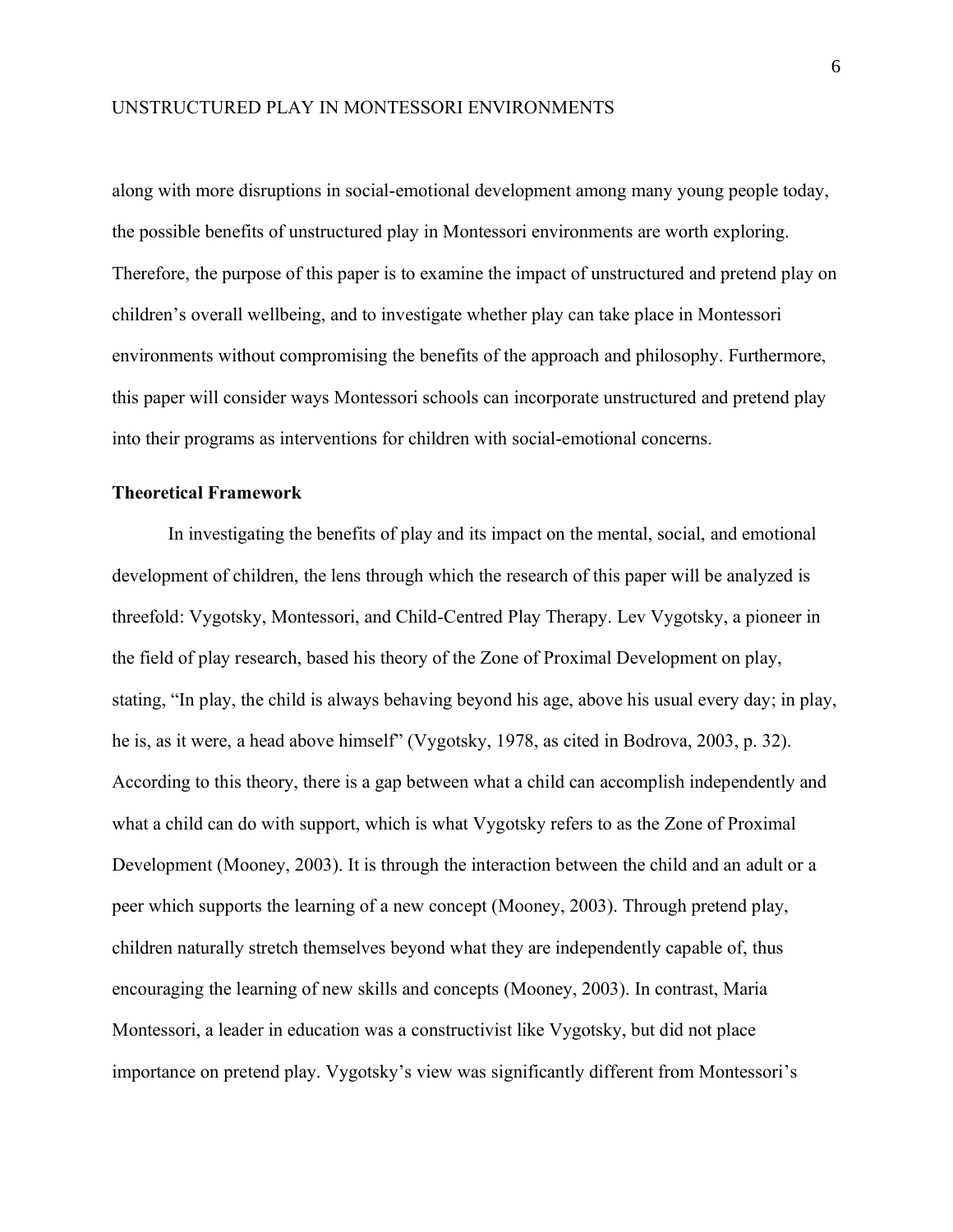view, which did not see play having an important role in classrooms. As cited by Bodrova (2003) Montessori referred to playing with dolls as a "useless amusement" and that "children are happy to trade for more meaningful 'work' on the apparatus" (p. 32). The Montessori approach, however, has resulted in so much success in many domains among children, that her theories continue to be relevant today (Lillard et al., 2017). With the growing rates of mental health concerns and challenging behaviours in schools, the possible benefits of unstructured and pretend play may outweigh the philosophical aversion to play in Montessori environments (Ispos, 2017; Lillard et al., 2013).

While it is the goal for most educators to be able to provide the necessary activities, materials, and in-class instruction for healthy development, it is inevitable for some children to require additional social-emotional interventions in schools. Considering this, Child-Centred Play Therapy, a non-directive approach, is naturally unstructured and utilizes children's innate capacities to resolve their issues and challenges. In the book *Child-Centered Play Therapy,*  VanFleet et al. (2010) describes the approach:

The foundation for CCPT is the belief that *the child leads the way*. At the theoretical and philosophical center of this approach is an appreciation for human capacity; it stresses the ability of all clients, including children, to be self-directive in their search for healing (p. 15).

Interestingly, a well-known principle of Montessori's approach is to *follow the child.* In Montessori's writings in *The Theosophist*, she states, "In the child is much knowledge, much wisdom. If we do not profit from it, it is only because of neglect on our part to become humble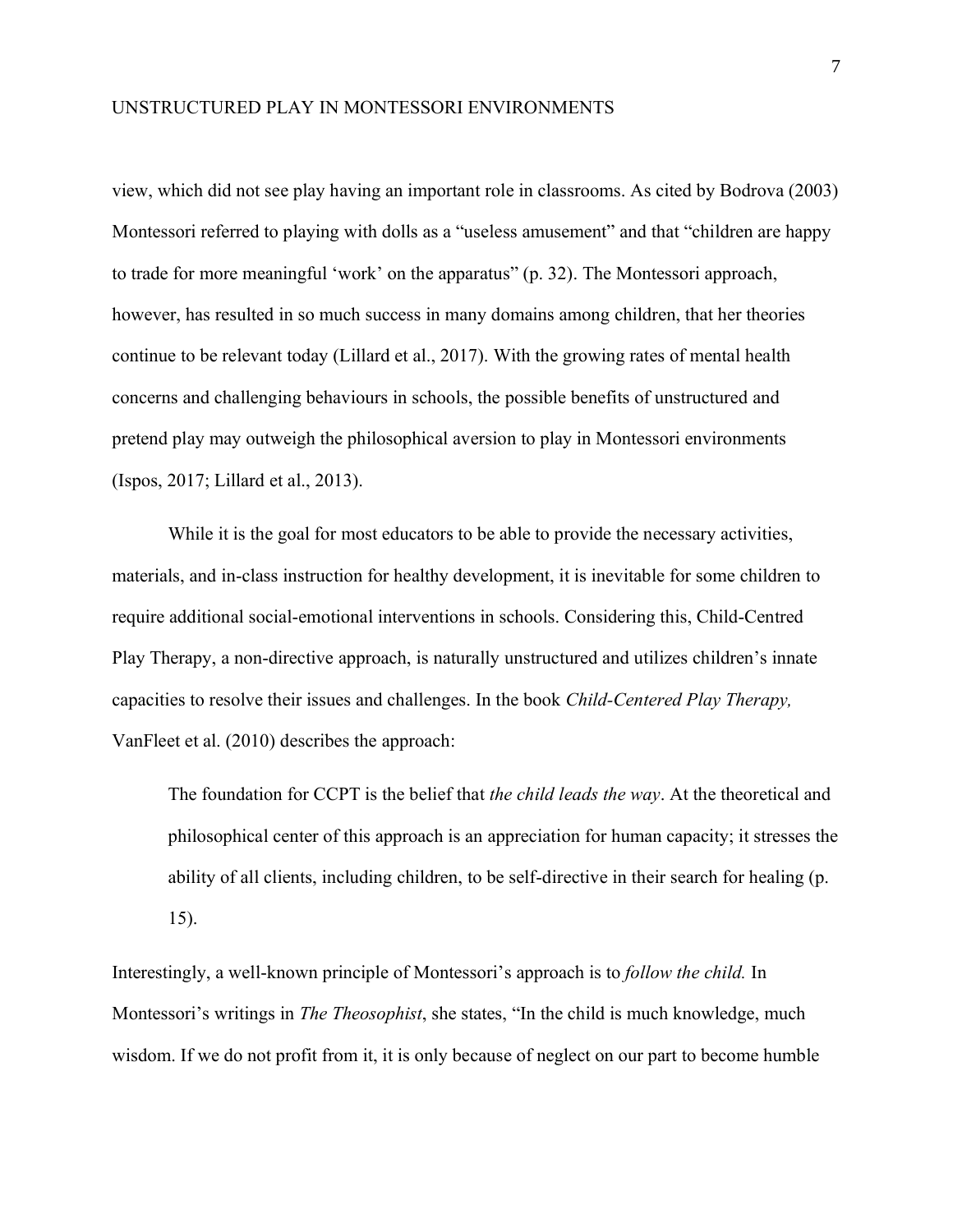and to see the wonder of this soul and learn what the child can teach" (as cited in American Montessori Society, 2021, para. 12). Knowing Montessori's deep belief in the innate wisdom of the child, many of the principles of CCPT are in line with the Montessori philosophy. Hendron (2016), compares the Montessori Education and play therapy, highlighting the parallels of the use of materials as symbolic representations of abstract concepts, the freedom to choose activity within the environment, and the importance of the adult's careful observation of the child. Therefore, unstructured play, CCPT, and the Montessori approach, are in many ways compatible with one another.

#### <span id="page-15-0"></span>**Significance of the Study**

The lifestyle of North American children has changed drastically over the last few decades with greater access to technology and fuller schedules (Canadian Public Health Association, 2019). What has not changed, however, is the natural tendency for children to play. By investigating the benefits of unstructured play and uncovering its impacts on children's mental health and wellbeing, educators and school counsellors in Montessori schools may be encouraged to rethink how their students' days are structured. Research in this area may lead to recommendations for teachers on how to incorporate unstructured play in their classrooms. Recommendations may also include small group or individual play therapy interventions for students requiring additional social-emotional support. Understanding the implications of unstructured play for children in general would also provide a foundation of information for educators and school counsellors to share with parents. By helping parents recognize the importance of unstructured play, safeguarding time and space for play may also become a priority at home. The main goal of this research is to determine how unstructured play can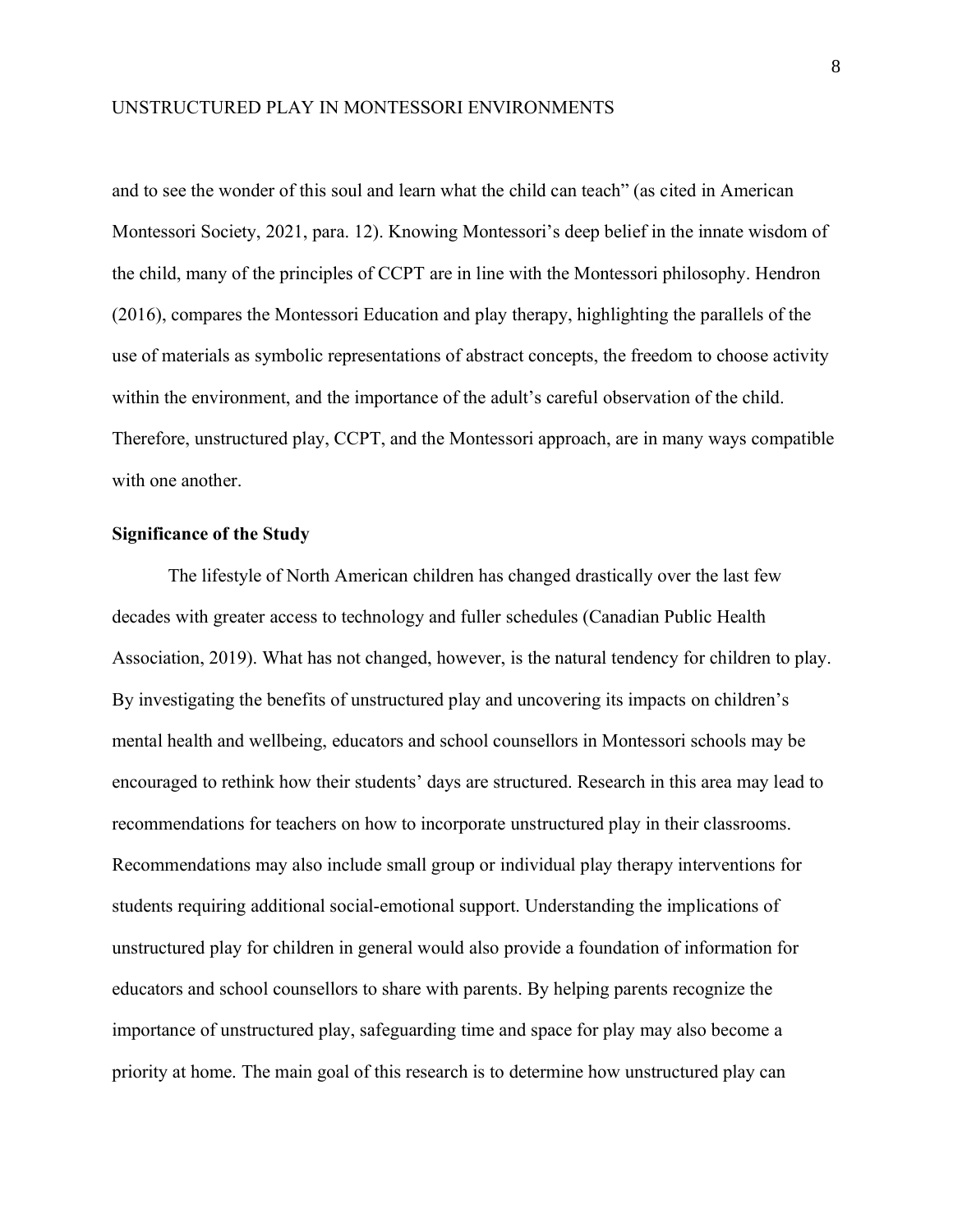support children's overall wellbeing in order to inform the development of a useful and effective model for Montessori schools and communities.

#### <span id="page-16-0"></span>**Definition of Terms**

*Exercise play:* A type of physical activity play which involves "running, jumping, crawling, climbing, and so forth" (Smith, 2009, p. 9).

*Free play:* "Includes object play, pretend and sociodramatic play, and rough-andtumble play, in all of which children engage without close adult oversight or control. Free play is fun, flexible, active, and voluntary (i.e. Without extrinsic reward). Free play also often includes elements of make-believe and also often involves peers" (Lillard, 2013, p. 157).

*Guided play:* "Occurs when an adult aims a child towards specific knowledge in a playful, fun, and relaxed way. Guided play often involves specific toys with which a child can interact to gain knowledge. A supervising adult observes the child closely and asks questions to help the child learn, but as with free play, respects the child's own interests and pacing" (Lillard, 2013, pp. 157-158).

*Object play:* A type of play that involves activity with objects. Some examples include "fitting Lego blocks together, making block towers, using modeling clay, pouring water from one container to another" (Smith, 2009, p. 9).

*Play: "Behaviour that is intrinsically motivated, freely chosen, process-oriented,* and pleasurable (often cited, as well: nonliteral)" (Torrence, 2001, p. 9).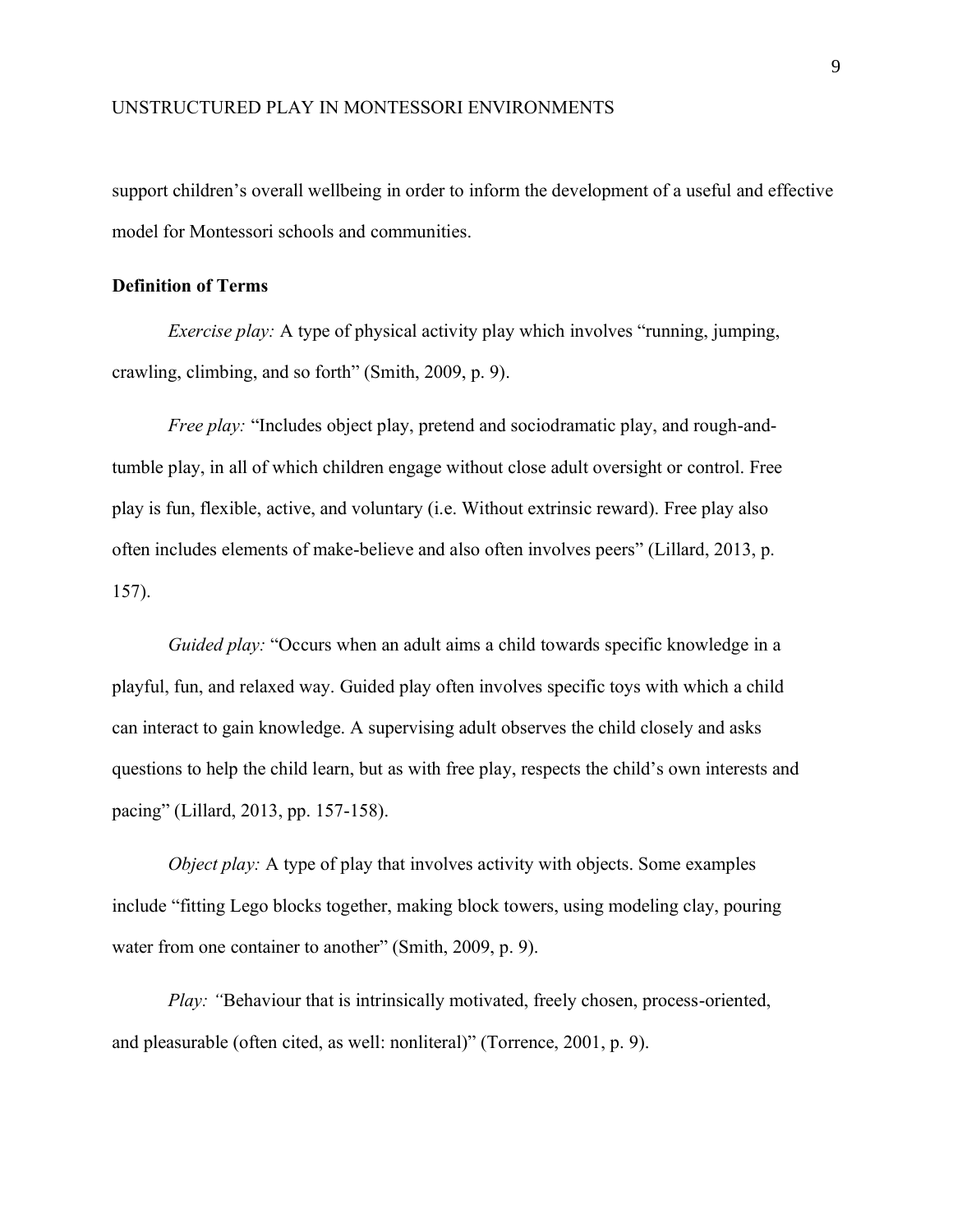*Physical activity play:* A type of play involving "gross bodily movements (rather than the smaller-scale bodily movements" which includes *exercise play* and *rough-and-tumble play*  (Smith, 2009, p. 9).

*Pretend play (or Fantasy play):* A type of play that is "characterized by the nonliteral use of objects, actions, or vocalizations. A block becomes a cake, or a piece of paper becomes a bus ticket. Actions can mime pretend behaviours such as drinking a cup of tea, or turning the steering wheel of a car" (Smith, 2009, p. 9).

*Sociodramatic play:* A type of play that "refers to dramatic play, that is, play in which the child is clearly enacting a role, and to social play (dramatic play can be solitary, but this is relatively uncommon and would not count as sociodramatic)" (Smith, 2009, p. 159).

*Unstructured play: "*Happens when children follow their instincts, ideas, and interests without an imposed outcome. It may include challenging forms of play, and provides opportunities for exploring boundaries that allow children to determine their own limits in a variety of natural and built environments" (Canadian Public Health Association, 2019, p. 3)

*Work:* "Activity done for a clear external goal" (Smith, 2019, p. 11).

*Work (in Montessori Philosophy):* "That spontaneous activity by which the child creates the self: physical and mental activity freely chosen by an individual" (Torrence, 2001, p. 9).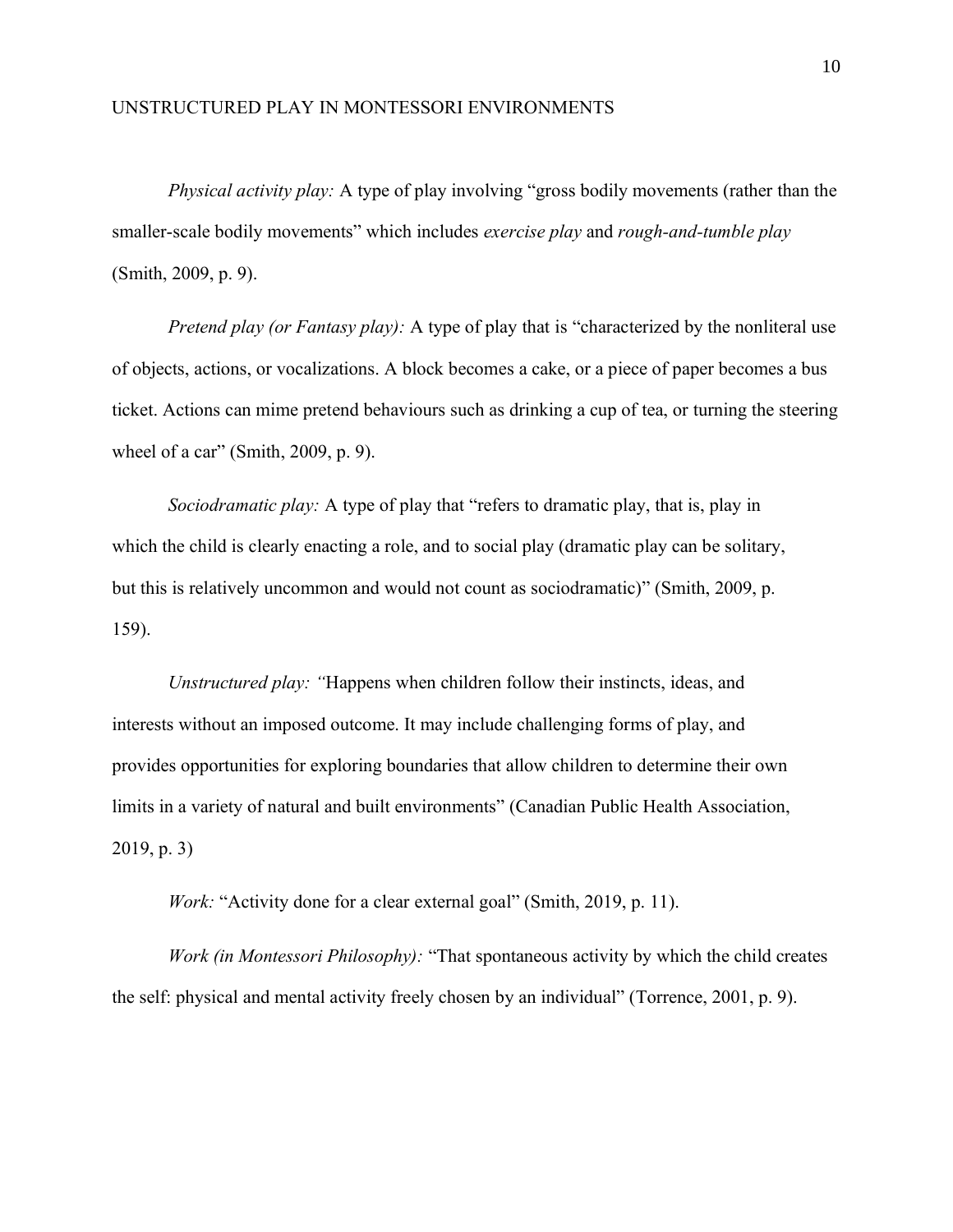#### <span id="page-18-0"></span>**Summary**

As discussed in Chapter 1, the benefits of unstructured play have been explored and theorized in the field of child development and education for decades (Torrence, 2001). In British Columbia, play has been made a main principle of the province's Early Learning Framework, supported by several researchers and early childhood educators involved in the creation of the document. As stated in the framework, "Play is integral to wellbeing and learning," which gives reason to believe that it plays a significant role in the mental health of children and youth (British Columbia Ministry of Health & British Columbia Ministry of Children and Family Development, 2009, p. 24). However, with unstructured and pretend play not being valued in traditional Montessori classrooms, it raises the concern that Montessorieducated children may not be getting enough exposure to these types of play opportunities. By delving deeper into the Montessori philosophy and investigating how one can 'follow the child' in their urge to play and pretend, perhaps room can be made for unstructured play in Montessori classrooms.

In Chapter 2 I will review the literature outlining the theories and benefits of unstructured play and the Montessori philosophy on play in classrooms. In this chapter I will also discuss the parallel foundational beliefs of Child-Centred Play Therapy with the Montessori approach and how these commonalities may give way to supporting children's wellbeing through play in Montessori schools.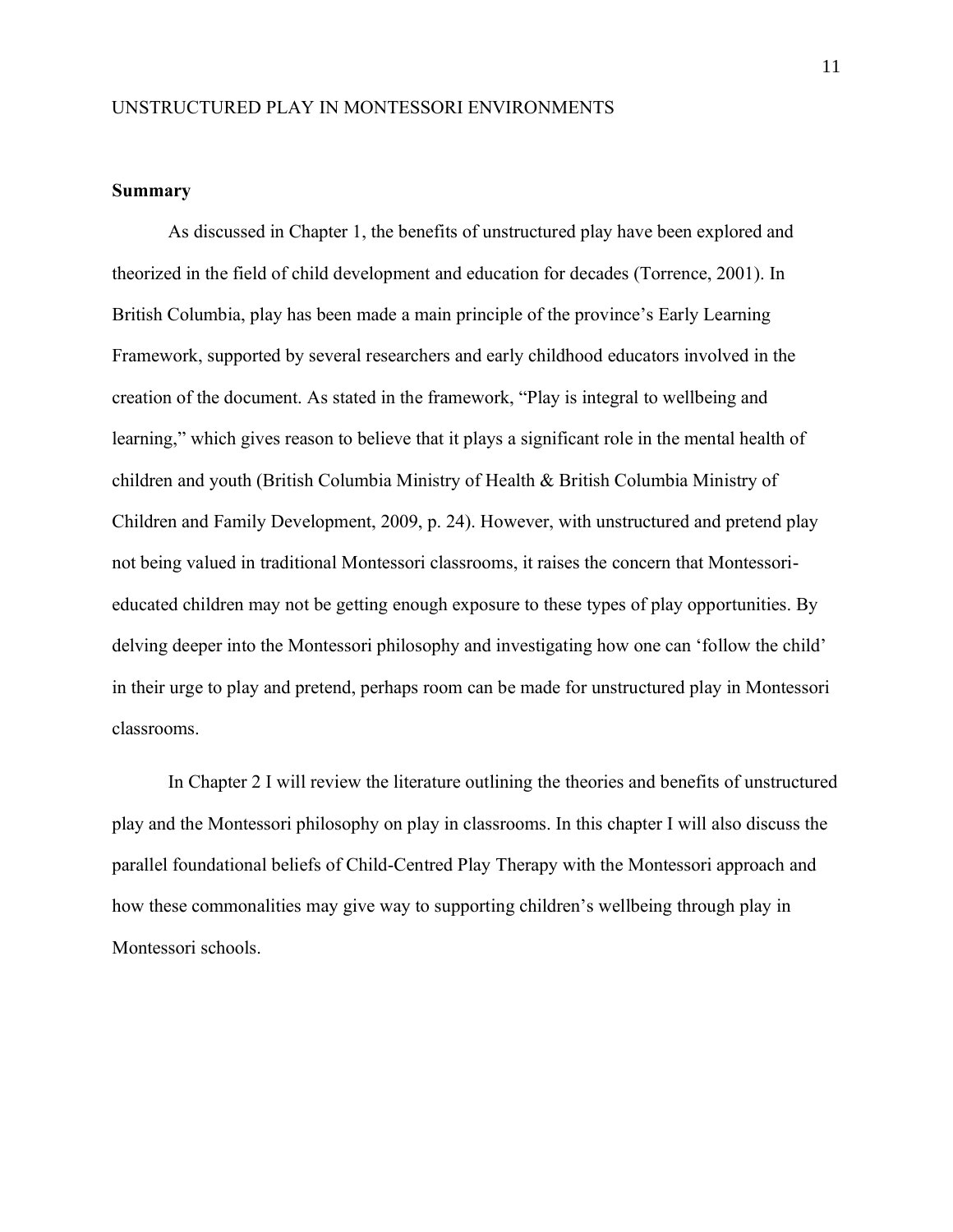#### **Chapter 2: Literature Review**

#### <span id="page-19-1"></span><span id="page-19-0"></span>**Introduction**

With play being a natural part of childhood, there is an abundance of literature regarding its influence on development. For the purpose of this literature review however, the socialemotional benefits of unstructured play, particularly pretend and imaginary play, will be the focus. The Montessori approach, with its philosophy rooted in hands-on work with educational materials, does not value pretend play the way many other early learning pedagogies do (Bodrova, 2003). In this review will also examine literature on the efficacy of traditional Montessori programs in the domains of social-emotional development and the reasoning behind its avoidance of pretend play. Lastly, considering the nature of social-emotional development in schools and the necessity of increased support for some students, literature on the benefits of play therapy interventions will also be presented. In line with the child-centred approach of Montessori education, the primary beliefs of Child-Centred Play Therapy (CCPT) will be discussed and compared with the Montessori philosophy.

#### <span id="page-19-2"></span>**Benefits of Play**

Before discussing the benefits of play it is important to first discuss what play is. Play has a variety of forms and has several different definitions which describe its purpose and observed qualities. One definition of play is:*"*Behaviour that is intrinsically motivated, freely chosen, process-oriented, and pleasurable (often cited, as well: nonliteral)" (Torrence, 2001, p. 9). In Peter Smith's book, *Children and Play: Understanding Children's World*, the definition of play is offered in the words of a variety of theorists, based on different perspectives of research. Smith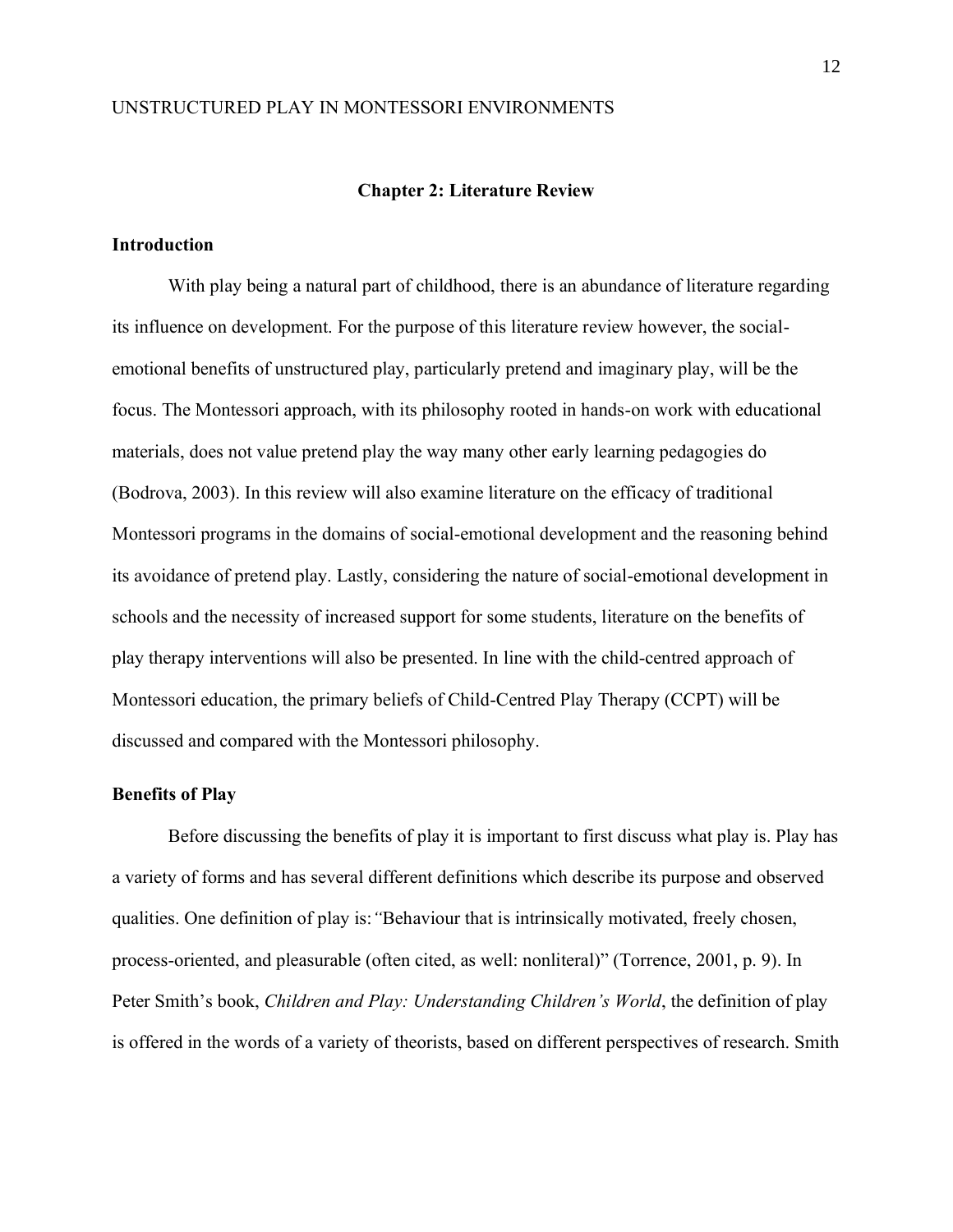(2009) shares three approaches of describing play: the functional approach (the objective of the play behaviour), structural approach (the mechanics of the behaviours), and a criteria-based approach, which is based on the perspective of the observer. For the purpose of this discussion, the criteria-based definition is most relevant and is easily referenced when observing and working with children in a school setting. In his book, Smith (2009) refers to four "play criteria" coined by Krasnor and Pepler (1980):

- "Intrinsic motivation" refers to the idea that play is not constrained by external rules or social demands, but is done for its own sake; taken from the functional approach.
- "Nonliterality" refers to the "as if" or pretend element. Behaviours do not have their normal or "literal" meaning. This can also be seen as derived from the functional approach, but really comes into its own when we consider play in children.
- "Positive affect" refers to the enjoyment of play, especially indexed by signals such as laughter. Specific play signals are taken from the structural approach.
- "Flexibility" refers to variation in form and content. This captures some of the sequencing aspects of the structural approach (p. 6).

In an empirical study to test out the model, Smith and Vollstedt (1985) added a fifth criteria: "'Means/ends': the child is more interested in the performance of the behaviour than its outcome; another reflection of the structural approach" (Smith, 2009, p. 7). The aim of the study was to investigate whether observers use the criteria to identify play (Smith and Vollstedt, 1985).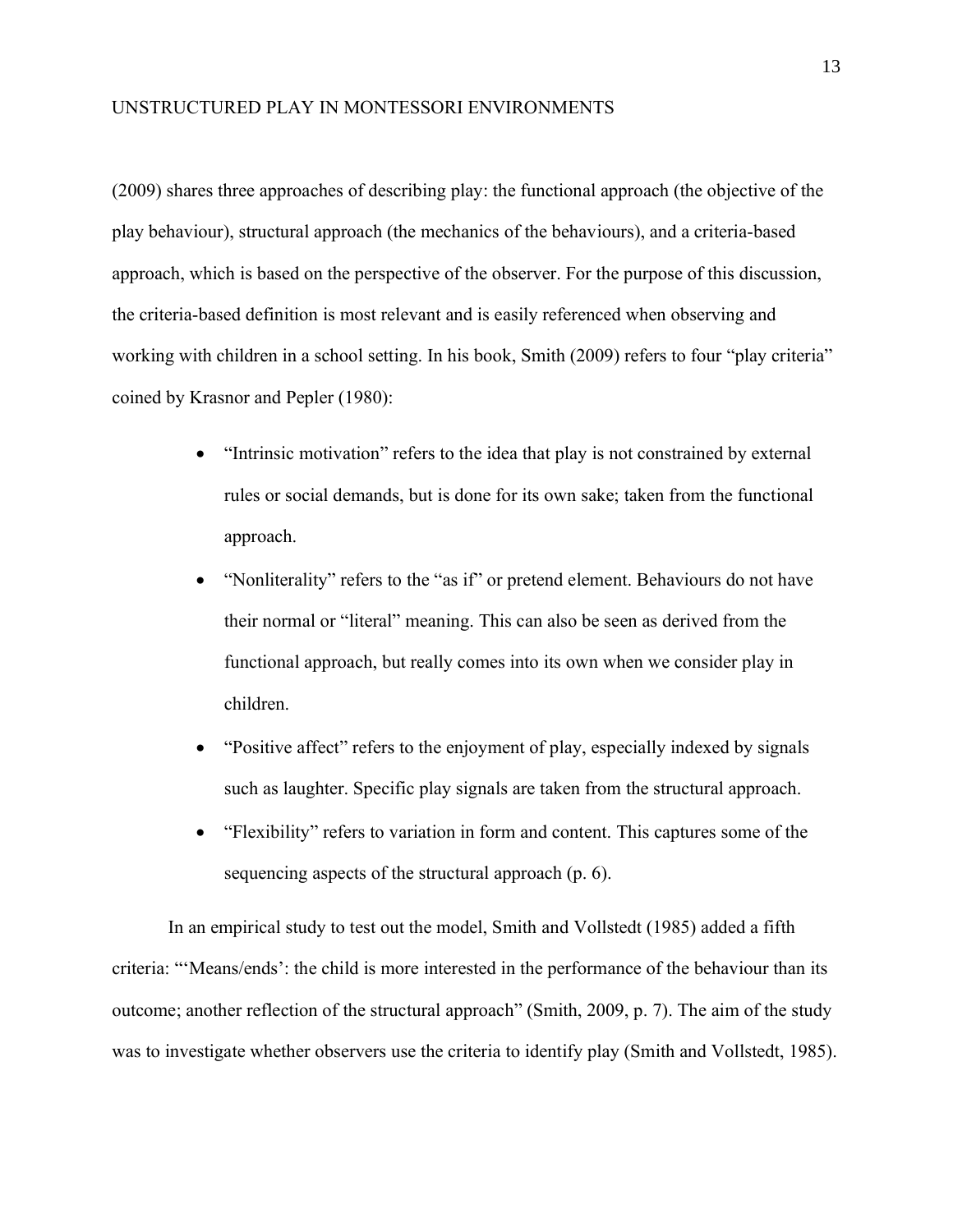The seventy observers participating in the study were asked to view video episodes of preschool aged children and to provide a score of playfulness. Some scored based on individual judgement, while others scored based on the five criteria listed above. It was found that the play episodes scored to have the highest playfulness were those with more criteria present. Specifically, the criteria "nonliterality", "flexibility", and "positive affect", appeared to carry the most weight (Krasnor and Pepler, 1980, p. 6). It is apparent that playfulness exists on a continuum and cannot be defined in a black and white manner. This is important to note when observing children during unstructured play.

Unstructured play, which can be considered synonymous with free play, takes place when children have the freedom to pursue their own interests and ideas without the expectation of a result or product (CPHA, 2019). Unstructured free play can include any type of play such as pretend play, either solitary or social, and in any environment (Lillard, 2013). In school settings, unstructured free play can often be seen occurring during recess periods when children are usually free to choose whom they play with, what equipment to use, and how they play.

As outlined in *Children's Unstructured Play Position* Statement, published by the Canadian Public Health Association (2019), unstructured play is said to provide a range of benefits for the well-being of children and youth, including the improvement of physical health and gross motor skills, mental and emotional health, social health and teamwork, learning and attention at school, and resiliency and risk management skills. Specific to mental and socialemotional health, unstructured play provides opportunities for children to create and build friendships and develop the communication skills in order to effectively negotiate and cooperate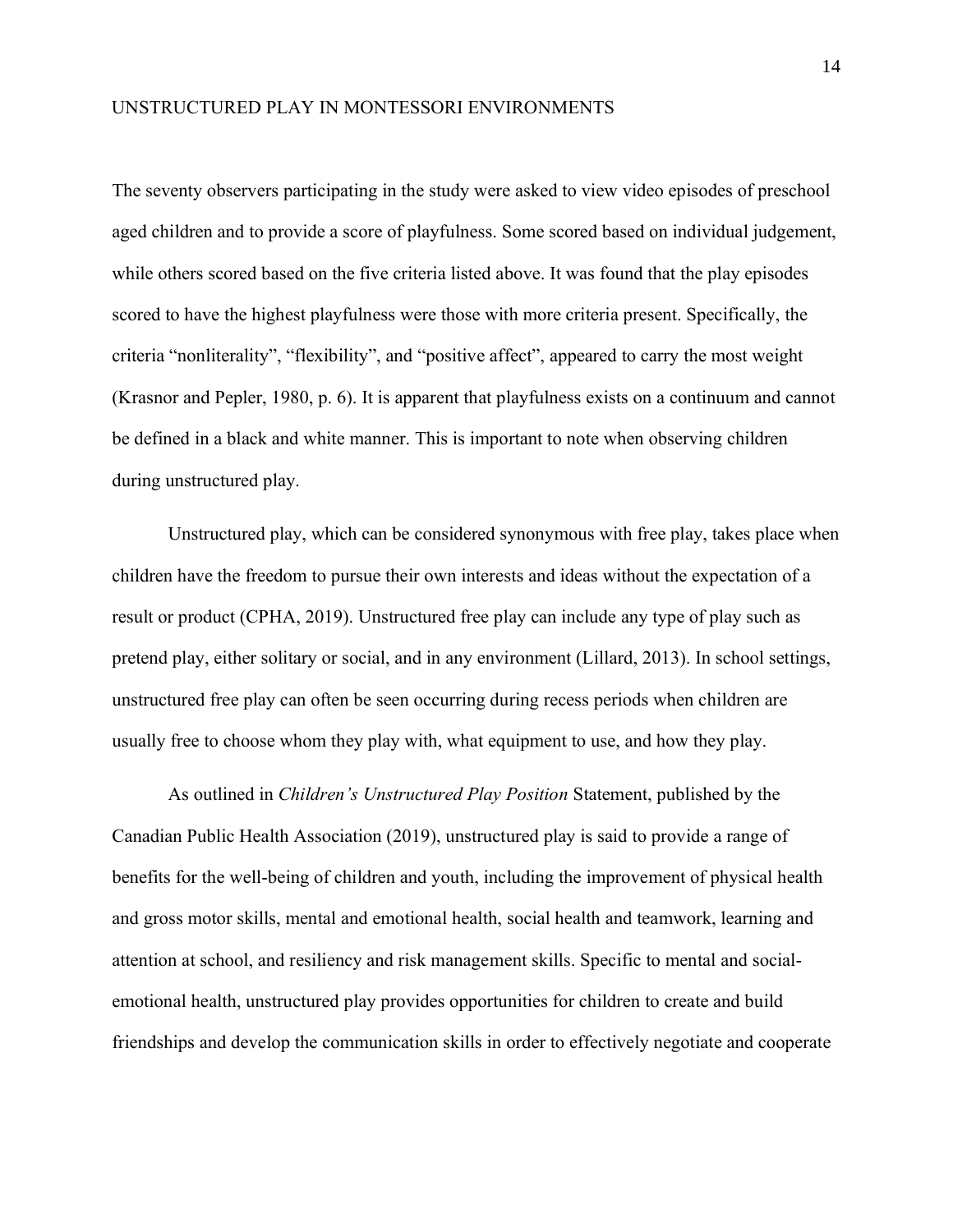with others. Unstructured play is also believed to improve emotional intelligence, self-awareness, and empathy (CPHA, 2019). In the journal article *Resurrecting Free Play in Young Children,*  social skill development is said to be a key component of unstructured play due to the natural occurrence of social problems that arise during interactions (Burdette & Whitaker, 2005). Typically, questions or problems that arise during unstructured play include what game to play, who can participate, when to begin and end, and what the rules are (Burdette & Whitaker, 2005). The authors of the article point out the importance of this problem-solving practice:

Solving these dilemmas and conflicts that arise in play encourages children to compromise and to cooperate. This process can cultivate a range of social and emotional capabilities such as empathy, flexibility, self-awareness, and selfregulation. Such capabilities, sometimes referred to together as "emotional intelligence," are essential for successful social interactions in adult life (p. 48).

There is also evidence that unstructured free play combined with mindfulness practice can help to promote healthy wellbeing among children. In a study conducted by Lee et al. (2020), levels of happiness and playfulness were measured among kindergarten students before and after the interventions. Over the period of five days, the students engaged in 45 minutes of outdoor play with loose play materials including "paper boxes, hula hoops, cones, bean bags, car tires, tree sticks, tree leaves, strawman, paper sticks, blank paper, paint, and paint brushes" (Lee et al., 2020, p. 5). The unstructured free play time was then followed by 10 minutes of a mindfulness exercise, such as storytelling, deep-breathing, and body scanning. (Lee et al., 2020). It was found that there was an increase of happiness and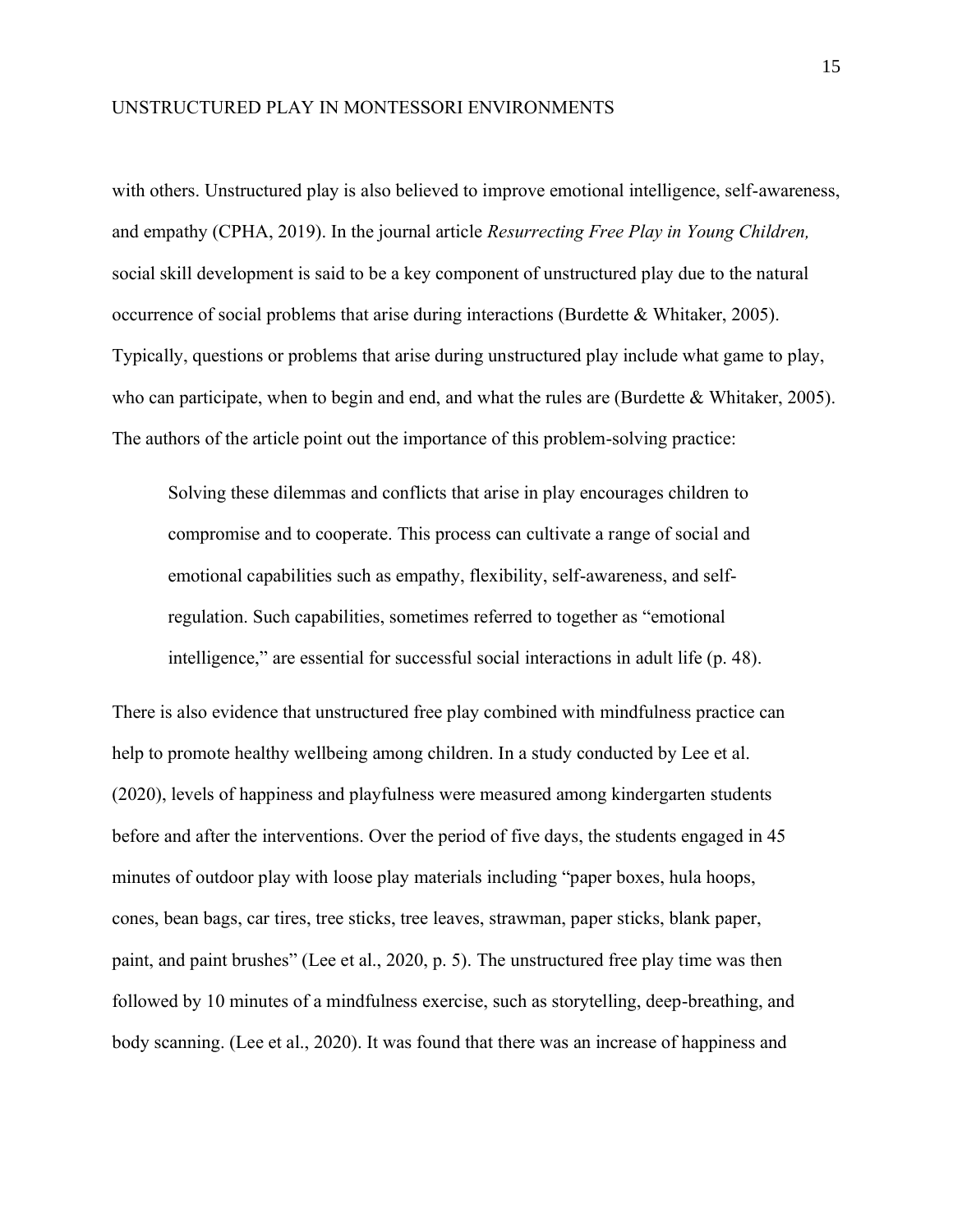playfulness after the five days, both of which are considered factors significant to the maintenance of mental health and wellbeing (Lee et al., 2020). The limitations of this study, however, include a limited sample size and short time period for the interventions applied. Nonetheless, this study offers evidence that unstructured free play combined with an element of mindfulness can have a positive impact on children's social, emotional, and physical well-being. Overall, it is evident that unstructured play has beneficial effects on children's development, and what children choose to do during free time is also noteworthy.

Among the many ways children play during free or unstructured time, one type of play that is often seen among young children between the ages of 2 to 6 years old is pretend or fantasy play (Smith, 2009). Pretend play can be identified as the play which involves the "nonliteral use of objects, actions, or vocalizations" (Smith, 2009, p. 9). For example, a child may be seen making scooping actions with her hand into her mouth, pretending to eat ice cream. Another example might be a child pretending a wooden block is a car. Pretend play relies on the ability to represent ideas through symbolism, which therefore also relies heavily on language, both verbal and non-verbal. With its reliance on communication, intention, and awareness, pretend play can then be considered uniquely human, apart from what is observed among great apes (Smith, 2009).

Lev Vygotsky's theory of the Zone of Proximal Development relies heavily on the belief that during pretend play, children act above their age and above their typical daily behaviour (Vygotsky, 1978, as cited in Bodrova, 2003). Through pretend play, children take risks and experiment with tasks that they would not normally be able to do independently, thus promoting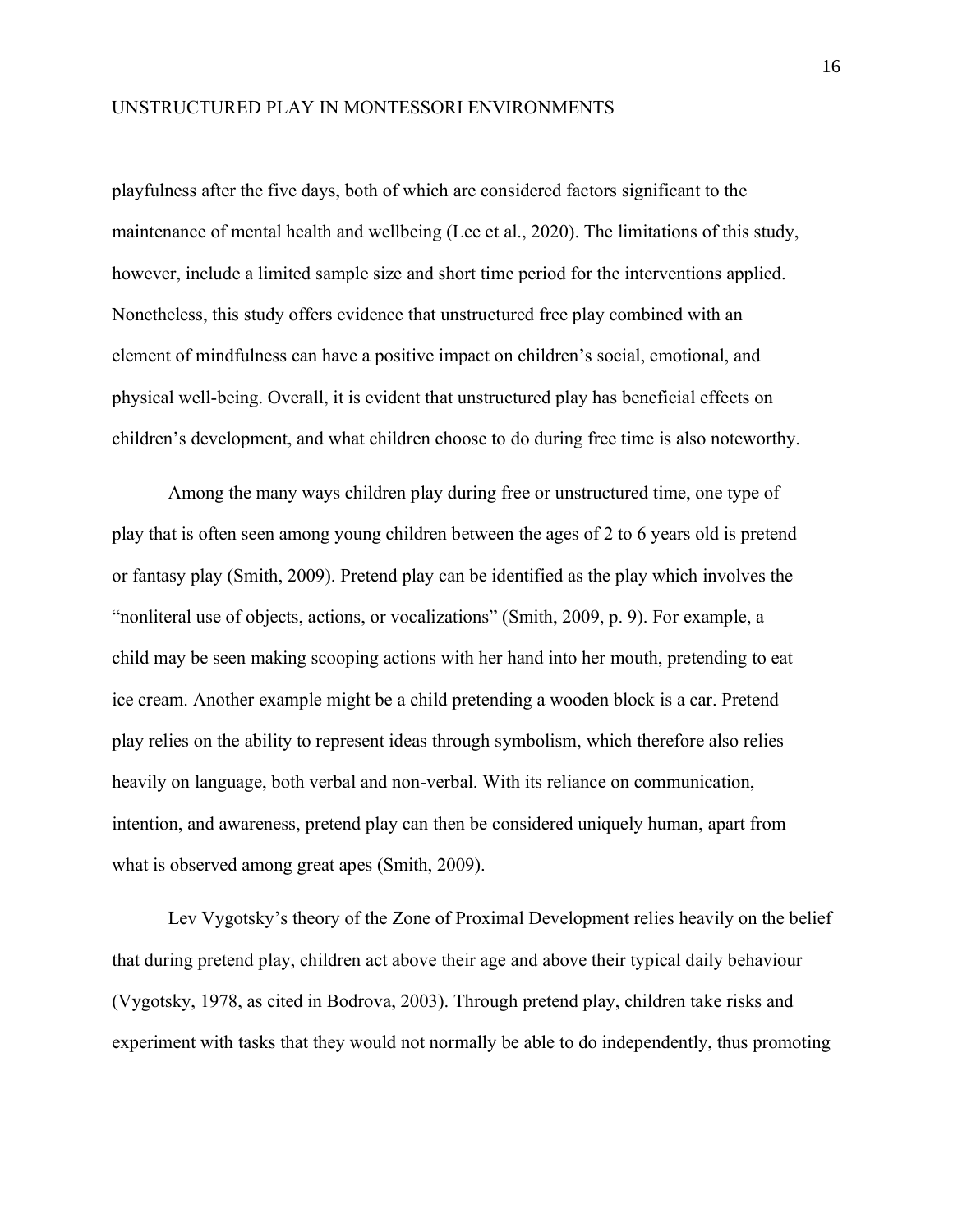learning of new skills (Mooney, 2003). This belief, therefore, has been one reason for early childhood curriculum developers to promote pretend play in daily programming. In the BC Early Learning Framework, it states:

Play is vital to children's learning, growing, and making meaning. This framework uses many terms related to play, such as "engagement," "experimentation," "inquiry," "building theories," "participating," "making meaning," and "investigating." By broadening the vocabulary around play, educators may begin to see play in different ways, which in turn can enrich conversations. (British Columbia Ministry of Health & British Columbia Ministry of Children and Family Development, 2009, p. 24).

Specific to social-emotional development among children, several studies have been conducted to investigate the influence of pretend play. One study conducted in 2018 examined the impact of pretend play games on emotional control in young children (Goldstein & Lerner, 2018). The study compared three groups of children, each receiving different interventions over the course of twenty-four sessions. The interventions compared included guided dramatic pretend play games, guided block play, and story time (Goldstein & Lerner, 2018). It was found that the children who participated in the pretend play games over the course of 24 sessions had lower "personal distress across two measures of emotional control" compared to the children who participated in the other two groups (Goldstein & Lerner, 2018, p. 8). Additionally, it was found that engaging in pretend play games was related with increased levels of positive social behaviours (Goldstein & Lerner, 2018, p. 8).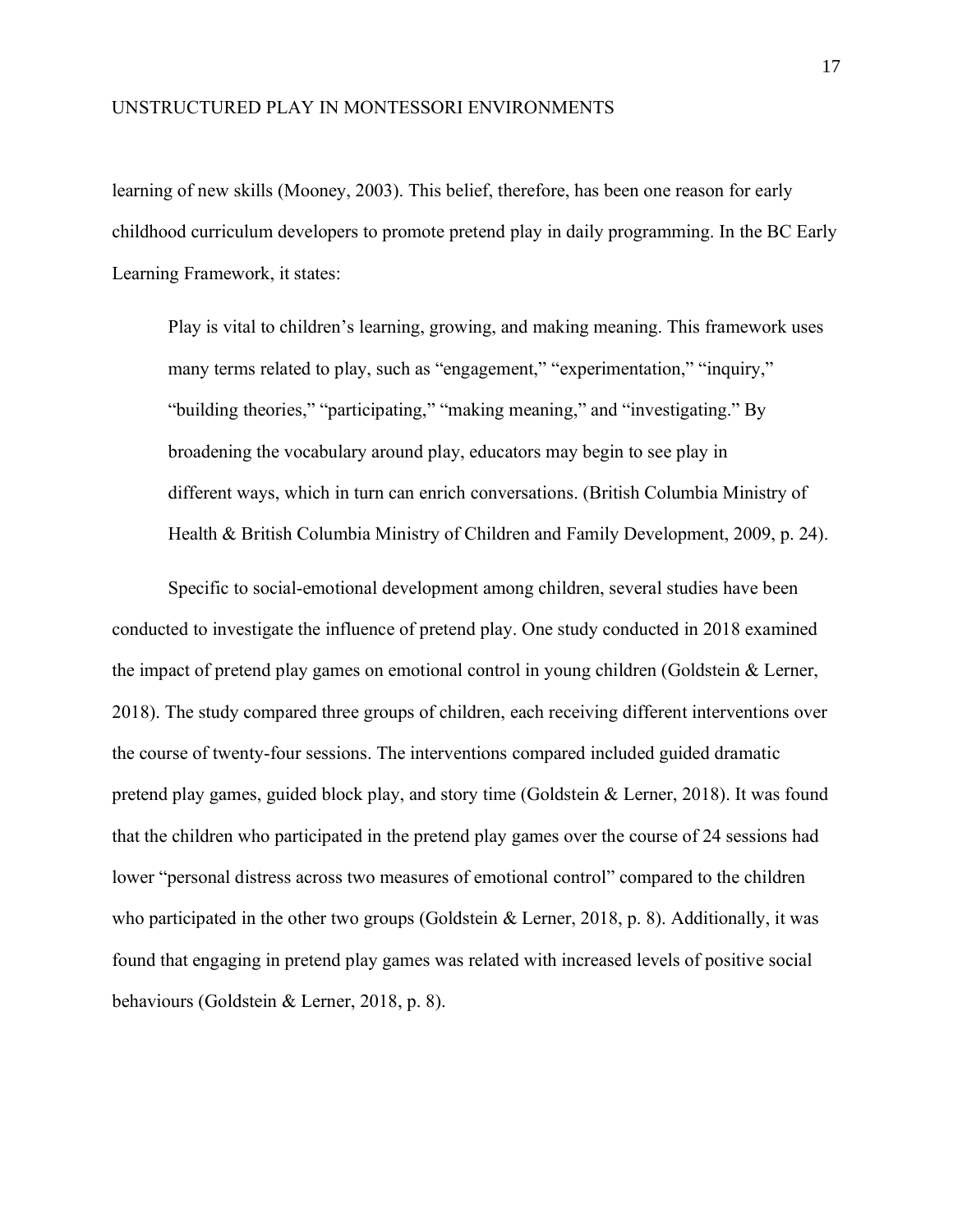Another key component of social-emotional development among children, often emphasized in school settings, is the development of self-regulation. In a 2017 study, researchers investigated the quality of pretend play as a predictor of cognitive and emotional self-regulation (Slot et al., 2017). Cognitive self-regulation involves the ability to plan, regulate task behaviour, and sustain attention, while emotional self-regulation involves the ability to understand one's own emotions, control the expression emotions, and resolve conflict with others (Slot et al., 2017). The study revealed a strong correlation between pretend play and cognitive and emotional regulation. According to Slot et al. (2017), "Pretend play requires children to coordinate their goals, negotiate plans, monitor their play and the children they play with as the play progresses, and adapt their actions accordingly. Hence, complex pretend play requires metacognitive regulation strategies and persistence" (p. 16). Therefore, the study suggests that pretend play settings provide an opportunity for children to develop their ability to communicate and regulate their emotions in a socially acceptable manner (Slot et al., 2017). Limitations to this study, however, include a small sample size and was based on very few observations, which makes it difficult to generalize the results.

Separately, there is evidence to suggest that unstructured play and pretend play have positive influences on children's social and emotional development. Unstructured free play provides opportunities for children to develop problem-solving skills and emotional intelligence, while pretend play offers children the avenue to take risks and learn skills from pretending to be someone or something they are not. These reasons are why it is not surprising to see preschools and elementary schools intentionally incorporate unstructured and pretend play in their daily programs.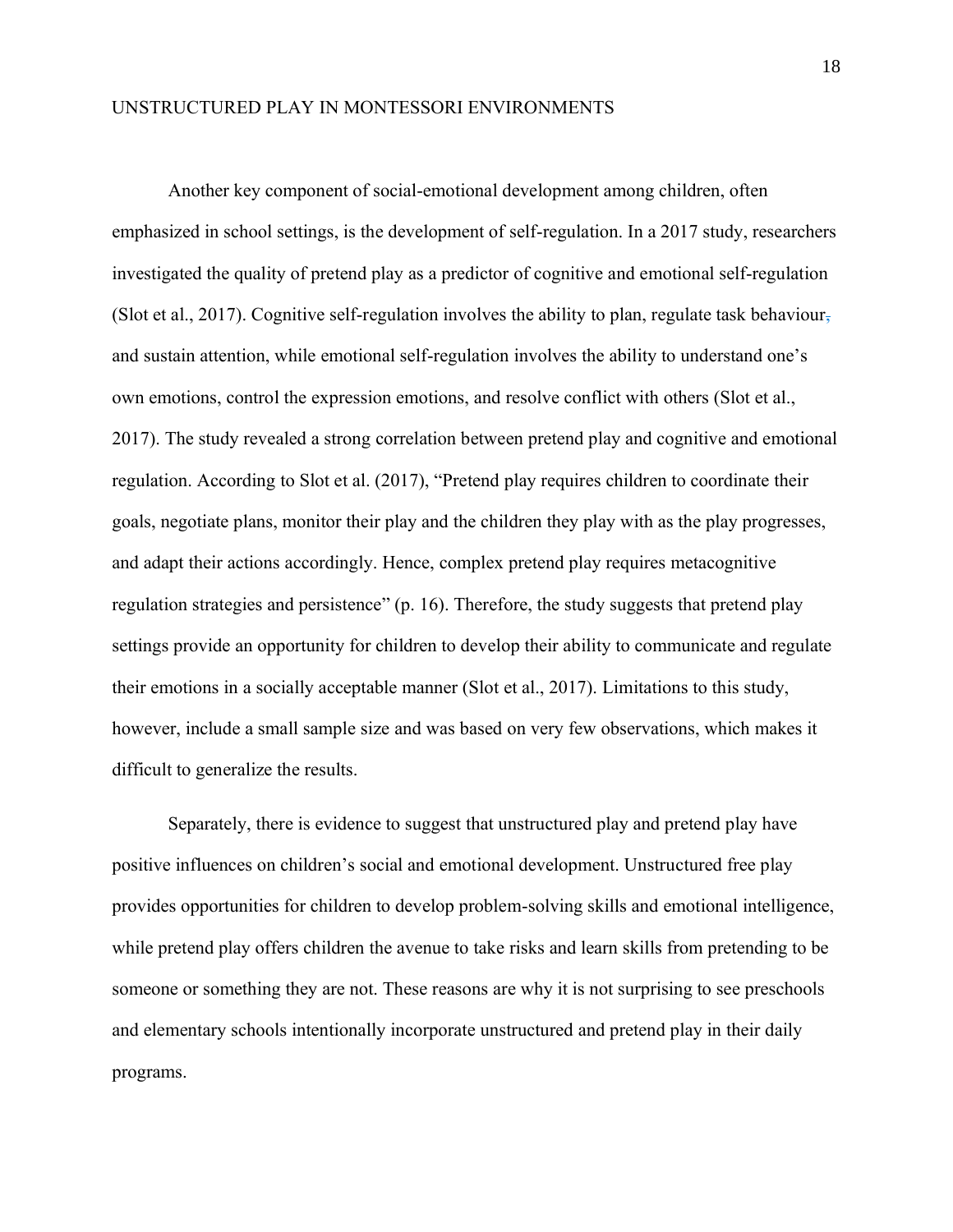#### <span id="page-26-0"></span>**Montessori and Play**

Montessori education was established in the early 1900s by Maria Montessori, an Italian doctor and educator (American Montessori Society, 2021). In 1907, the very first Montessori classroom for underprivileged pre-school aged children, "Casa dei Bambini," was opened in Rome (Lillard, 2013, p. 158). Montessori's approach became widely adopted worldwide and its success led Montessori to leave her medical career to focus on expanding her education system for birth to adolescence (Lillard, 2013).

Montessori classrooms contain multi-aged groupings, "traditionally spanning three years: infant to three years old, three to six, six to nine, and nine to twelve" (Lillard, 2013, p. 159). Areas of the classroom are also specifically organized by subject with specific didactic materials carefully laid out on shelves. The materials are also designed so that they are self-correcting, that is if a child makes an error, the material will automatically make the error visible so that the child can correct the mistake without relying on the teacher (Lillard, 2013). Also unique to the Montessori approach is the emphasis of the child's independence and autonomy, promoted by child-sized furniture and carefully arranged environment encouraging the hands-on exercises that imitate real life as closely as possible (Torrence, 2001). Montessori classrooms are also known to offer freedom to students, within quite rigid structures and expectations (Lillard, 2013). For example, students are free to choose to work with materials if they have received a specialized lesson on how to use the material. Even the choice of washing a table is structured by specific steps, such as dipping a sponge into soapy water, squeezing out the excess, then wiping the table from left to right, and so on (Lillard, 2013).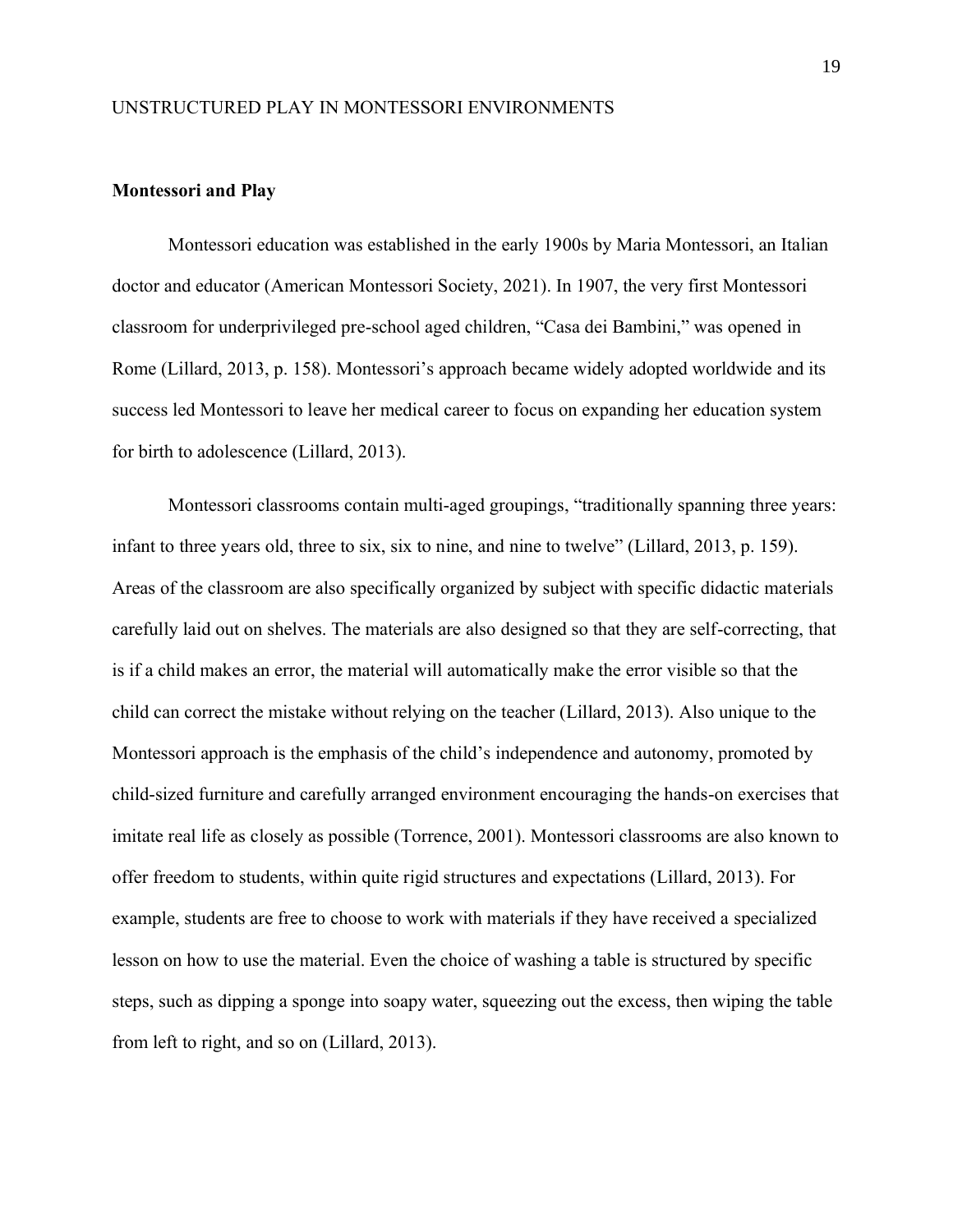According to the American Montessori Society (2021), the five main components of Montessori Education are: trained Montessori educators, the multi-aged classroom, using Montessori materials, child-directed work, and uninterrupted work periods. The AMS website additionally states:

Within the community of a multi-aged classroom – designed to created natural opportunities for independence, citizenship, and accountability – children embrace multisensory learning and passionate inquiry. Individual students follow their own curiosity at their own pace, taking the time they need to fully understand each concept and meet individualized learning goals. (American Montessori Society, 2021, para. 2)

In the journal article, *Playful Learning and Montessori Education,* Lillard (2013) compares Montessori education with other forms of playful learning, suggesting that although there are some similarities, Montessori education differs in that it specifically shies away from unstructured and pretend play. For example, the carefully designed materials are presented to children through sequenced lessons and are to be used in the way they are shown. A classic Montessori material called the Brown Stair, composed of ten blocks that each increase in height, is meant to be arranged sequentially. Consequently, children would not be permitted to use this same material to build houses with (Lillard, 2013). In contrast, a play-based learning environment would likely encourage the use of blocks to explore one's imagination and creativity. Montessori placed greater importance on activities that allowed children to learn about real life (Smith, 2009).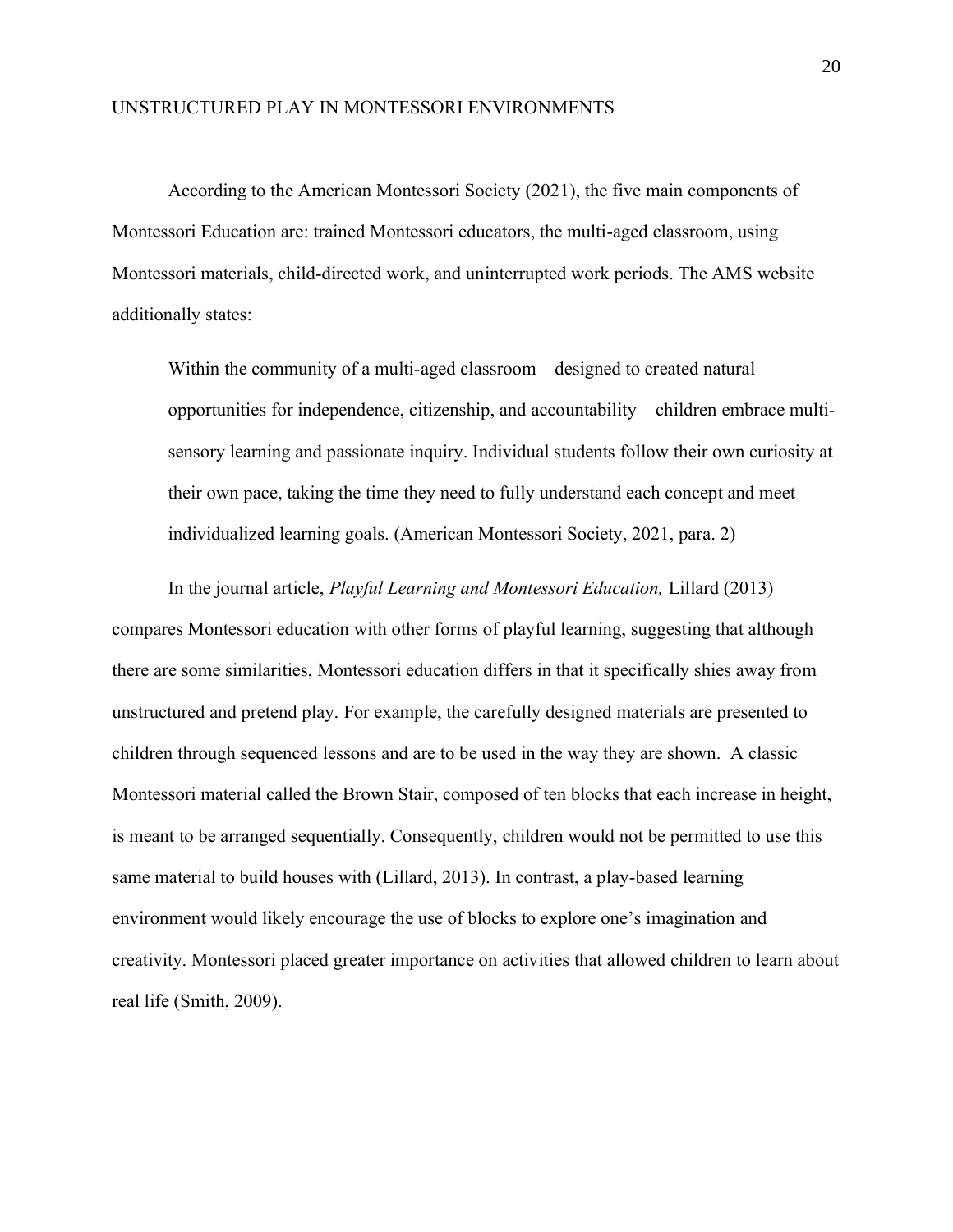The last few decades, there has been growth of research on the influence of play on child development (Torrence, 2001). In the article *Montessori and Play: Theory vs. Practice*, Torrence (2001) states, "Despite this surge of interest in play from the scientific community, there exists a shared belief among many in the Montessori community that children's pretend-play is trivial and rather inconsequential" (p. 8). Maria Montessori herself considered play "developmentally irrelevant" and traditional Montessorians have continued to stand by this belief (Rubin, Fein, & Vandenberg, 1983, p. 694). According to Lillard (2013), there are several reasons why Montessori education resists pretend play. Firstly, Maria Montessori was an empiricist. She had originally provided toys in her classroom but found that the children chose to use the materials she had designed (Lillard, 2013). Secondly, Montessori was against forcing fantasies on children because of the worry that they would be quick to believe and confusing real life with makebelieve (Lillard, 2013). There is evidence that Montessori placed importance on imagination as it is a major component of the elementary curriculum; however, she believed that "truth underpins all great acts of imagination and, thus, that children should be told the truth" (Lillard, 2013, p. 173).

Among many early childhood education programs, play is often considered to be an organic medium through which children can explore and communicate ideas (Soundy, 2009). In Montessori classrooms, however, with play being traditionally discouraged, it can put progressive Montessori educators in a difficult position. On one hand, there is the deep-rooted belief that the child's mind is best developed through the senses and real-life experiences, which is what the collection of carefully designed materials provides (Soundy, 2009). The specialized use of each material, prohibiting 'play', also serves additional purposes, such as maintaining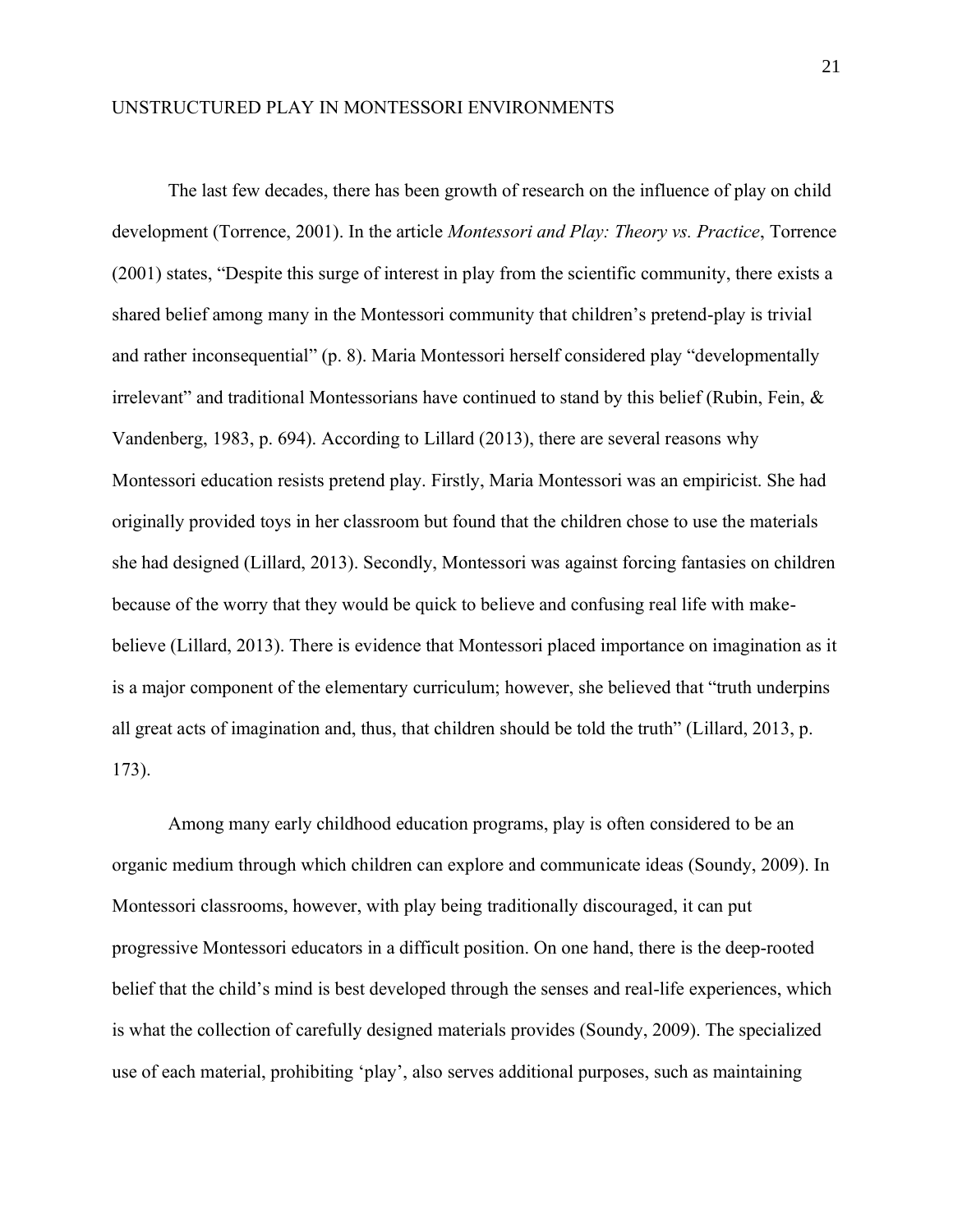classroom order and promoting self-discipline (Lillard, 2013). Therefore, loosening up on restrictions with materials would go against a key foundational tenet of the Montessori philosophy. On the other hand, however, many Montessori educators find themselves naturally wanting to "follow the child", another tenet of the Montessori approach, where following the child can often result in pretend play (Torrence 2001). Torrence (2001) shared her experience as a Montessori teacher in her journal article *Montessori and Play: Theory vs. Practice*:

My own interest in play developed through observation in my 3-6 classroom. Despite my best efforts at the practice of redirecting children toward a carefully prepared, realitybased curriculum, and despite their obvious interest in and enjoyment of same, I frequently observed children's spontaneous and persistent interest in pretend-play. I had the nagging and uncomfortable feeling that a rich layer of hidden meaning quite important to the children lay just beyond the scope of my vision. (p. 8)

Torrence (2001) decided to examine the likelihood of Montessori teachers intervening during children's pretend play. The question asked to participants in the study was, "A decision to intervene in fantasy play always takes into account the particular child and situation. In general, how likely would you be to intervene in each of the following situations?" (Torrence, 2001, p. 10). The scenarios included in the questionnaire are as follows:

- Potentially destructive
- Noisy/distracting
- Block-building (sensorial material) (e.g., making a spaceship)
- Playing "store" with the bank game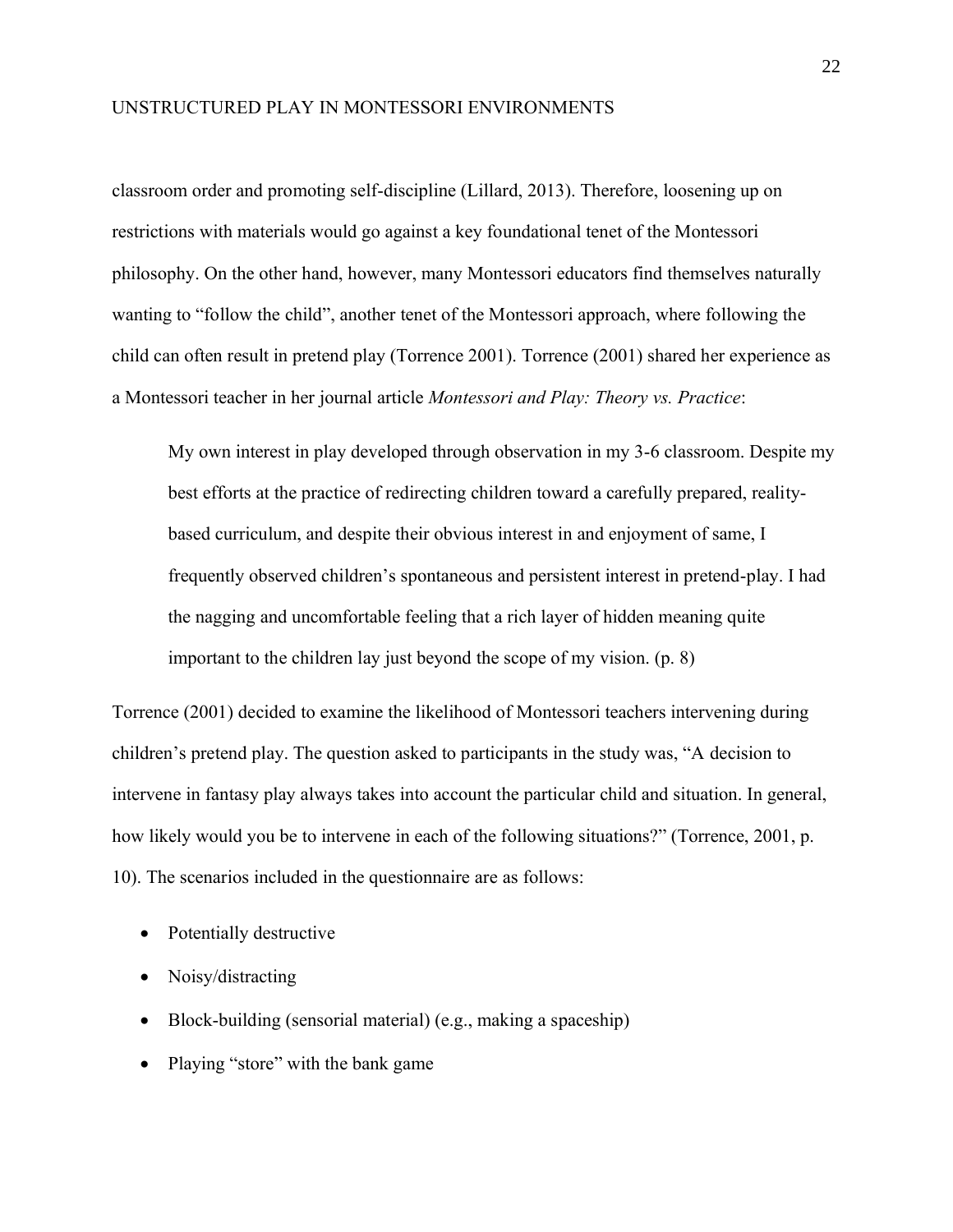- Fantasy play with farm game
- Artistic/decorative use (any material, if other than intended use)
- Role-playing in the book area
- Creative exploration (sensorial material)
- Role-playing (practical life material)
- Fantasy play with clay/playdough models

The questionnaire was sent to 100 Montessori schools in the U.S., affiliated with the American Montessori Society, and the results showed divided opinions (Torrence, 2001). Over half of the respondents indicated that they were "*very unlikely"* to intervene if a child was using a classroom material for pretend play, however less than a quarter would intentionally provide pretend-play materials such as puppets or dolls (Torrence, 2001, p. 10). Overall, the study revealed very clear mixed feelings regarding pretend play and it was identified that further research in the area is needed, particularly to compare "strict" and "play-modified" programs (Torrence, 2001, p. 11). Soundy (2012) investigated imaginary play in seven American toddler and preschool Montessori classrooms through a project carried out over a period of 5 months. The purpose of the project and article was to offer a foundation of information in order to support the establishment of a position statement on imaginary play among the early years (Soundy, 2012). Data collected included audio-recordings and detailed notes of observed pretend play episodes among children during 90-minute work periods (Soundy, 2012). The play scenes observed demonstrated that imaginary talk and play would often take place 15 minutes into a work period and would last from a few minutes to 30 or more minutes (Soundy, 2012).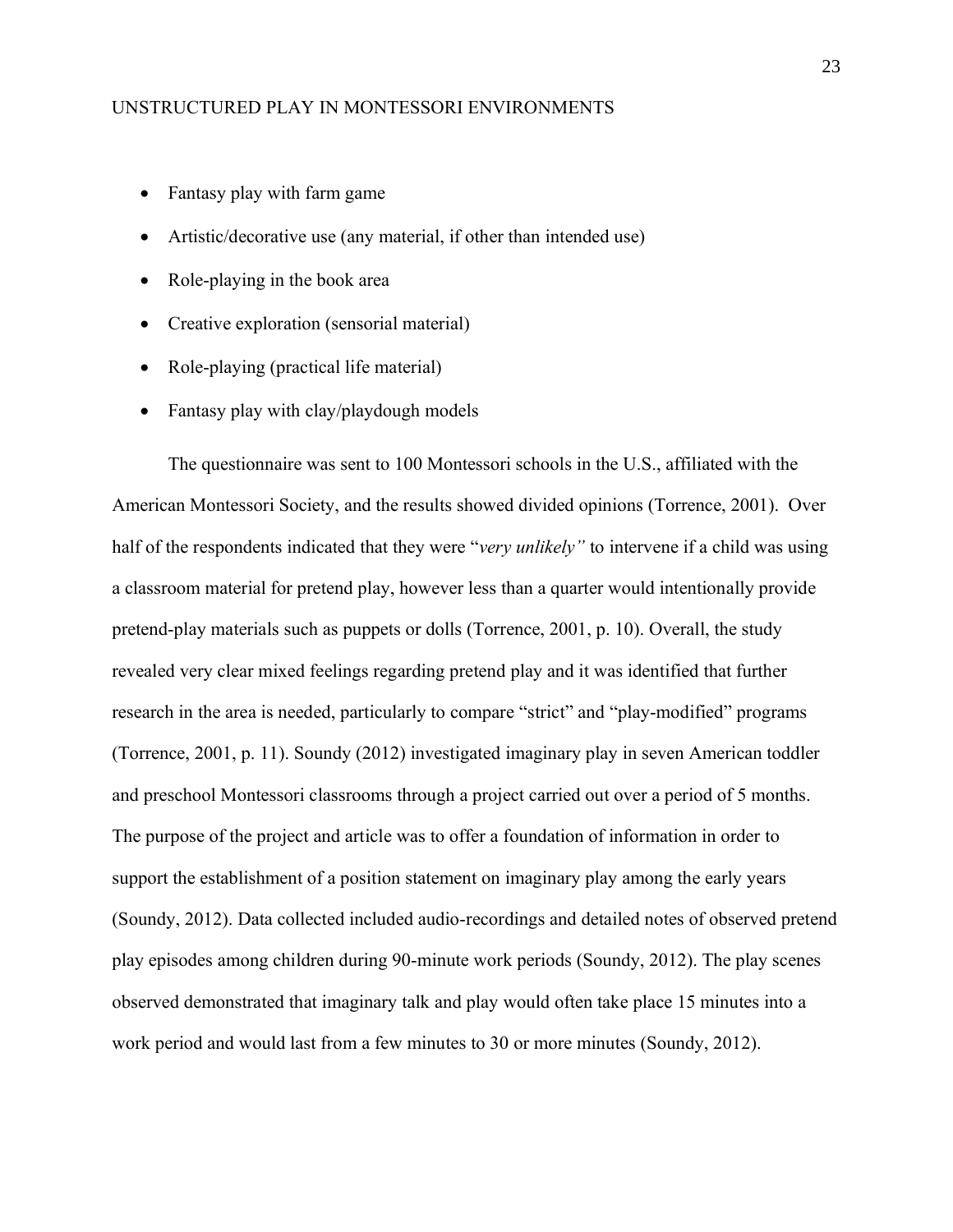One play episode described in the article was of a small group of children portraying a veterinary office where injured birds were cared for. The children discussed when it was ideal to release the birds and if additional care might be required (Soundy, 2012). The author of the article stated, "The previous play scene depicting the veterinary office contained a degree of social responsibility that was far more advanced than those that typically occur in teacherdirected thematic play in more traditional settings" (Soundy, 2012, p. 32). This suggests that allowing such spontaneous imaginative play in a Montessori environment may provide even more advanced social development opportunities than would be otherwise possible. In reference to the children during the play scenes, Soundy (2012) continued to state, "The content of their fantasy enactments is characterized by well-developed sensitivities toward each other and high levels of creativity, originality, and constructive problem solving" (p. 32). Therefore, it is possible that the spontaneous imaginary play that occurs naturally in the Montessori environment, even without intentional pretend-play materials available, enriches the socialemotional development of the children who participate.

A 2010 study conducted at Montessori school in the U.S. aimed to also investigate spontaneous imaginary play in a Montessori classroom, specifically to identify what occurs during play and how it supports in children's development (Soundy, 2010). Three play episodes in a pre-school classroom, of three different children and using different materials, were observed and analyzed. The results suggested that imaginary play "occurs as a social activity embedded within interactions with friends" (Soundy, 2010). Additionally, Soundy (2010) states: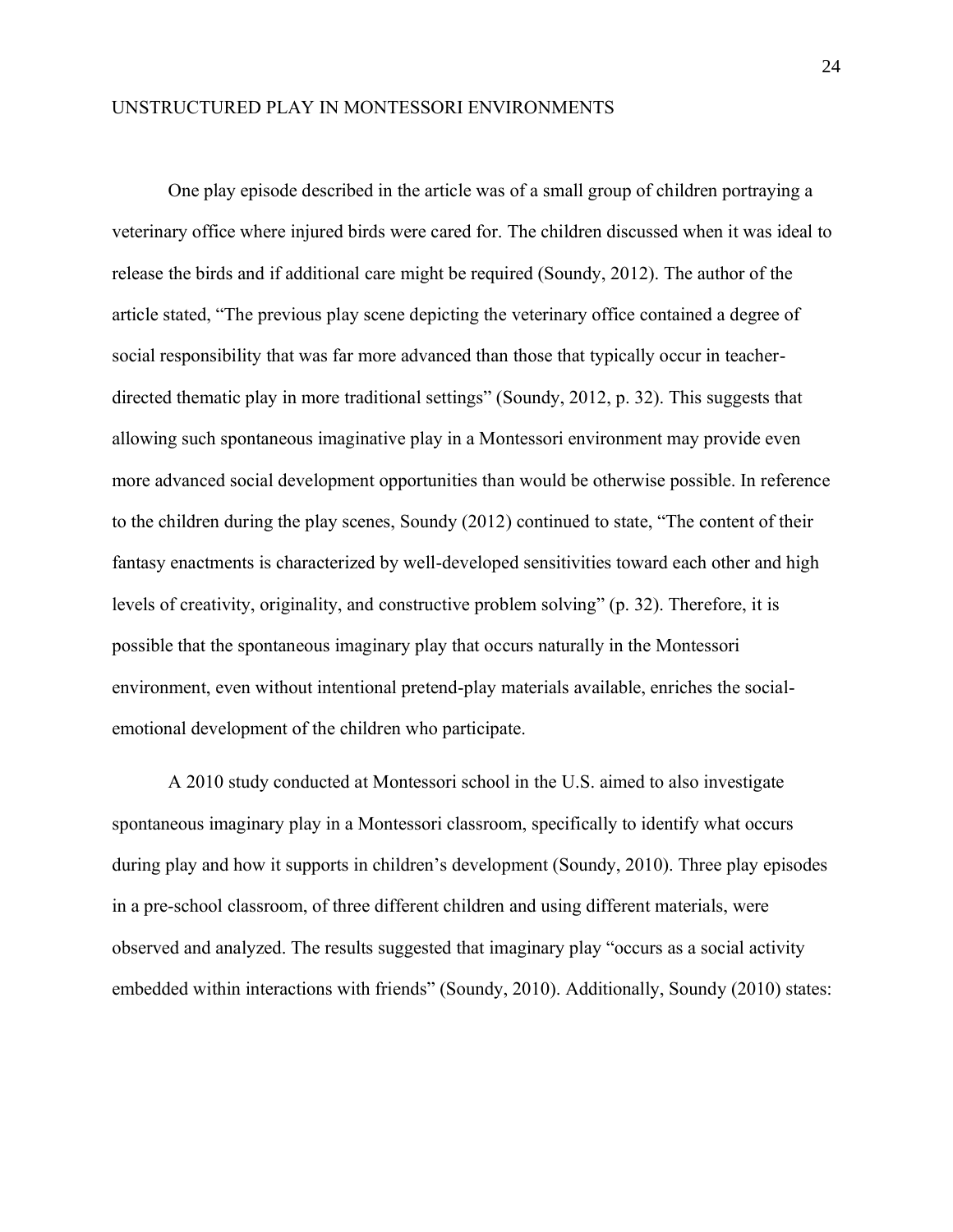In particular, as children depict imaginary worlds while dialoguing with the materials, they practice interpersonal cooperation and role-taking skills. Although superheroes and pop stars were not invited into this Montessori school, the children found surrogates to express their feelings and needs, and they looked to their classmates in these little scenarios for an endorsement of their ideas. (p. 23)

In one play scenario, two children ages 3 and 4 used the Russian nesting dolls, a sensorial material meant to be lined up in sequence from shortest to tallest. The children appointed each doll as a family member, and one of them eventually carried on with the scene and engaged in a dialogue between the dolls representing sisters (Soundy, 2010). In response to the observed scene, the author stated, "[T]he availability of Russian nesting dolls opened a path for understanding emotions and family relationships" (Soundy, 2010, p. 23). It is relevant to note that in the scenarios outlined in the study, the teachers did not recognize the pretend play that occurred, nor did they participate or stop it. Instead, the children simply had the freedom to follow their instincts (Soundy, 2010). The author of the article closed with the statement:

If Montessori teachers work together to preserve the integrity of the Montessori model, they too can protect the right of children to play, and use their imaginations on their journey toward becoming care and peaceful citizens, at any age along the way. (Soundy, 2010, p. 24)

#### <span id="page-32-0"></span>**Child-Centred Play Therapy as an Intervention**

Apart from providing diverse opportunities for social and emotional development in households, communities, and schools, children and youth may benefit from therapeutic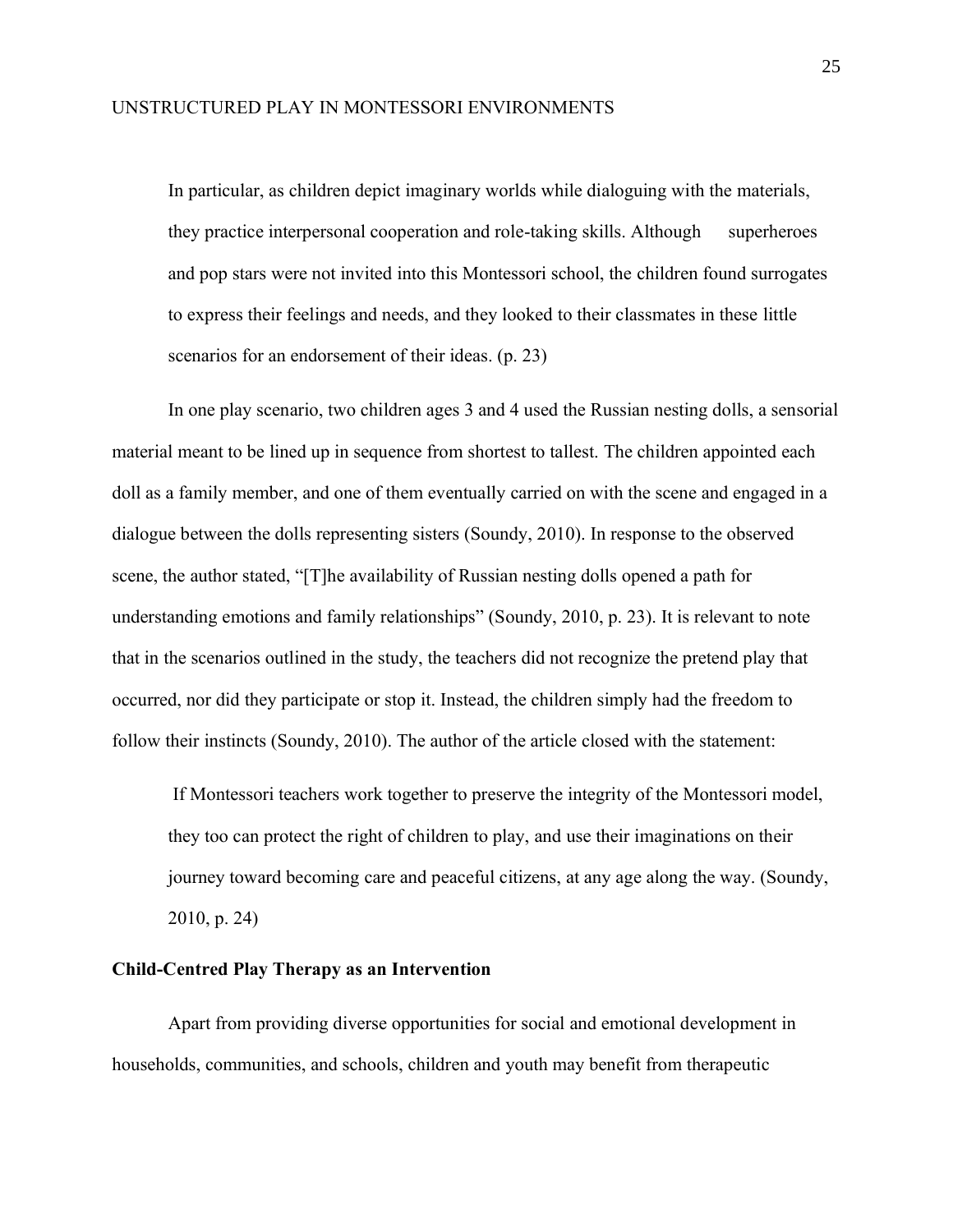interventions from a mental health professional. One form of therapy known to be successful among children and youth with challenges at home, school, or in their community, is play therapy (Canadian Association for Play Therapy, 2014). Play therapy is described as "the systematic use of a theoretical model to establish an interpersonal process wherein trained play therapists use the therapeutic powers of play to help clients prevent or resolve psychosocial difficulties and achieve optimal growth and development" (Association for Play Therapy, 1997, p. 7). Much like how an adult might go to a therapist to 'talk out' their issues, a child might see a play therapist 'play out' their emotions and experiences using toys and objects (Canadian Association for Play Therapy, 2014, para. 4). Through play, children can communicate their feelings and ideas at their developmental level, and because play often involves elements of pretend and storytelling, there is distance between the child and their problem creating a sense of psychological safety (Association for Play Therapy, n.d.)

Much like many other approaches of psychotherapy, play therapy comes in many forms. One type of play therapy is Child-Centred Play Therapy, a non-directive approach based on Carl Rogers' person-centred counselling approach (Blanco & Dee, 2011). It was Virginia Axline, one of Carl Rogers' students, who was first known to combine play with the non-directive philosophy in her therapeutic work with children (Blanco & Dee, 2011). According to Blanco & Dee (2011), Virginia Axline established eight principles as the basic guidelines for nondirective play therapy:

These principles are the establishment of a caring relationship between the therapist and the child; full acceptance of the child for who he or she is; creation of a free atmosphere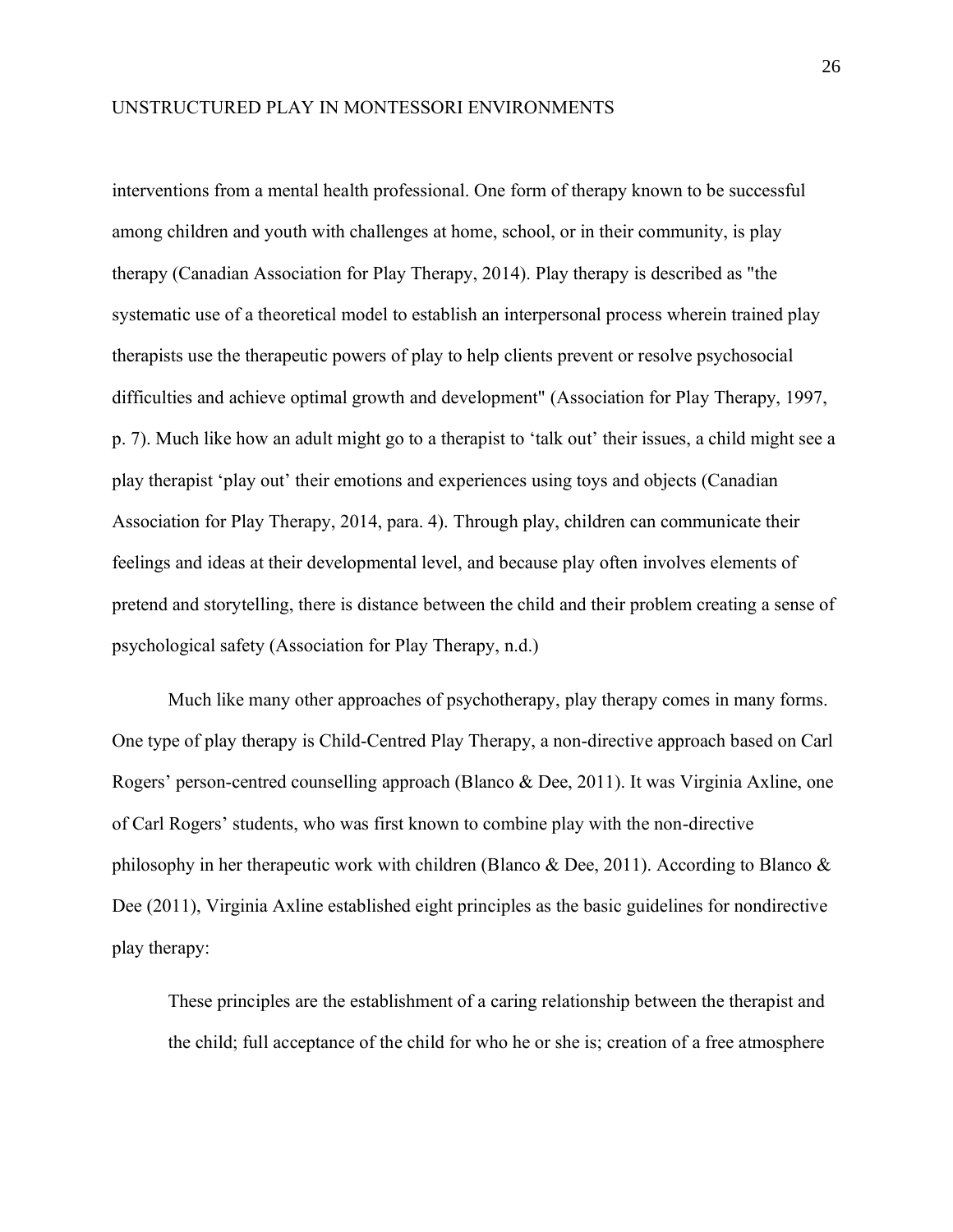in which the child feels capable of expressing a range of emotions; recognition and reflection of the child's feelings; respect for the child's ability to internally solve difficulties and provision of opportunities to establish responsibility; allowance of the child's leadership in play sessions; understanding of gradual process of therapeutic change; and, finally, provision of therapeutic boundaries only when necessary. (p. 235).

Other forms of play therapy include directive approaches such as Cognitive-Behavioural Play Therapy, Release Play Therapy, Sandtray and Sandplay Therapies, Theraplay, and Filial Therapy (VanFleet et al., 2010). Regardless of what specific approach one chooses to guide their intervention with a child, it is the relationship and attunement with the child's needs and emotions that should be the foundation (VanFleet et al., 2010). Furthermore, play acts as the child's language, offering the therapist a pathway to their world. When considering this the idea of meeting the child where they are at, one can say that CCPT and the Montessori philosophy are compatible in their foundational values.

According to VanFleet et al. (2010), at the heart of CCPT is the belief that "*the child leads the way"* (p. 15). Similarly, a foundational tenet of the Montessori philosophy is to "*follow the child."* In many ways, CCPT and the Montessori approach are similar, particularly in special roles of the environment, the materials, the adult, and the child. The Montessori approach is well-known for its "prepared environment", which is carefully designed to meet the developmental needs of the child (Gettman, 1987, p. 13). One important aspect of this prepared environment is the child-sized furniture, such as tables, chairs, and shelves, that are easily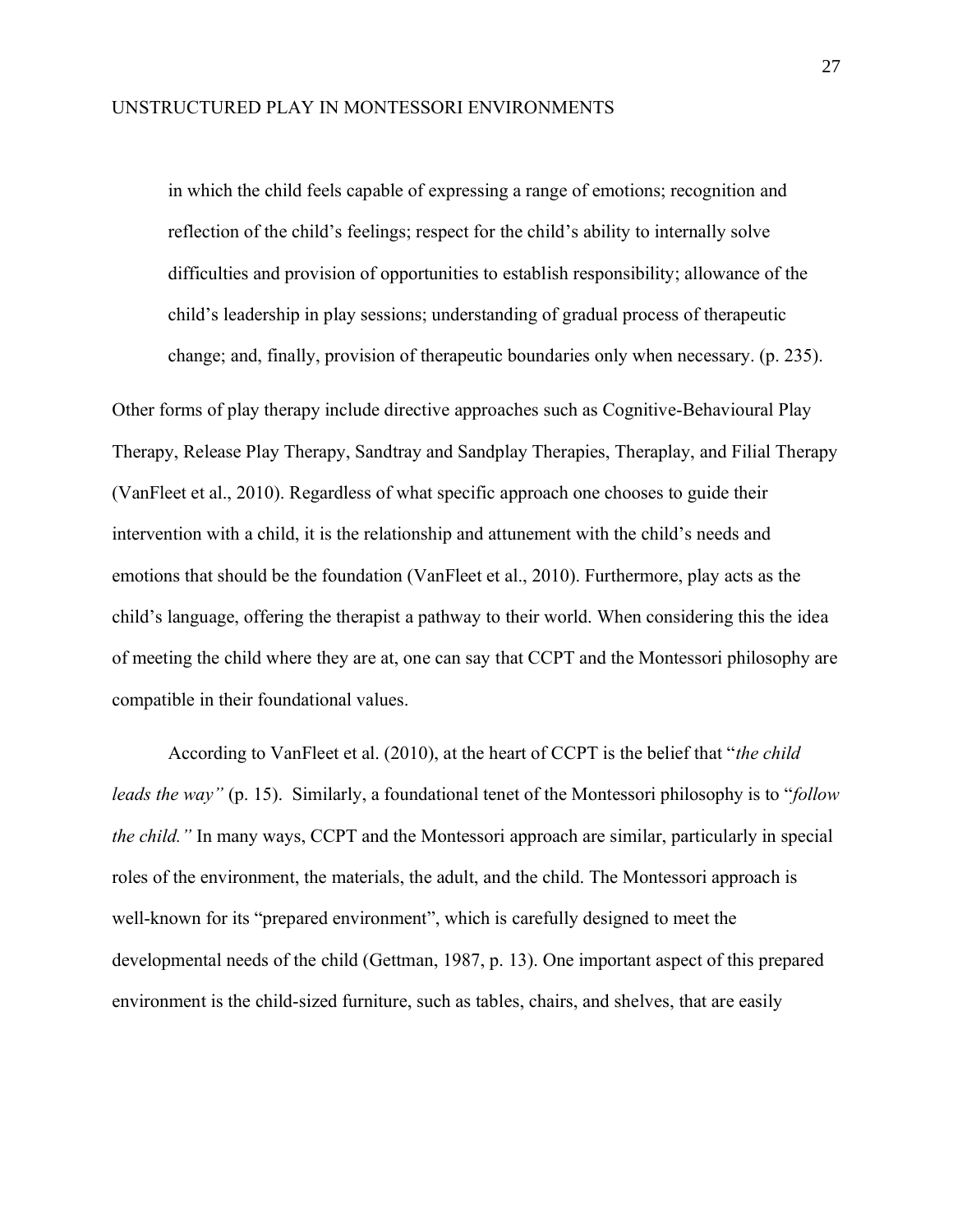accessed and used by the children. Similarly, in CCPT, child-sized furniture is also often included, as it sends a message that it is the child's needs at the focus (Van Fleet et al., 2010).

The materials in both the Montessori classroom and a CCPT playroom also play an important role in the child's development. In the Montessori classroom, the carefully designed and crafted Montessori materials are organized by subject on shelves in specific areas of the room: sensorial area, mathematics area, language area, cultural arts area, and in age 3-6 classrooms, the practical life area (Gettman, 1987). The materials are also expected to be in a specific place on the shelves to create order and consistency (Gettman, 1987). In CCPT, the materials are the toys, which are also grouped by category: family and nurturance, communication, aggression, mastery, and creative expression (Van Fleet et al., 2010). Much like in the Montessori classroom, the toys are also meant to be placed in their own special locations in the room, also to create consistency, which offers feelings of safety and comfort (Van Fleet et al., 2010).

The adult's role in the Montessori classroom is threefold: the caretaker, the facilitator, and the observer (Gettman, 1987). As the caretaker, the teacher cares for and manages the work environment and the materials. As the facilitator, the teacher facilitates the child activities with the materials, and as the observer, the teacher carefully watches how the child moves through the classroom and he develops (Gettman, 1987). In the Montessori philosophy, there is a deep belief that the teacher should not overpower the child, but rather prepare the environment so that the child can develop naturally (Gettman, 1987). In CCPT, the therapist takes on a similar role in that they allow the child to follow their instincts. According to Landreth (2012), "The therapist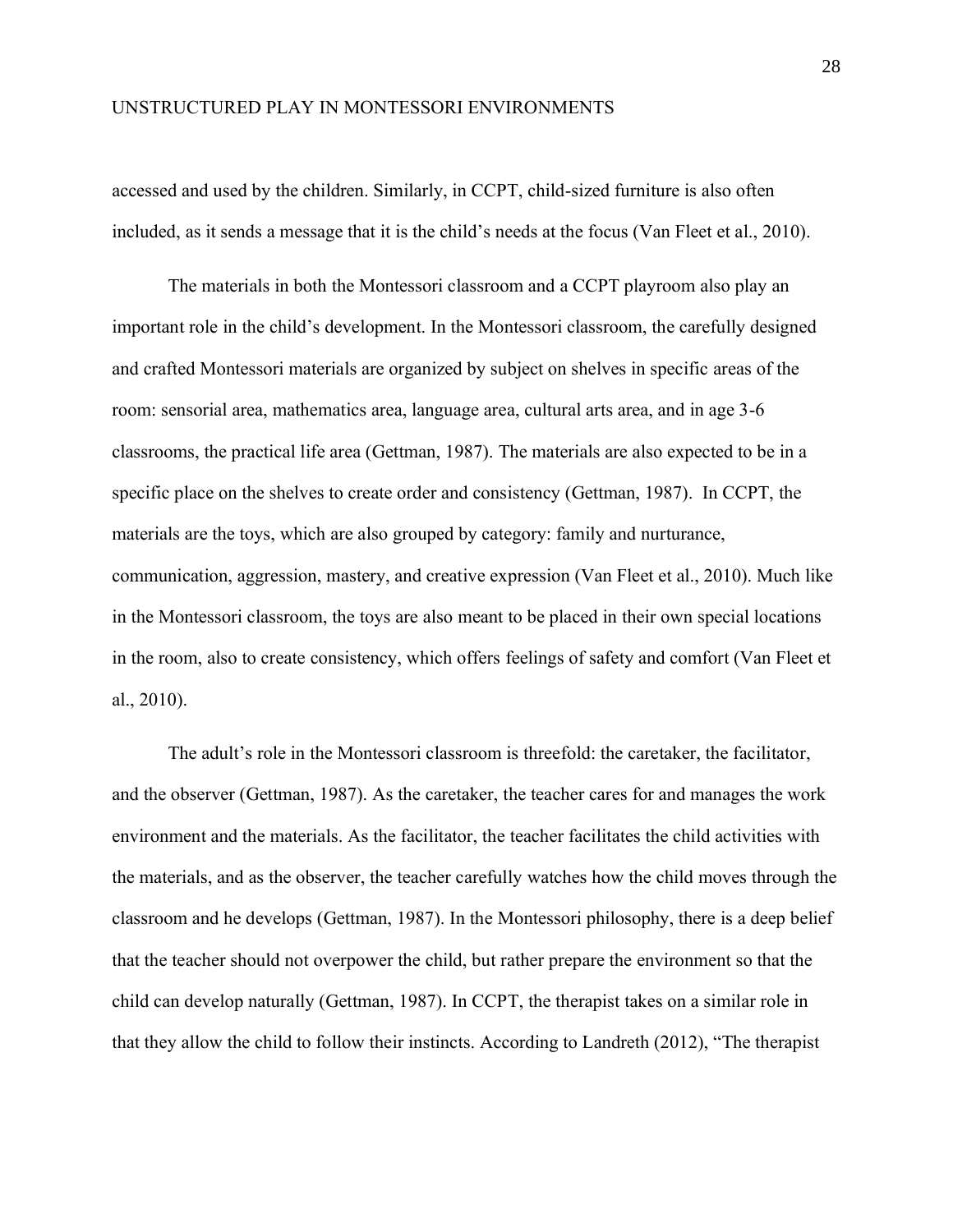allows the child to lead the way and is content to follow. What is important is not the therapist's wisdom, but the wisdom of the child; not the child's direction, but the child's direction; not the therapist's solution, but the child's creativity. Therefore, the child is accepted for all that she is in order to free the child to be unique" (p. 110). The child, therefore, plays a significant role in their own self-construction and development, a belief that is also at the heart of the Montessori philosophy.

What is most significant of all the similarities between the Montessori philosophy and CCPT is the importance placed on the child's inner capacity, which is uncovered through discovery. It is through the freedom to choose activities that allows for this discovery, which happens in both the Montessori classroom and the CCPT playroom. According to Montessori's beliefs, the child is ultimately guided by their "inner guide", which will naturally lead the child to growth and development if it is paired with the prepared environment (Follow the Child Montessori School Inc., n.d.). Comparatively, according to Van Fleet et al. (2010), "In CCPT, there is absolute belief in children's ability to solve their own problems through play, given an appropriate play therapy atmosphere" (p. 30).

Research has shown that play therapy in school settings have resulted in positive outcomes. A meta-analysis was conducted to examine 23 studies aimed to investigate the effectiveness of CCPT in elementary schools (Ray et al., 2015). Results demonstrated that among all 23 studies, there was improvement in the participating students' behaviour. Ray et al. (2015), stated that the students improved problematic behaviour "at a statistically significant level compared with their peers who received no intervention" (p. 115). Another study aimed to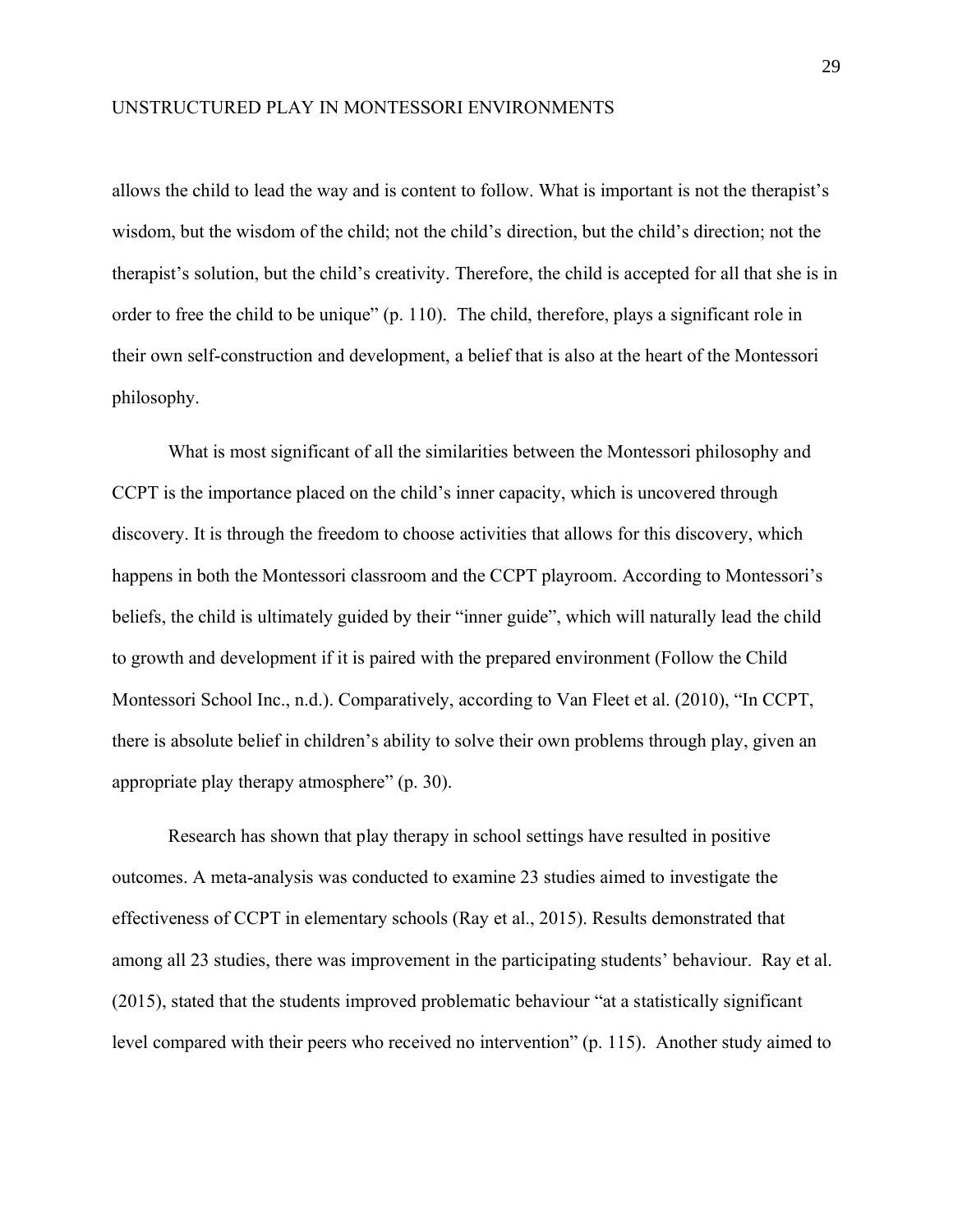investigate the effectiveness of CCPT for grade 1 students who were academically at-risk for various reasons (Blanco & Ray, 2011). After 8 weeks of 30-minute play therapy sessions, the student participants in the experimental group showed a statistically significant improvement on a standardized academic achievement test compared to students in the control group (Blanco & Ray, 2011). Considering the positive effect on student performance, both in the areas of behaviour and academics, play therapy has been identified as an effective intervention for all levels of need. In the journal article, *Treating the Tiers: Play Therapy Responds to Intervention in the Schools*, Winburn et al. (2017) examine play therapy as a behavioural intervention for K-12 students. The recommended model is discussed using the Response to Intervention (RtI) model, which is a model originally developed to provide intervention for children unable to meet classroom expectations (Winburn et al., 2017). According to Winburn et al. (2017), "RtI is a process of implementing high quality instructional practices that are based on students' needs, monitoring progress, and then adjusting instruction based upon the data collected from the students' responses" (p. 4). The RtI model provides interventions in a three-tier system: Tier 1 acts as the basis of instruction, where all students are provided with the core curriculum; Tier 2 is aimed to providing "differentiated instruction" for students who are require additional behavioural and academic support; Tier 3 is for students requiring the highest level of intervention, which is usually provided by school staff other than the classroom teacher (Winburn et al., 2017).

Winburn et al. (2017) recommend that at the Tier 2 level, group play therapy is offered to students displaying challenging behaviours, such as aggressive or disruptive behaviours, stating, "In small groups, students can work through behaviour and emotional issues while increasing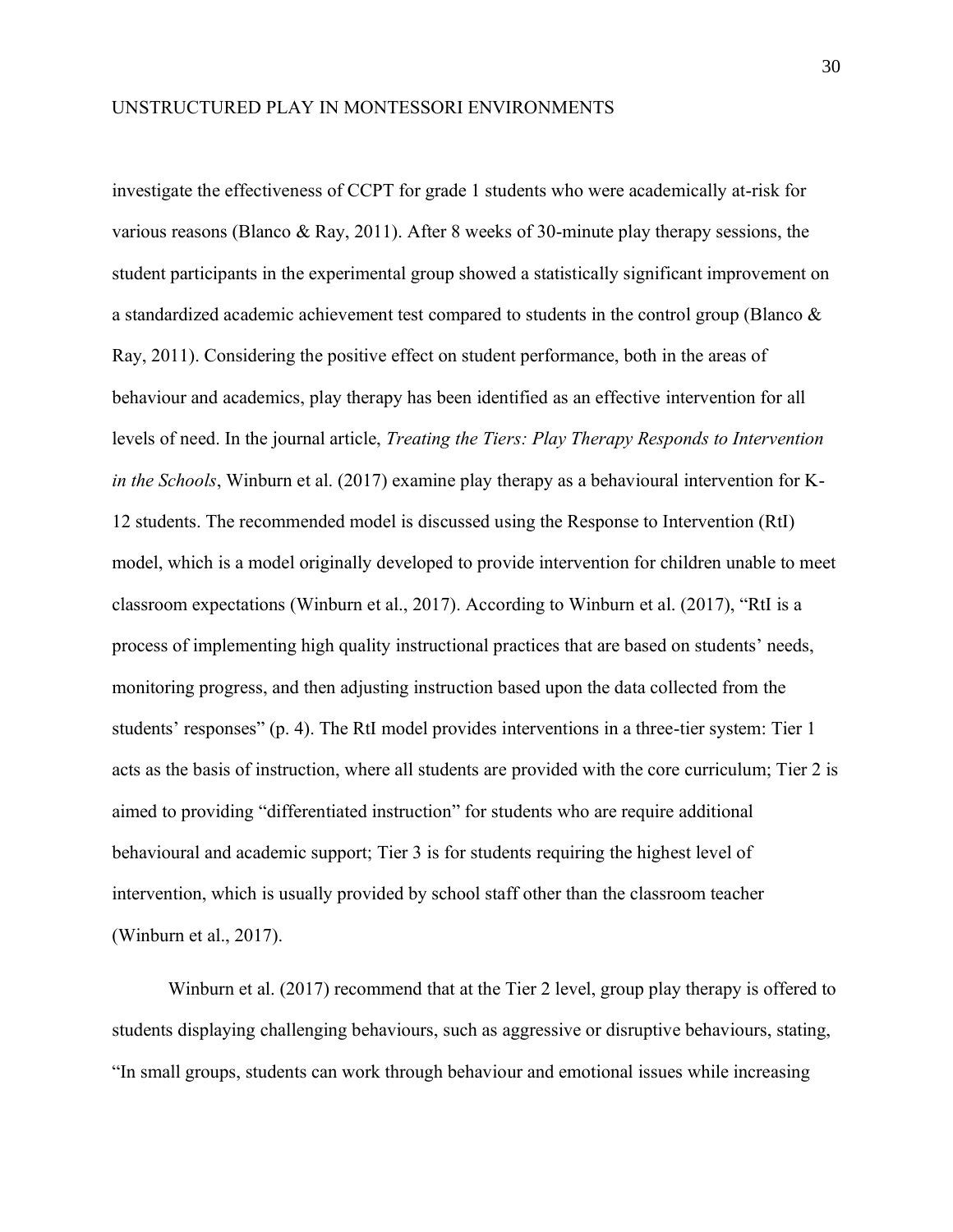positive peer relationships" (p. 5). Furthermore, group-centred play therapy provides children with opportunities to "work through challenges in a positive, supportive environment" (Winburn et al., 2017, p. 5). At the Tier 3 level, it is recommended that students receive play therapy interventions at an individual basis, where the goals of therapy is based on each students' behaviour plan (Winburn et al., 2017). Overall, the article offers a framework for play therapy interventions that is in line with what many schools already have in place through the RtI model.

#### <span id="page-38-0"></span>**Summary**

Play, in its many forms, serves a function in children's lives. Research offers evidence that unstructured and pretend play provides opportunities for children to develop socially and emotionally. Through play, children learn to cooperate, communicate, and problem solve, which are important social skills used for an entire lifetime. Additionally, play promotes a healthy wellbeing and emotional regulation. Considering the many benefits of play, many Montessori settings have yet to fully accept play as a part of their programs. As a result, many Montessorians are left to wrestle with preserving the Montessori approach while also acknowledging and promoting the developmental benefits of play. It is evident, however, that children naturally find a way to incorporate pretend play in Montessori classrooms, which we now know results in different responses from teachers. Contemporary Montessori teachers who are more willing to consider current research are more likely to include play in their programs, either intentionally by providing play materials, or by allowing natural pretend play scenes to occur without intervention.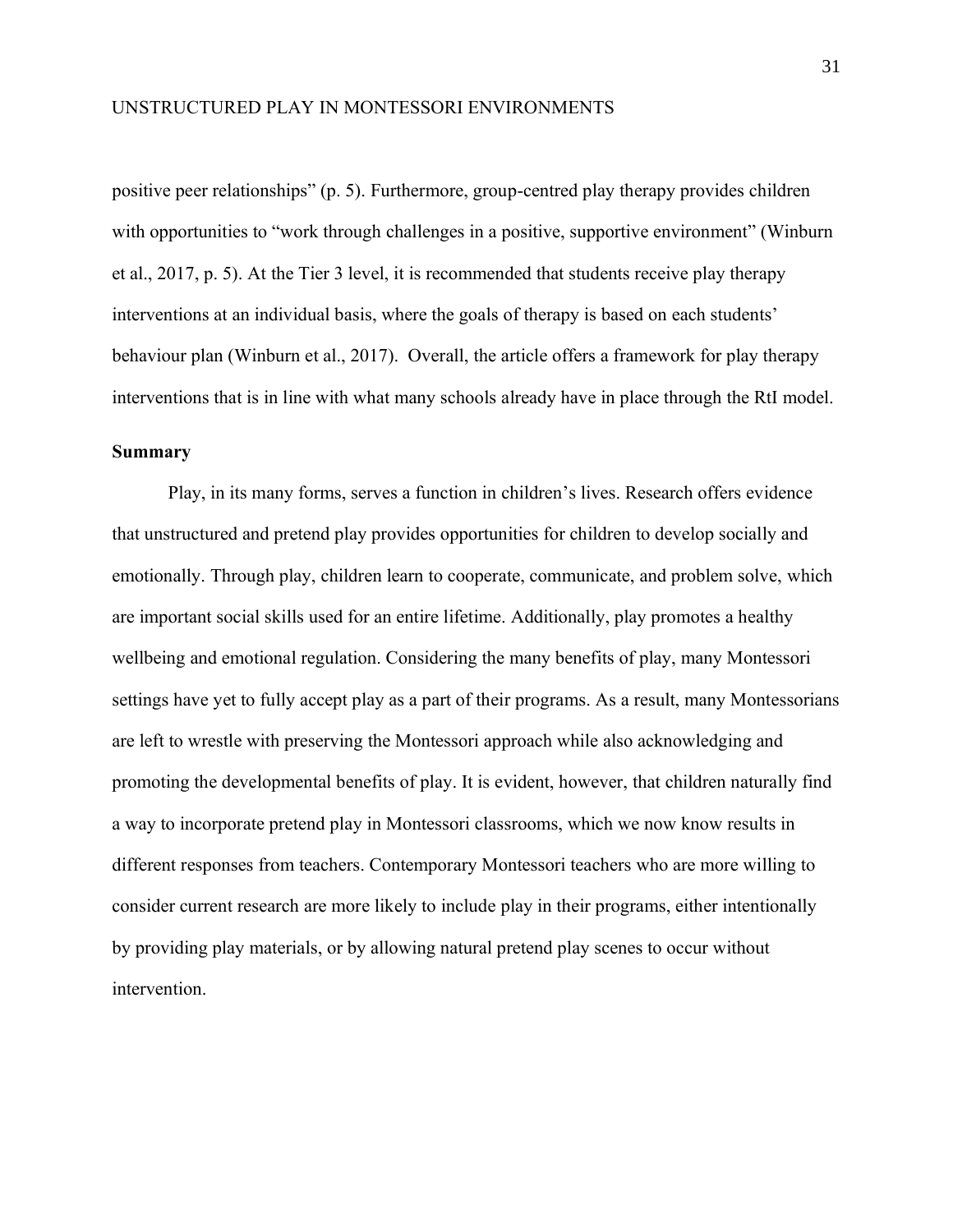In addition to the many benefits of unstructured play, play therapy utilizes play with specific intention to provide support for children experiencing challenges with behaviour, emotional regulation, and social difficulties. In a school setting, play therapy is one approach that research has shown can be an effective form of intervention, both in the Tier 2 and Tier 3 levels. Although traditionally, Montessori classrooms steer away from including play as part of the learning environment, it is interesting to note the many similarities between the Montessori philosophy and Child Centred Play Therapy. The parallels of the foundational beliefs of putting the child's needs at the centre is what makes the two philosophies compatible. Whether or not unstructured and pretend play can be intentionally incorporated in Montessori classrooms, play therapy as a method of filling the gap for children with social-emotional challenges may be an effective option. In Chapter 3 I will offer a summary of findings as well as recommendations for educators and school counsellors on how to incorporate unstructured play and play therapy interventions in Montessori schools.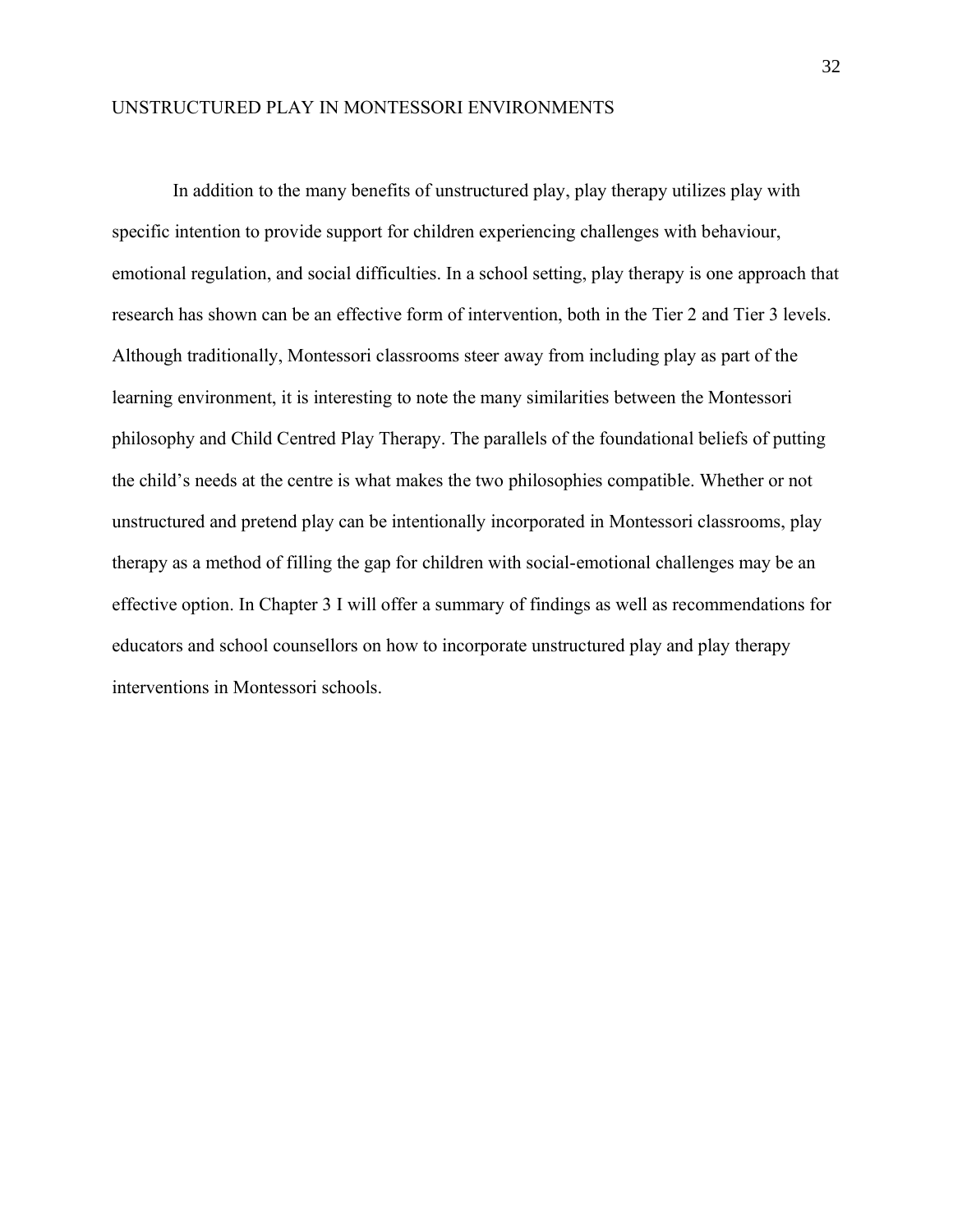#### **Chapter 3: Summary, Recommendations and Conclusions**

#### <span id="page-40-1"></span><span id="page-40-0"></span>**Summary of Findings**

As discussed in Chapter 2, there is a variety of research that demonstrates the benefits of unstructured play. Specifically, unstructured free play offers children opportunities to develop social-emotional skills and to improve overall wellbeing and behaviour. In Montessori schools, where unstructured play is not traditionally prioritized, children are often observed finding ways to incorporate pretend play in their work with the Montessori materials, which is either permitted or redirected by teachers. Some contemporary Montessori educators are more open to including unstructured play in their programs, providing intentional play spaces and materials, or by allowing play to occur without stopping or redirecting children back to their work. However, regardless of where and how children play, there is evidence that Child Centred Play Therapy (CCPT) is an effective intervention for children with social-emotional difficulties who may require support outside the classroom. When comparing the foundational beliefs of CCPT and the Montessori philosophy, it seems there are several parallels. With this considered, it appears plausible that CCPT could be a suitable approach to be offered to students with social-emotional challenges in Montessori schools.

#### <span id="page-40-2"></span>**Implications**

There is significant evidence showing that unstructured play has a role to play in the development and maintenance of children's social-emotional skills and overall wellbeing (Lee et al., 2020). When we consider the recent statistics revealing that 63% of Canadian millennials can be characterized as "High Risk" for mental illness, as well as the fact that the average amount of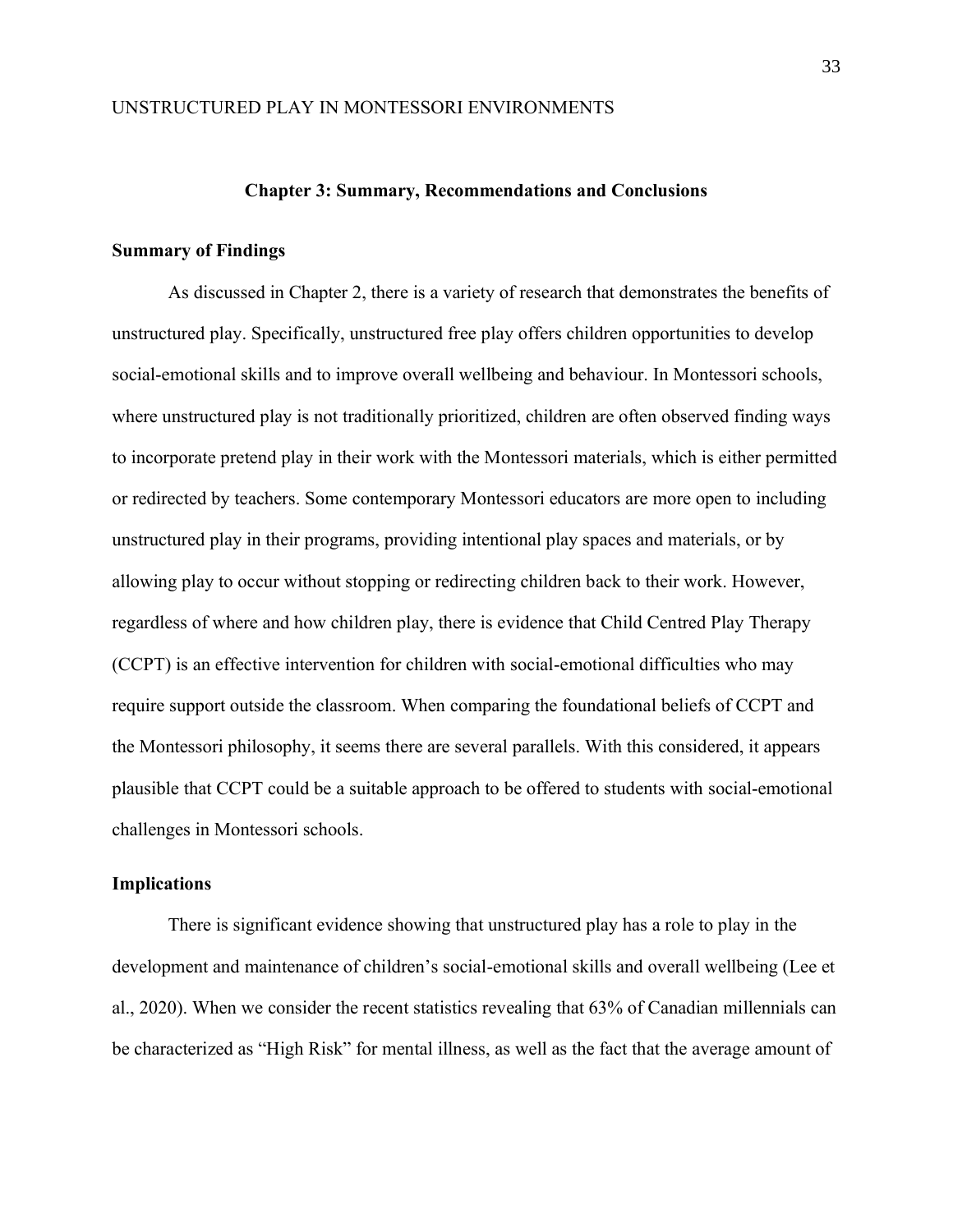screen time for children and youth is 3 hours per day, it seems reasonable to conclude that many young people are simply not getting enough unstructured playtime (Ispos, 2017; Statistics Canada, 2018). It is also important to note that extracurricular activities, in addition to children's school day, reduce the opportunities for unstructured play. As a result, it is probable that this reduction of playtime during the early years of development is having a negative effect on children's mental health and wellbeing. Therefore, this research has significant implications for all those who have control over how children and youth spend their time.

Parents and guardians are ultimately responsible for what children and youth participate in daily. It is up to working parents and guardians to decide who cares for their young children while they are at work, whether they attend a daycare center, or are looked after in a home setting. Other considerations include whether the children spend time with other children or if they are cared for alone. When thinking about children's access to unstructured play, these factors are significant in determining the quality of play and whether interactions with others are possible. Overall, it is in the caregivers' hands to decide how much time children spend outdoors, indoors, or in front of a screen. With the understanding that free play, and particularly pretend play, has a positive impact on children's development, caregivers may choose to prioritize time for these types of activities, whether it occurs in outdoor or indoor environments. For schoolaged children, parents and guardians may also decide to limit organized extracurricular activities in order to ensure that free time is available for children to engage in unstructured play. If parents and guardians can choose the schools their children attend, being informed about schools' philosophy about unstructured free play would be helpful in determining how much time is allotted for unstructured play during the school day.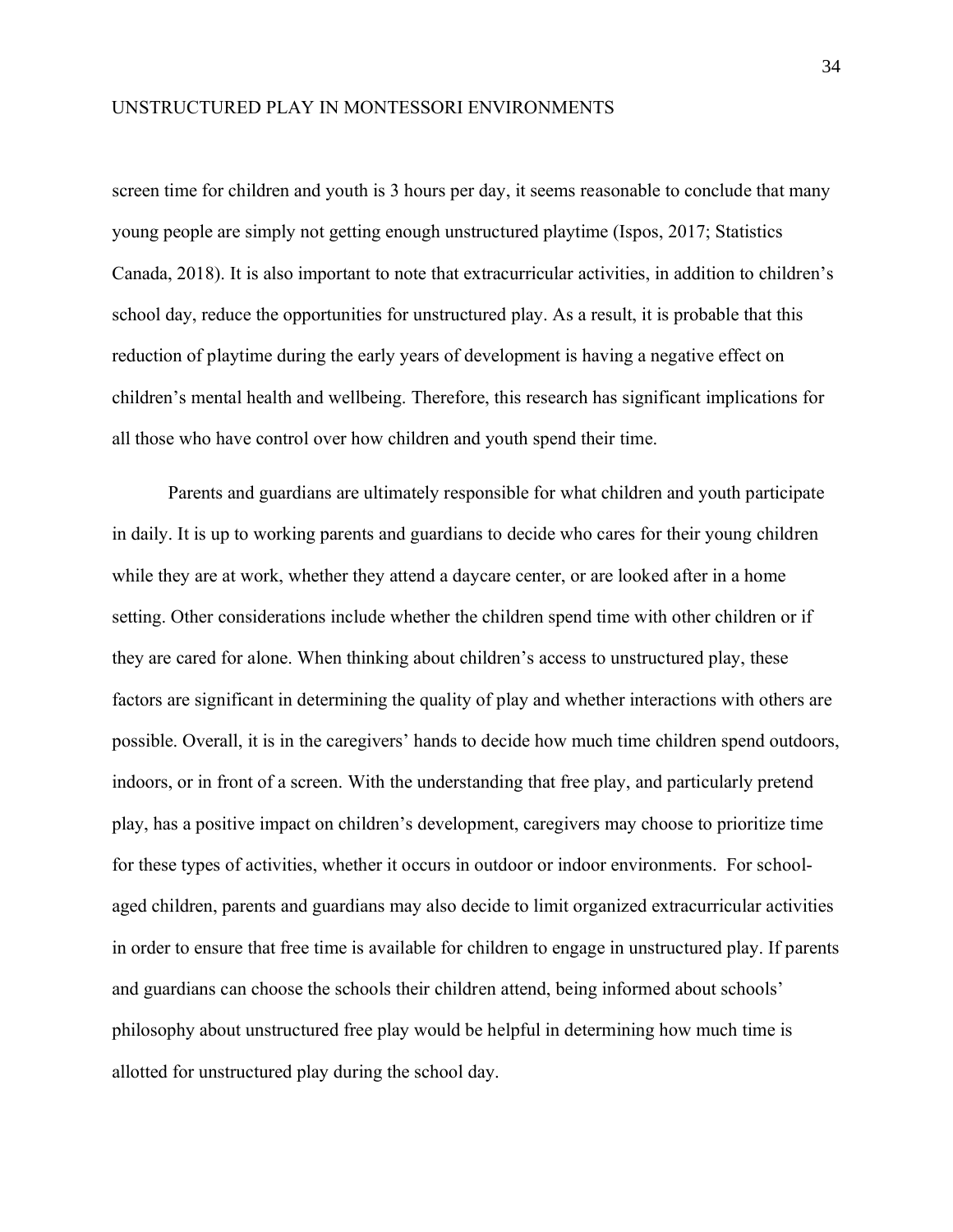As discussed in Chapter 1, there have been several recommendations for education institutions on how to incorporate play in their programs. For example, the Canadian Public Health Association (CPHA) has stated that children have a right to unstructured play, and that "actions are necessary to reduce the barriers limiting opportunities for unstructured play at school and in the community" (CPHA, 2018, p. 3). For pre-school aged children, the BC Early Learning Framework outlines play as an essential part of children's development and wellbeing, which is why it suggests that early childhood teachers provide opportunities for children to learn through play (British Columbia Ministry of Health & British Columbia Ministry of Children and Family Development, 2009). Therefore, in accordance with the play research, BC pre-schools and primary schools are encouraged to ensure that unstructured play is protected and promoted. Considering the research showing the benefits of play, in addition to the province-wide promotion of play in early learning programs, it is necessary for Montessori schools to evaluate how unstructured play can be purposefully incorporated into their programs. Whether the decision-making happens at an administrative level or at a classroom level, the importance of play cannot be ignored. This means that Montessori school leaders must be informed about the ways in which play supports children's development and wellbeing, and that perhaps these benefits outweigh Montessori's traditional views of play.

Individual teachers have a great deal of power in providing opportunities for play at school. As discussed in the Literature Review, there are many Montessori teachers today who have come to recognize that pretend play with classroom materials is quite a natural occurrence for young children. Most teachers who participated in one study indicated that they were very unlikely to intervene if a child was using a classroom material for pretend play (Torrence, 2001).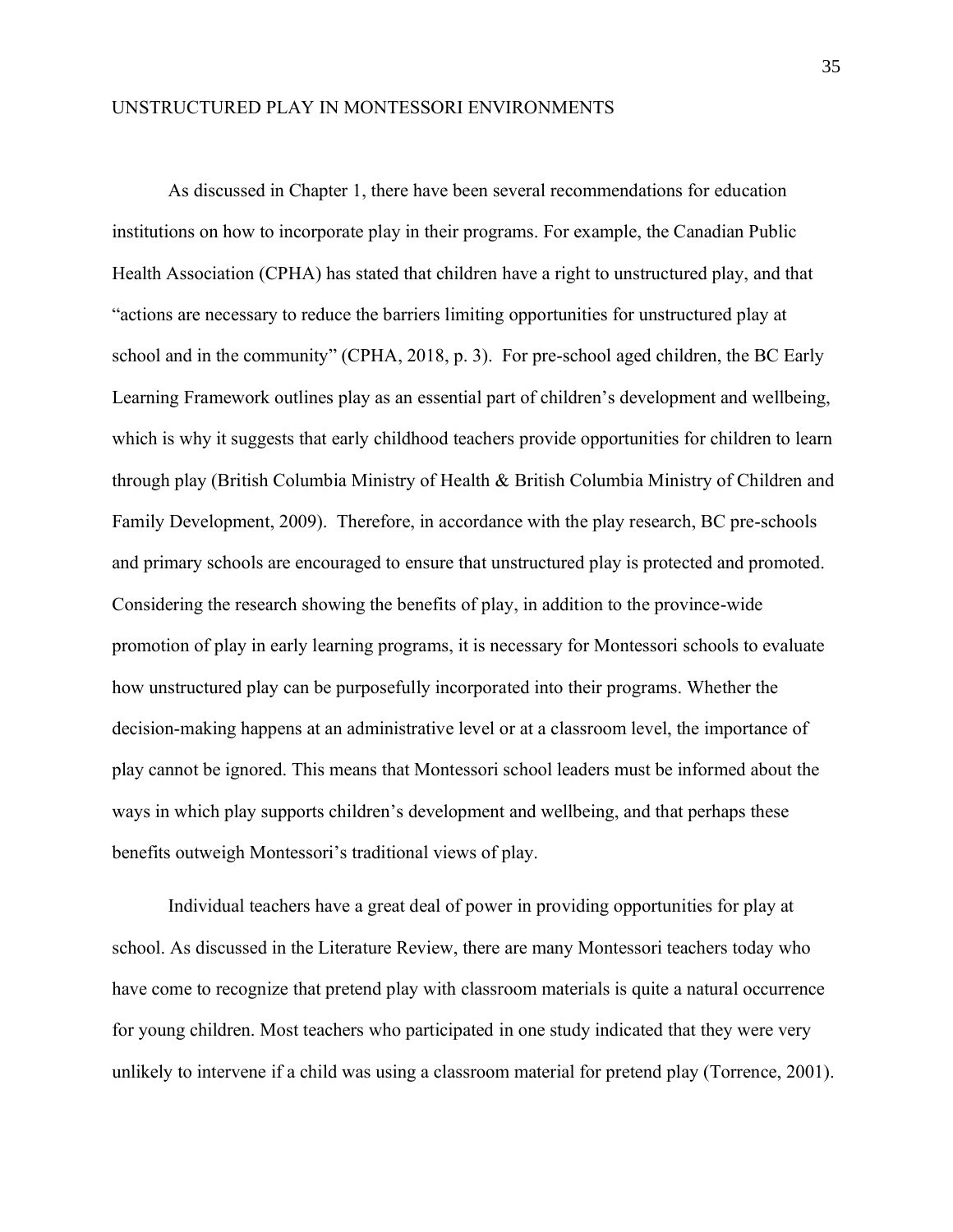This shows that today's teachers are likely more aware of children's need to play. On the other hand, however, it is necessary to point out that Montessori educators who are much more attached to traditional beliefs around play are likely to discourage such activities in the classroom. As a Montessori-trained educator myself, I can acknowledge the importance of protecting the Montessori environment to support the deep concentration of children at work. At the same time, the impact of play on children's social-emotional development is too great to ignore. Thus, perhaps a hybrid approach that values both philosophies can exist, one that creates time and space for both work and play.

Like the varying learning needs that children may have social-emotional needs will also vary from student to student. As a result, additional support with social interactions, emotional regulation, or overall mental health and well-being, are often required by students at all levels. In addition to providing individual and group counselling services, school counsellors play a significant role in supporting teachers with their students' needs at the classroom level. Knowing the impact that play has on children's social-emotional development, as well as the powerful ways play can be used as a medium for children to communicate their thoughts and experiences, school counsellors are able to utilize play in meaningful ways. Therefore, based on the research discussed, incorporating play therapy in school counselling programs, particularly in Montessori school settings, can have significant positive effects on students' wellbeing, relationships, and academic performance.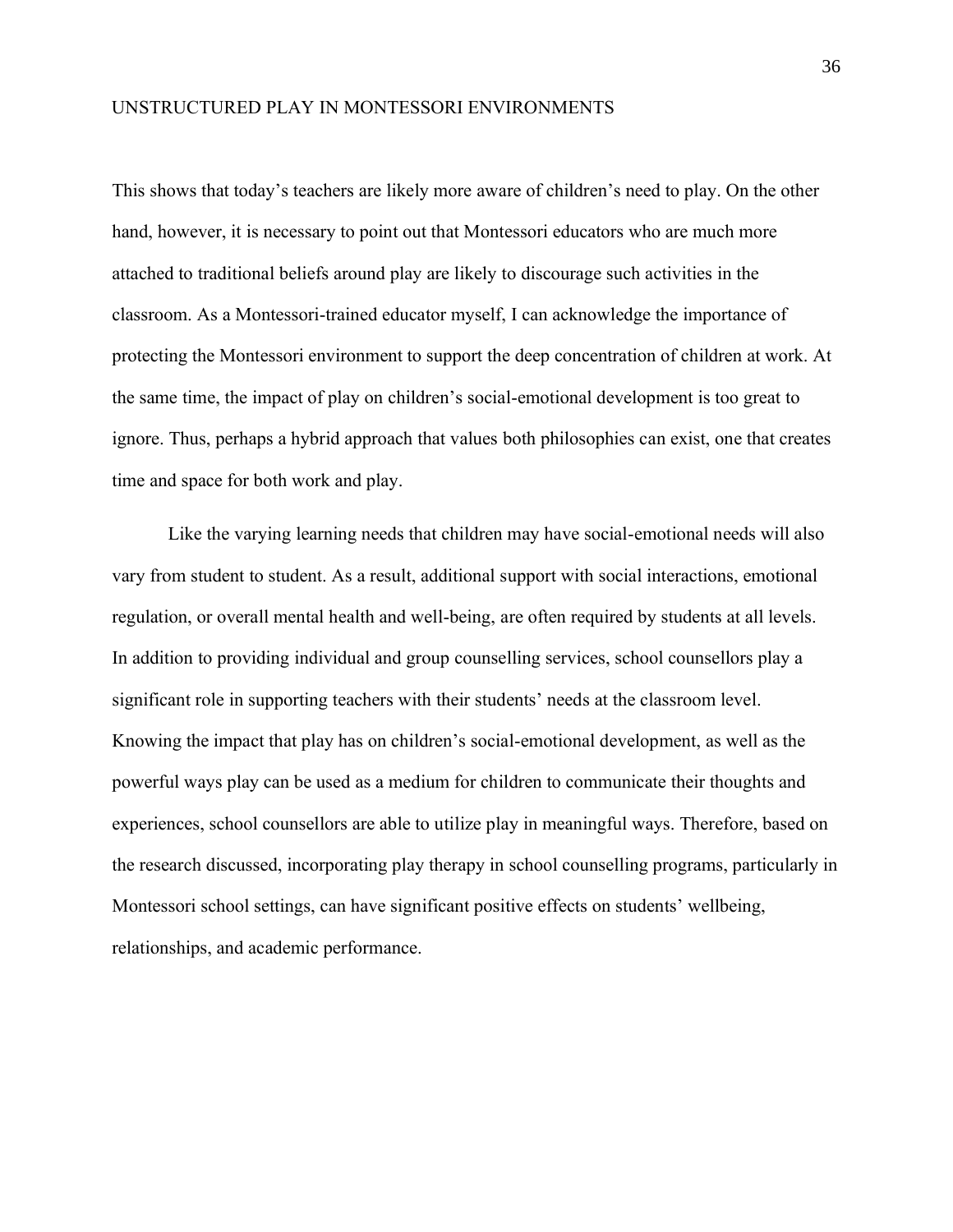#### <span id="page-44-0"></span>**Recommendations**

Children can be seen engaging in play in all types of environments, including in the home, out in the community, and at school. With the understanding of the Canadian Public Health Association's recognition of unstructured play as a child's right, as well as the research demonstrating its significant impact on development and wellbeing, it is important to consider the ways it can fostered in all settings. For the purpose of this paper, I will focus on recommendations for parents and caregivers, teachers, and school counsellors.

#### **Parents and caregivers.**

<span id="page-44-1"></span>Parents and caregivers can easily encourage unstructured free play at home, which requires very little in terms of supplies or materials. According to Lillard (2013), "free play" is defined as the following:

Free play includes object play, pretend and sociodramatic play, and rough-and-tumble play, in all of which children engage without close adult oversight or control. Free play is fun, flexible, active, and voluntary (i.e. Without extrinsic reward). Free play also often includes elements of make-believe and also often involves peers. (p. 157).

The key for parents and caregivers in this description is that free play does not involve adult control. Therefore, providing opportunities for children to engage in free play implies that adults remove their ideas and intentions from the activity, and simply allow the children to follow their interest, of course with safety boundaries in place. It is important to note that each family will have their own rules and expectations around what is appropriate in their home, including whether rough-and-tumble play is acceptable indoors or outdoors, or whether loud or messy play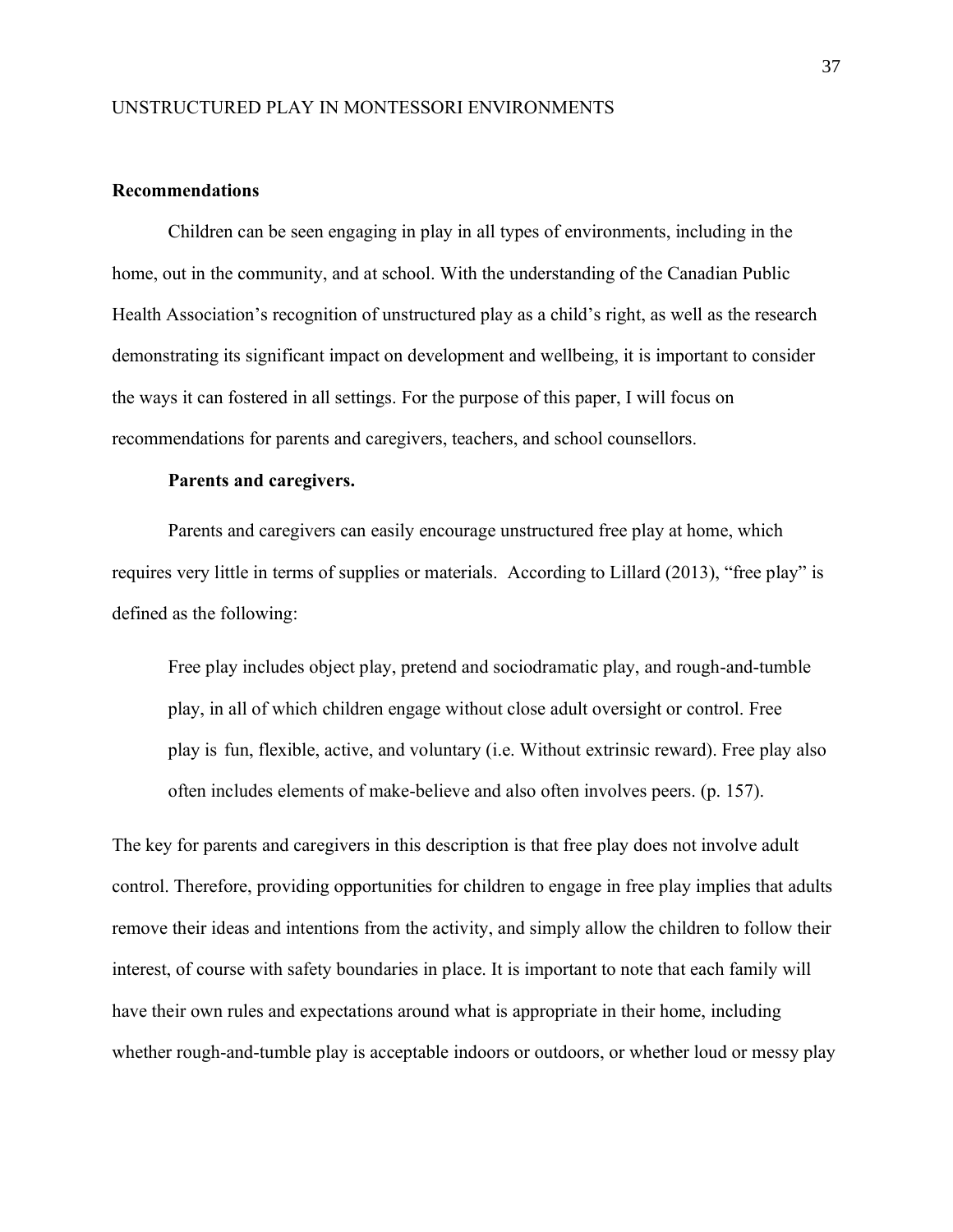is acceptable. Rules and expectations can co-exist with children's freedom to engage in free choice, which is a popular concept in the Montessori philosophy, often referred to as "freedom within limits" (Schmidt, 2015, para. 1). Parents and caregivers must therefore be aware of their children's developmental abilities and communicate what freedoms and limits they have at home, such as requiring an adult to supervise them outdoors, cleaning up art supplies and any mess that is left after a project is complete, etc. When these boundaries are clearly communicated and reinforced, children will be better able to follow their interests and engage in free play activities independently.

According to Caro (2012), adults can become a "learning ally" by supporting children in child-led play. In order to do this, she offers parents and guardians a few guidelines. Caro (2012) states, "It is our job as a 'learning ally' to -

- offer a safe learning environment
- let them follow their own play urges
- support them without interrupting
- watch and wait as they discover, invent and explore" (para. 7).

#### **Schools.**

<span id="page-45-0"></span>In the school setting, a greater amount of preparation and structure may be necessary to ensure that play is incorporated consistently and appropriately. The 'appropriateness' of play is particularly important to consider when trying to maintain the foundational values of the Montessori method in the classroom. Recommendations on how promote play in Montessori schools will be outlined using the Response to Intervention model (RtI), the three-tiered system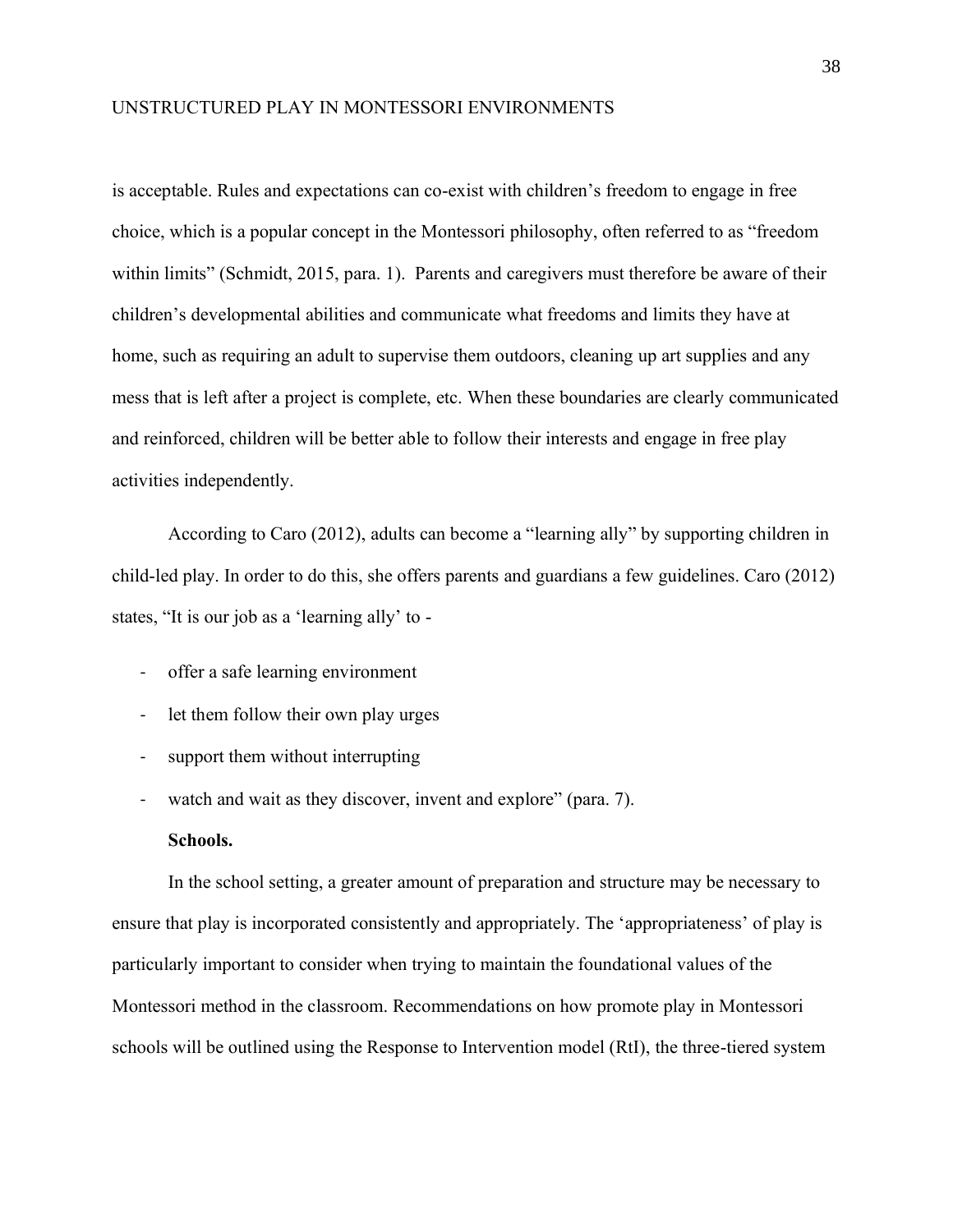described in Chapter 2 (Winburn et al., 2017). With social-emotional development as the focus, tier 2 and tier 3 interventions will be those meant to be delivered by the school counsellor or other school staff with appropriate training.

#### *Tier 1: Whole school level and classroom level.*

<span id="page-46-0"></span>Recess times are typically when children can engage in unstructured free play outdoors. In order to encourage a variety of play for children, schools can offer movable play equipment in addition to traditional playground equipment. Some ideas for movable play equipment include:

- old tires
- swim noodles
- hula hoops
- stacking crates
- large foam shapes
- cardboard boxes
- pipes
- wooden planks or blocks
- twigs or sticks
- sand
- different sized containers or buckets

There are also commercial companies that create and distribute movable play equipment that are weather-proof and durable. This may be a good option for schools with a budget for new play equipment, however there are many alternatives that are inexpensive and easily accessible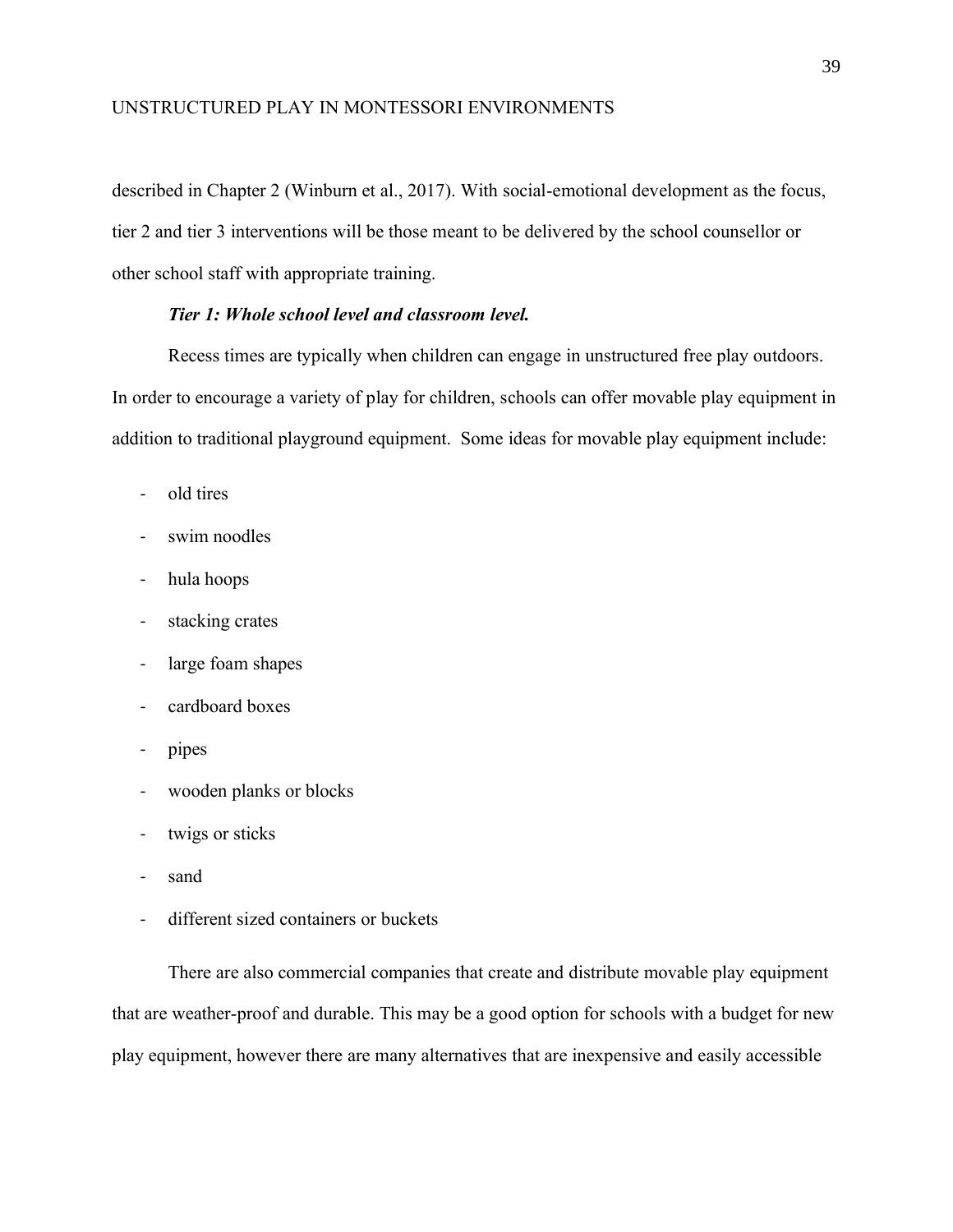through hardware stores or even recycling bins. At an administrative level, school leaders can ensure that school play spaces have materials available for students to be used communally. Without providing any directives for the children on how to use the loose parts, apart from safety rules, the children are likely to engage in a variety of types of play, including construction, pretend play, sensory play, and so on.

Apart from outdoor recess times, classroom teachers can encourage play among their students inside the classroom as well, at appropriate times of course. Regardless of pedagogy, teachers of all grade levels have an important task of maintaining calm and quiet during times for concentration and focus, so proper planning for indoor play is necessary. This task may seem specifically challenging for Montessori teachers since uninterrupted work periods are embedded in the daily schedule. Additionally, children have the freedom to choose activities which means several different activities and lessons happen simultaneously. Considering this element of freedom, it is important to have clear expectations and boundaries regarding play in an early years or primary Montessori classroom. Torrence (2001) offers an important recommendation for Montessori teachers:

Montessorians, particularly those conducting all-day classes for preschoolers, should include play props in their classrooms or other areas available to children, so that children have the option to use them freely and regularly. Each teacher will best be able to decide how to facilitate this in his or her own environment. This is not suggested as a means of weakening the beauty, purpose, and order of the well-prepared Montessori environment, but rather as a means of enhancing its strength by sanctioning and providing for what is already going on. (p. 11).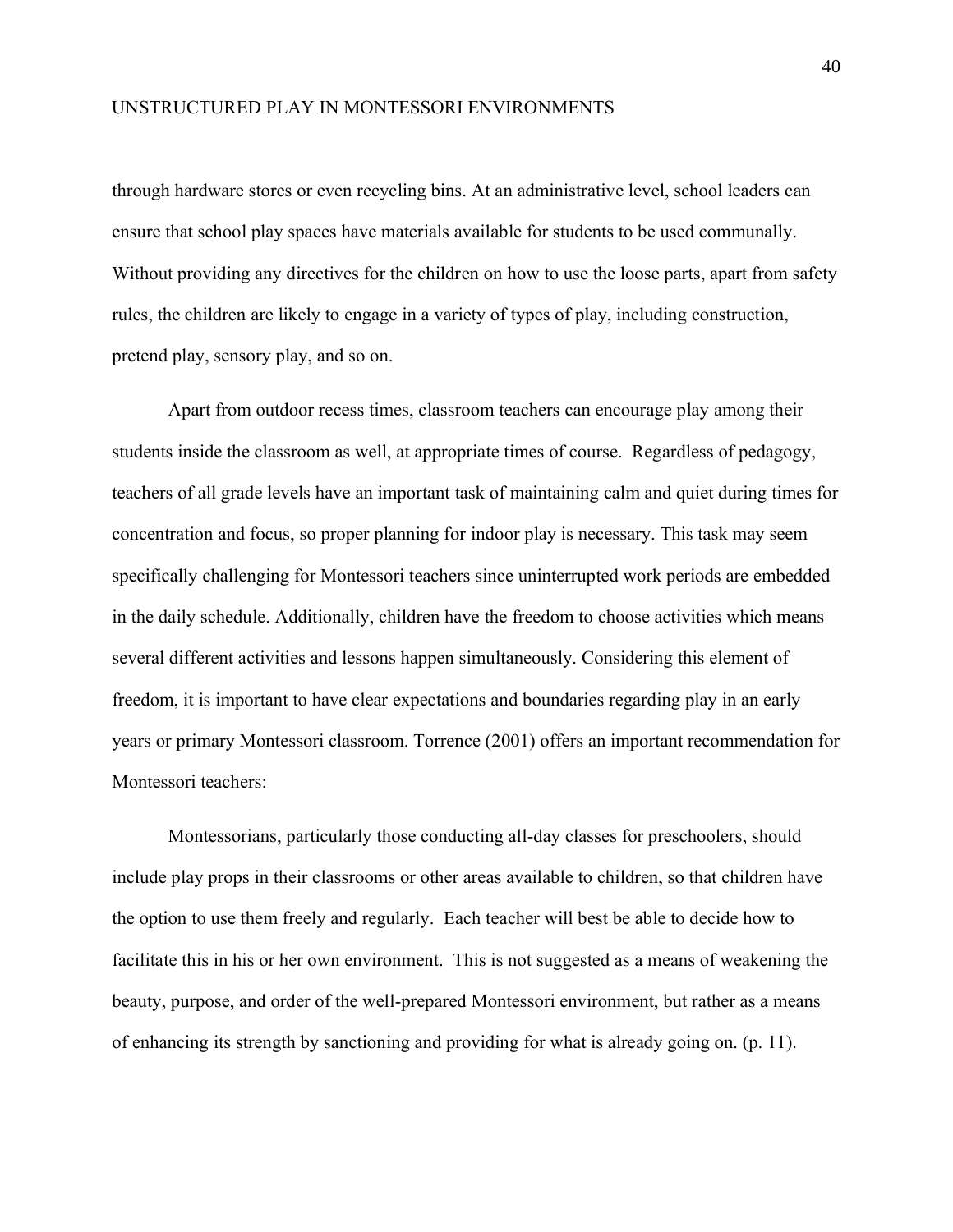In line with what Torrence recommends, a designated play area with carefully selected toys and materials kept on shelves is advisable, much like the Montessori materials in the other areas of the room. Gordon Biddle et al. (2014) recommends the following play materials and equipment for an early childhood preschool classroom:

- Dramatic Play: child-sized house appliances (kitchen equipment, ironing board, iron), dolls, doll clothes, dollhouse and furniture, cleaning supplies, dress-up clothing and costumes.
- Blocks: blocks, block accessories (people, cars, safety signs, etc.), small coloured blocks, sturdy wooden vehicles
- Art: adjustable easels, brushes, paint, painting smocks, crayons, clay, scissors, glue, paper, drying rack for paintings, miscellaneous supplies (fabric scraps, rickrack, yarn, ribbon, buttons, natural materials)
- Manipulative/Games: hand puppets, puzzles, board games, beads and strings, sewing cards, LEGO bricks, Bristle Blocks, tinkertoys, manipulative materials (p. 260-261).
- Science/Discovery: magnets, pattern blocks, sandbox, water table, workbench with equipment

The goal would be to have a few options available in each category, which can be rotated out with other materials on a regular basis. With this area of the classroom being available throughout the day, it would be advisable to limit the number of children in the area at one time. In a Montessori classroom, where children are taught early on how to take turns and respect each other's workspaces, this boundary would likely not be an issue for most children. Each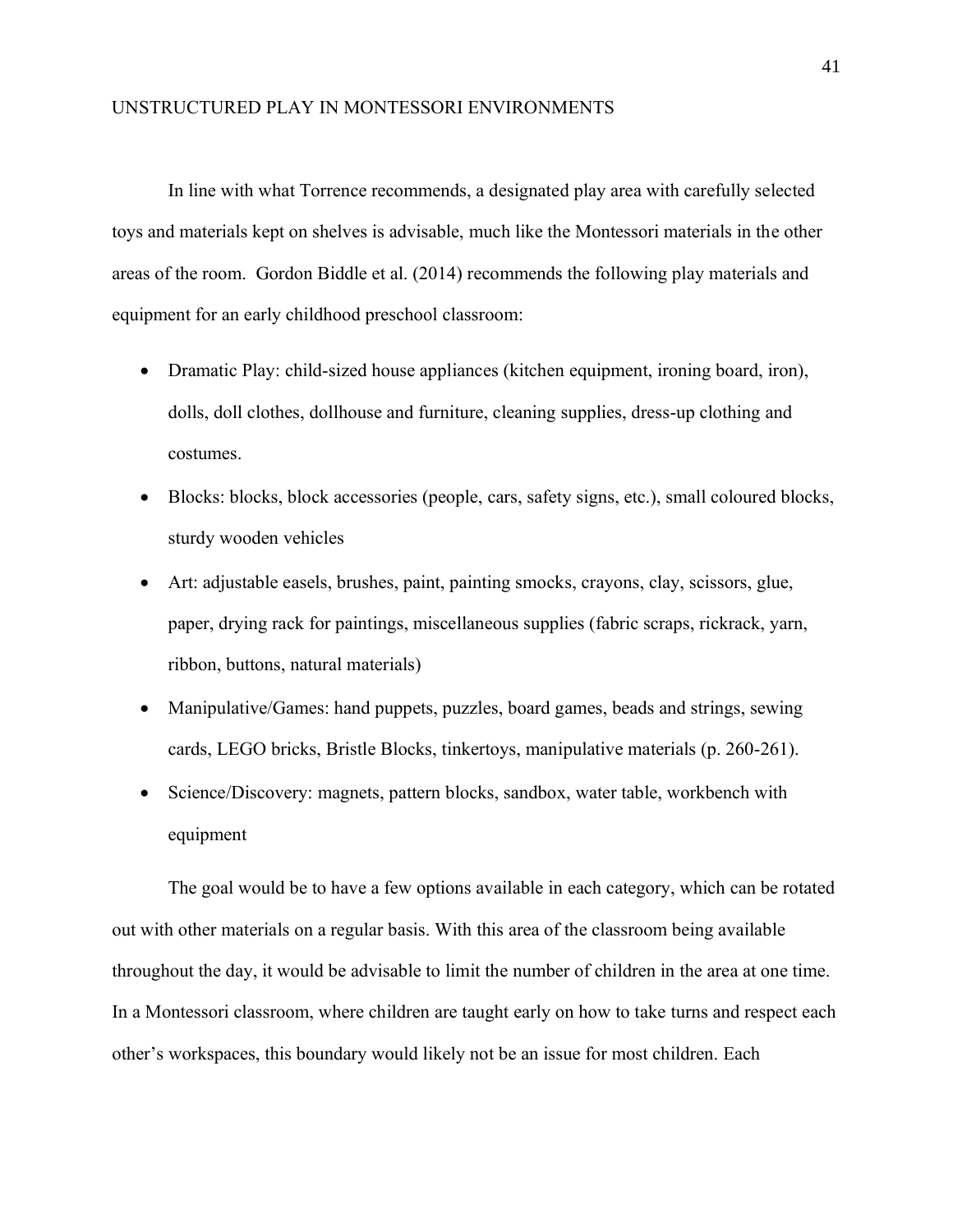individual teacher can determine what would be a suitable number of students to access the area at one time, depending on the size of the space. Work mats or rugs, which would typically be used with other Montessori materials in the classroom, could also be expected to be used in the play area as well. This would help to maintain consistency of expectations in the classroom.

The nature of open-ended play may increase the likelihood of elevated noise in the classroom, so a lesson on appropriate volume in the play area would be advised. A discussion about sharing the classroom and respecting the other students concentrating on their work would encourage the children to think about how their actions affect others. A few basic rules for using the play area are as follows:

- 1. Only a certain number of children are permitted in the play area at once.
- 2. Play materials and toys must remain in the play area.
- 3. Play materials and toys must be used safely and respectfully.
- 4. Materials must be returned to their place on the shelf after being used.

Of course, young children will need redirection and multiple lessons on how to follow these basic rules, but that is expected in all areas of the Montessori classroom. The main difference between these materials and the Montessori materials is that they may be used in whatever way the child would like to use them, given that the material is used safely and respectfully. This open-ended and non-directive element provides children with the opportunity to use their imaginations and to fulfill their need to play.

In consideration of the varying ways Montessori classrooms may be structured, both in schedules and environment, I offer a few different options of how this play area can be accessed: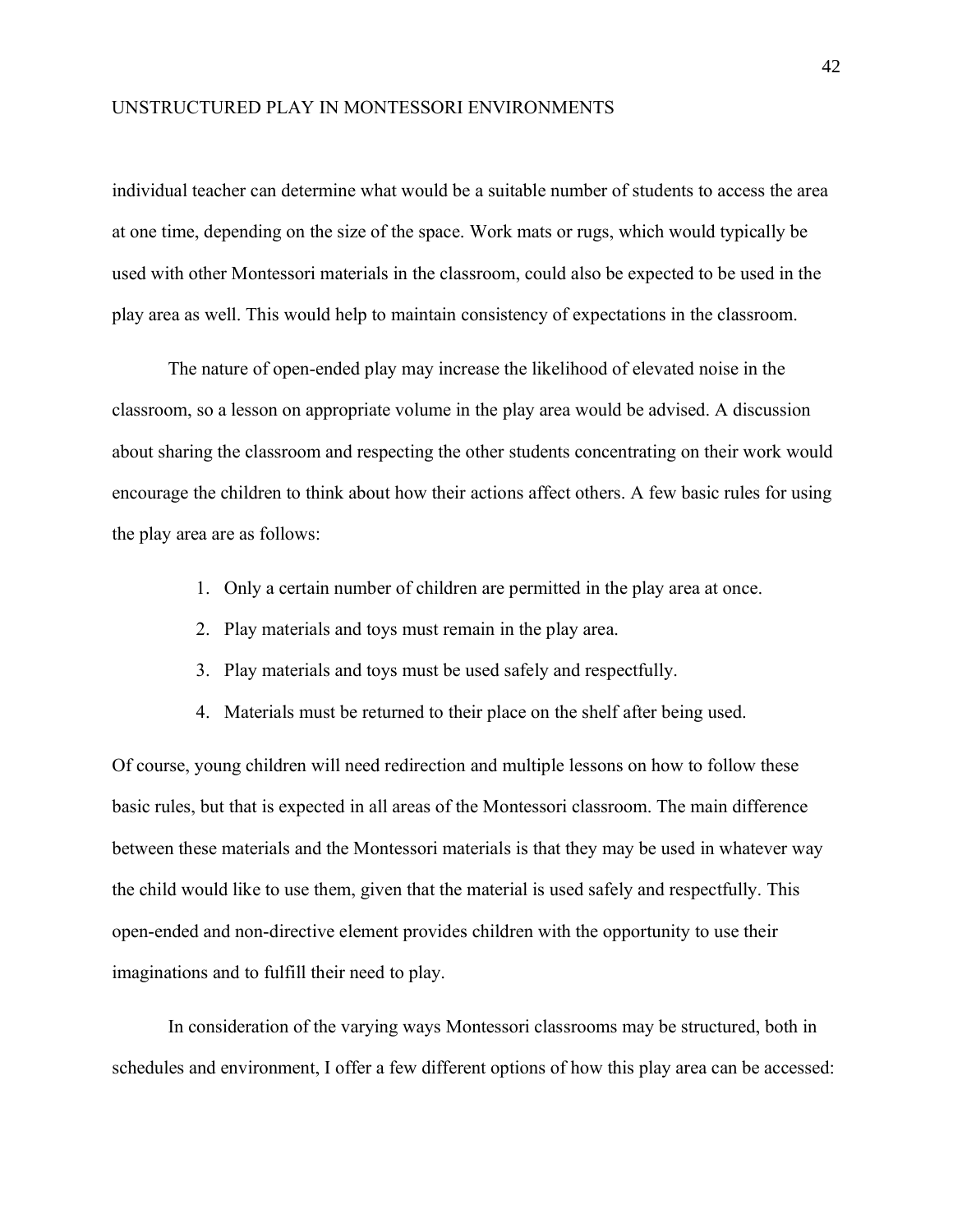#### *Option 1: Play area and materials available all day.*

<span id="page-50-0"></span>In this option, the play area and materials can be accessed by students at any point during the day, much like how the other areas and materials are available. This suggests that play has equal value with work, therefore balancing time between the different activities will be a skill learned early on.

#### *Option 2: Play area and materials available during specific times.*

<span id="page-50-1"></span>In this option, the play area and materials are made available at scheduled times. This option may be more appropriate for certain groups of children, particularly those who require more support with focus and attention. Having all day access to an open-ended play area may be too difficult for some children to manage. However, it would be important to carefully consider the reason why a child finds it difficult to manage free play activities. It could be that the child is not ready for cooperative play and would be more successful in solitary or parallel play. Getting to know each child and their abilities would be necessary when introducing a play area, for both all-day access and scheduled access.

To help regulate the areas' use, a visual sign can be placed by the area to signal to children that it is 'closed' or 'open'. Deciding on when to make the area available may depend on the classroom's schedule. One suggestion is to have the play area open during the hour before lunchtime and before the end of the day. This would help to maintain the first portions of the morning and afternoon as designated work periods. Having scheduled play times, much like recess times, sends the message to children that rest time and play time is earned, meaning that focused work time is the priority.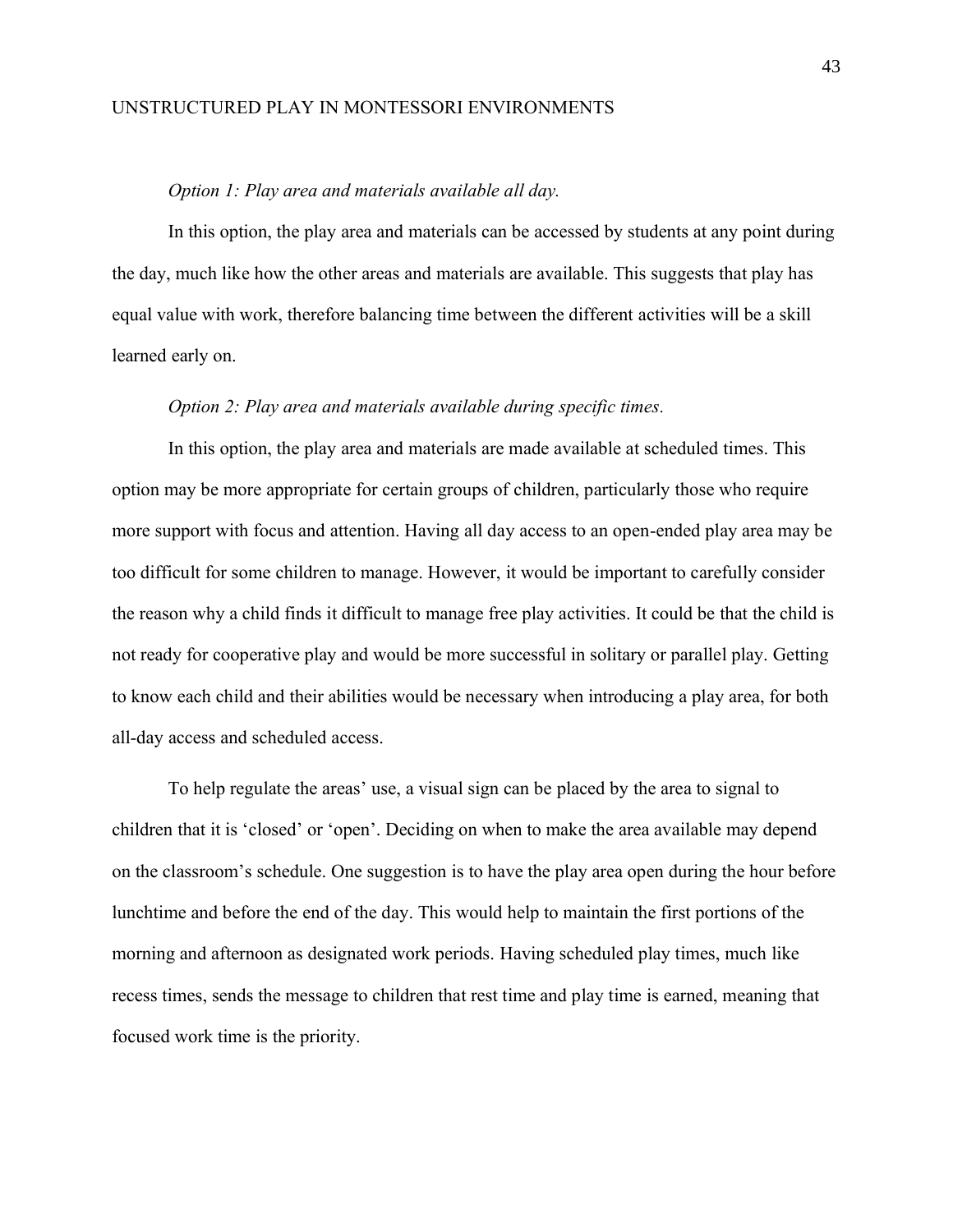#### *Option 3: Play materials allowed in all areas of the classroom.*

<span id="page-51-0"></span>In this option, the play materials and toys can be taken from their designated shelves and brought to any area of the classroom. This means that they can be used and accessed just like the Montessori materials in the class. By allowing children to use non-Montessori materials in an open-ended way near children working with Montessori materials, teachers would need to set clear rules and boundaries in order to maintain a peaceful environment. Some suggested rules are:

- 1. Play materials and toys must remain within student's designated play space (identified by using a play mat).
- 2. Play materials and toys must be used safely and respectfully.
- 3. Dramatic play must take place in a specific area away from others (to avoid too much distraction).
- 4. Materials must be returned to their place on the shelf after being used.

Dramatic play is recommended to take place in a specific area because this type of play often involves higher levels of movement, interaction, and noise. By designating a 'dramatic play area', students not involved are less likely to get distracted. Other types of play, such as constructive play and exploratory play, is more easily restricted to a play mat, whereas dramatic play usually requires children to be moving around and acting out characters.

There are pros and cons with every option. It is ultimately up to each individual teacher to determine which approach would best suit their classroom environment, schedule, and group of students. Overall, what matters most is acknowledging that play can have a place in the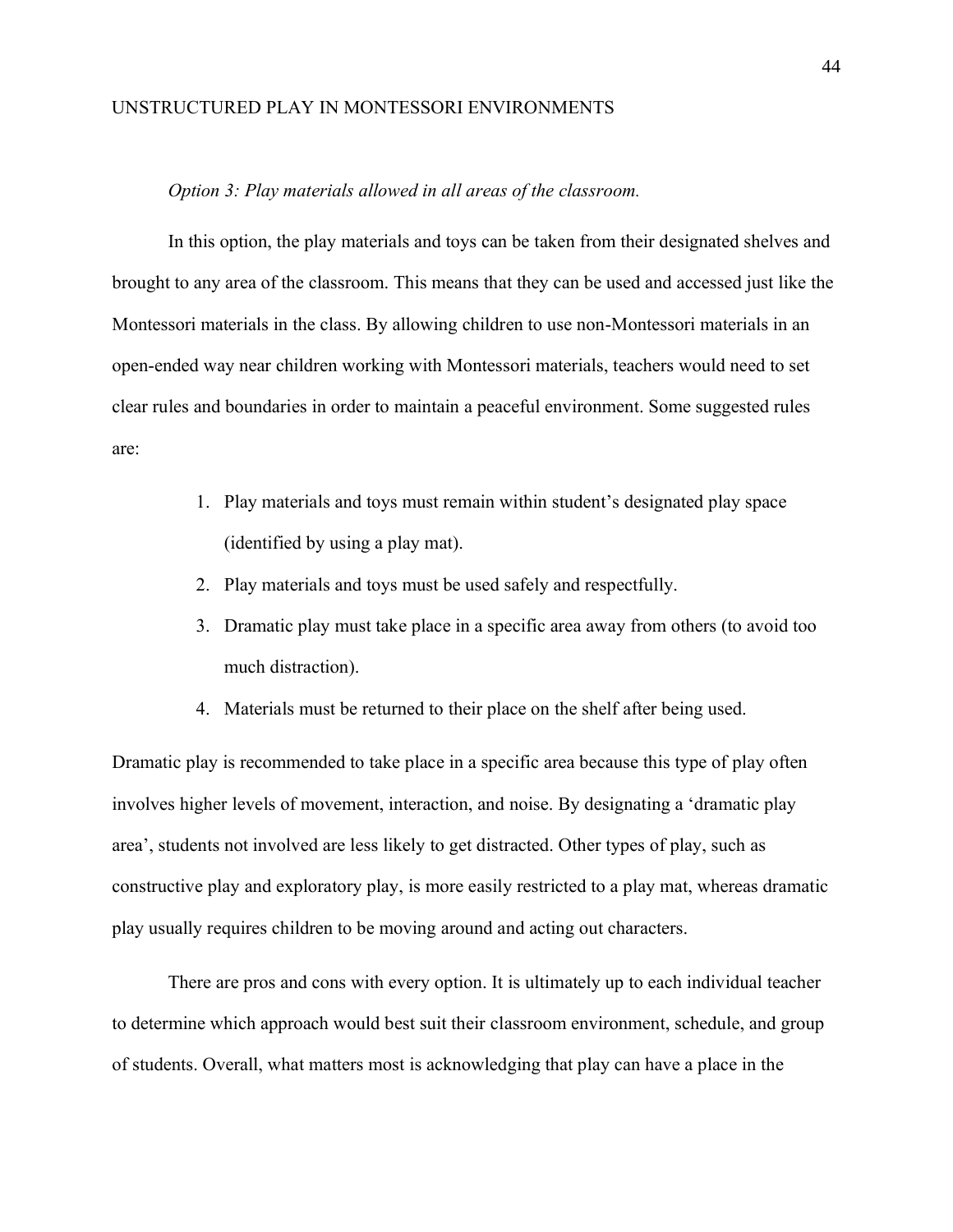Montessori classroom and that by offering intentional opportunities for play is in fact 'following the child'.

#### *Tier 2: Targeted group play.*

<span id="page-52-0"></span>Students requiring support at the Tier 2 level are those who need intervention beyond what can be offered at the classroom level. In terms of social-emotional interventions at this level, the school counsellor or another school staff may facilitate a targeted group. Group play therapy or play-based social groups would provide students with social-emotional challenges to use play as a basis for learning skills such as emotional regulation, communication, empathy, and cooperation (Winburn et al., 2017). Additionally, offering unstructured and non-directive play to a small group can support children to build peer relationships in an organic way. However, what differs from recess and other unstructured play times with a targeted group is the careful guidance and involvement of a trained teacher-facilitator or school counsellor. Apart from building a positive and trusting relationship with the children, the group leader must also ensure that the group takes place in an appropriate environment and creates some sort of framework to guide the group's sessions.

#### *Child-centred play therapy: Leading a group.*

<span id="page-52-1"></span>There are various approaches to leading group therapy in a group setting, however to continue to be in line with the unstructured and open-ended theme, what I recommend is Child-Centred Group Play Therapy. This approach follows the tenets of Child-Centred Play Therapy, but is simply expanded to a group format; therefore, its foundation is based on belief that "*the child leads the way"* (VanFleet et al., 2010, p. 15). Furthermore, Landreth (2012) states,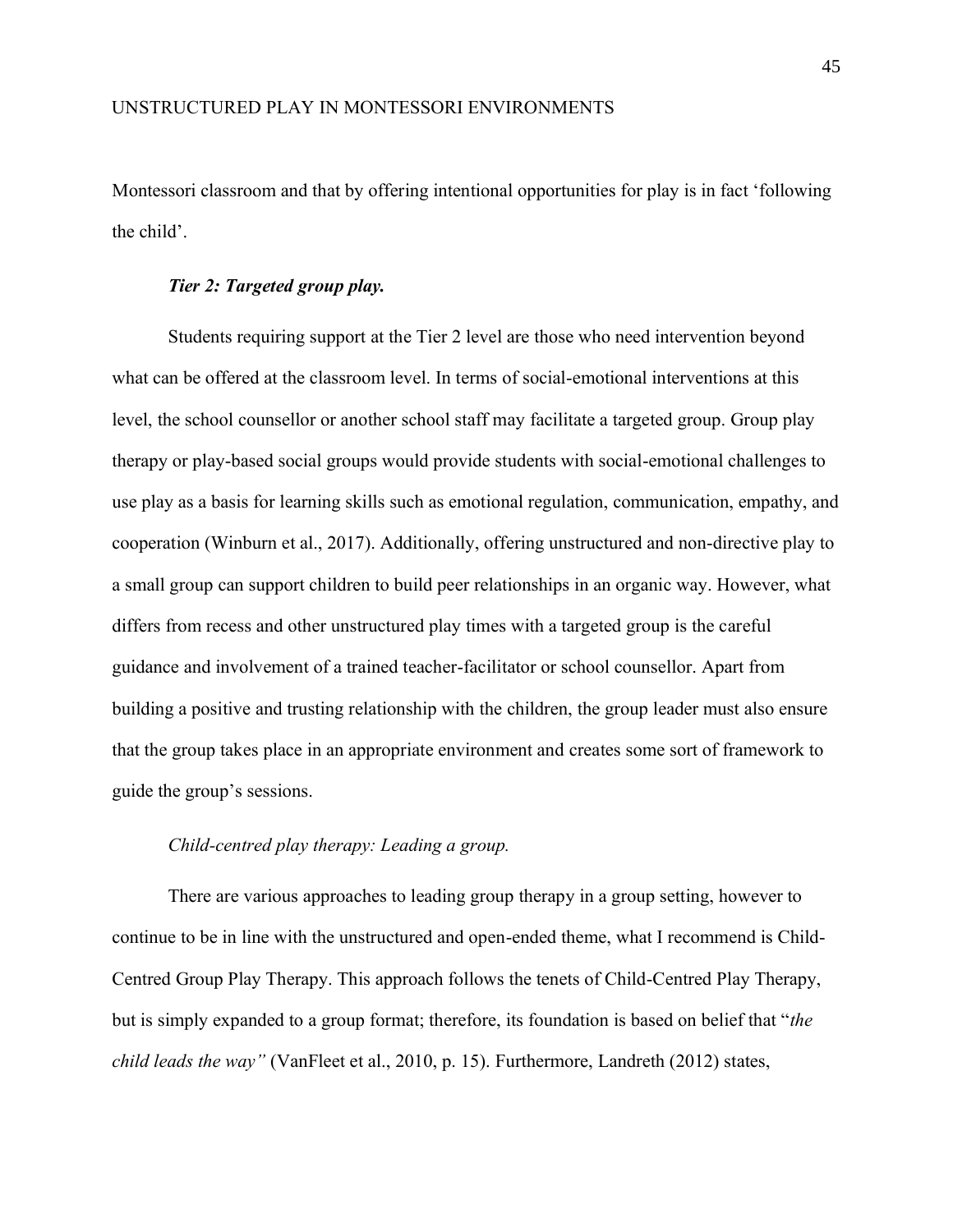"Children are quite capable of appropriately directing their own growth, and they are granted freedom in the play therapy relationship to be themselves in the process of playing out feelings and experiences" (p. 53). Considering this belief, group play provides the opportunity for children to learn and grow through the positive relationships established with the group leader and the other group members (Shen, 2010). The relationships, then, are what drives the growth and change, and so it is vital that the group leader models this positive relationship building through their attitude, beliefs, and presence in the group. Shen (2010) suggests that a group leader must:

1) Develop a warm and friendly relationship with members, 2) accept children as they are, 3) establish a sense of permissiveness, 4) recognize and reflect back children's feelings, 5) maintain a deep respect for children's ability to solve their problems, 6) follow the way children lead, 7) appreciate the gradual change of the healing process rather than attempt to hurry it along, and 8) only set up limits to therapeutically help children accept responsibility in the relationship. (p. 245).

#### *Environment for group play.*

<span id="page-53-0"></span>The environment where the group sessions take place largely depends on what space is available. In my own experience as a school counsellor at an urban independent Montessori school, group spaces are quite limited. Ideally, I would have access to an indoor and outdoor space, supplied with materials and equipment listed in Tier 1 (for outdoor recess play and indoor classroom play). Having a variety of equipment for open-ended play would provide students with opportunities to follow their interests and interact with one another in their play. However, if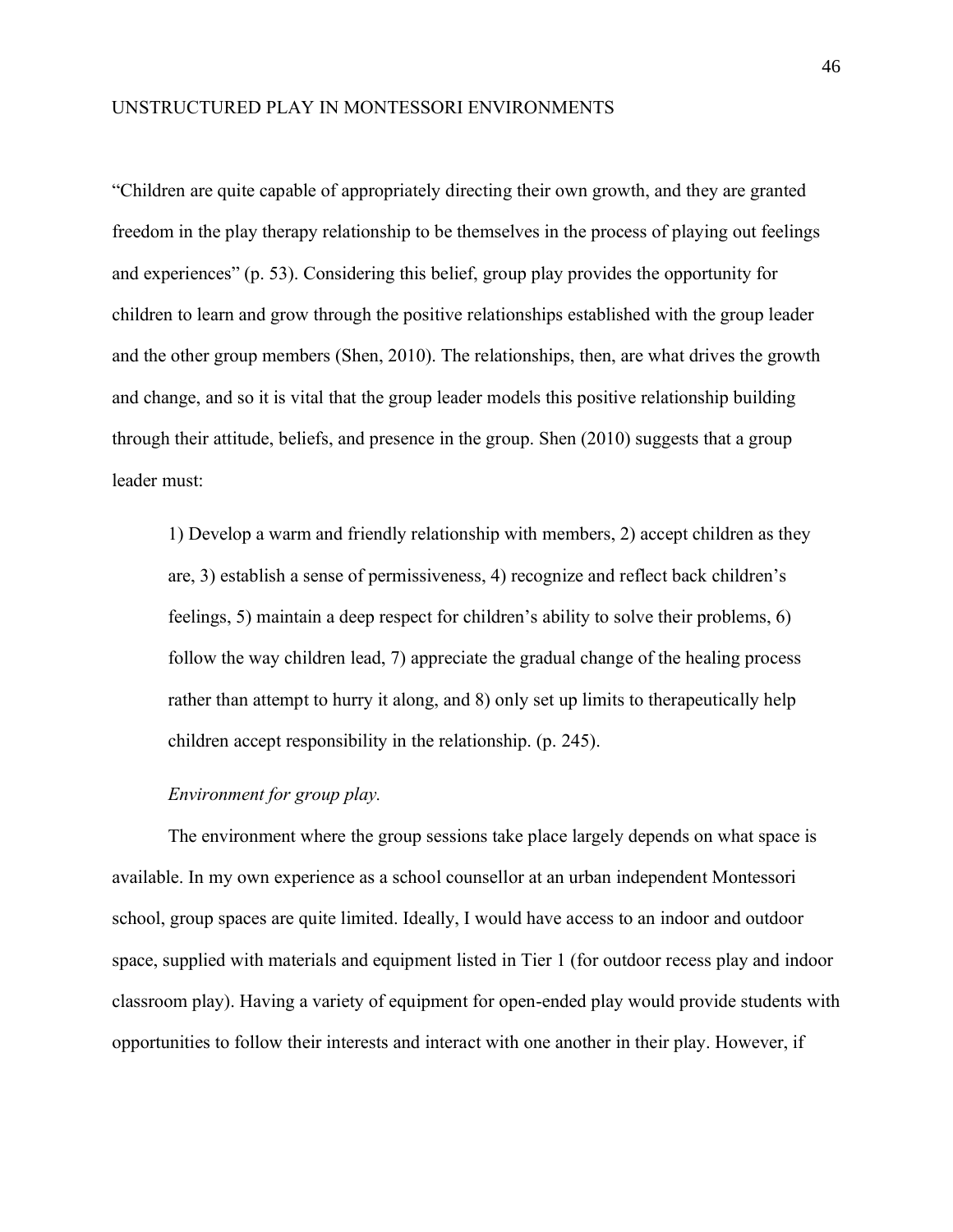equipment is limited, open play spaces in nature or on playgrounds can also be suitable for group play therapy. In these situations, children find ways to play with one another using their imaginations, turning nature objects into pretend objects, or initiating child-led games. I have led several child-centered groups at my school which took place on the school's playground spaces, using only the playground equipment. Even without a variety of additional open-ended play materials, I found the groups to be quite successful.

#### <span id="page-54-0"></span>*Session structure.*

Below is a recommended structure of a group play therapy program:

Session 1: The initial session's focus is introducing one another and creating group rules together. The remainder of the time would be designated for free play. This would allow the group leader to observe the children and make note of behaviours and group dynamics.

#### Agenda:

- Opening circle Initial greeting and introductions (each participant sharing something about themselves)
- Brainstorm of group rules
- Free play
- Closing circle

Sessions  $2 - 7$ : These sessions are focused on child-centred play with the group leader observing, reflecting thoughts and feelings, asking questions, and intervening when necessary. Reflecting thoughts and feelings may sound like: "Jamie, you look sad because you want to join the game. I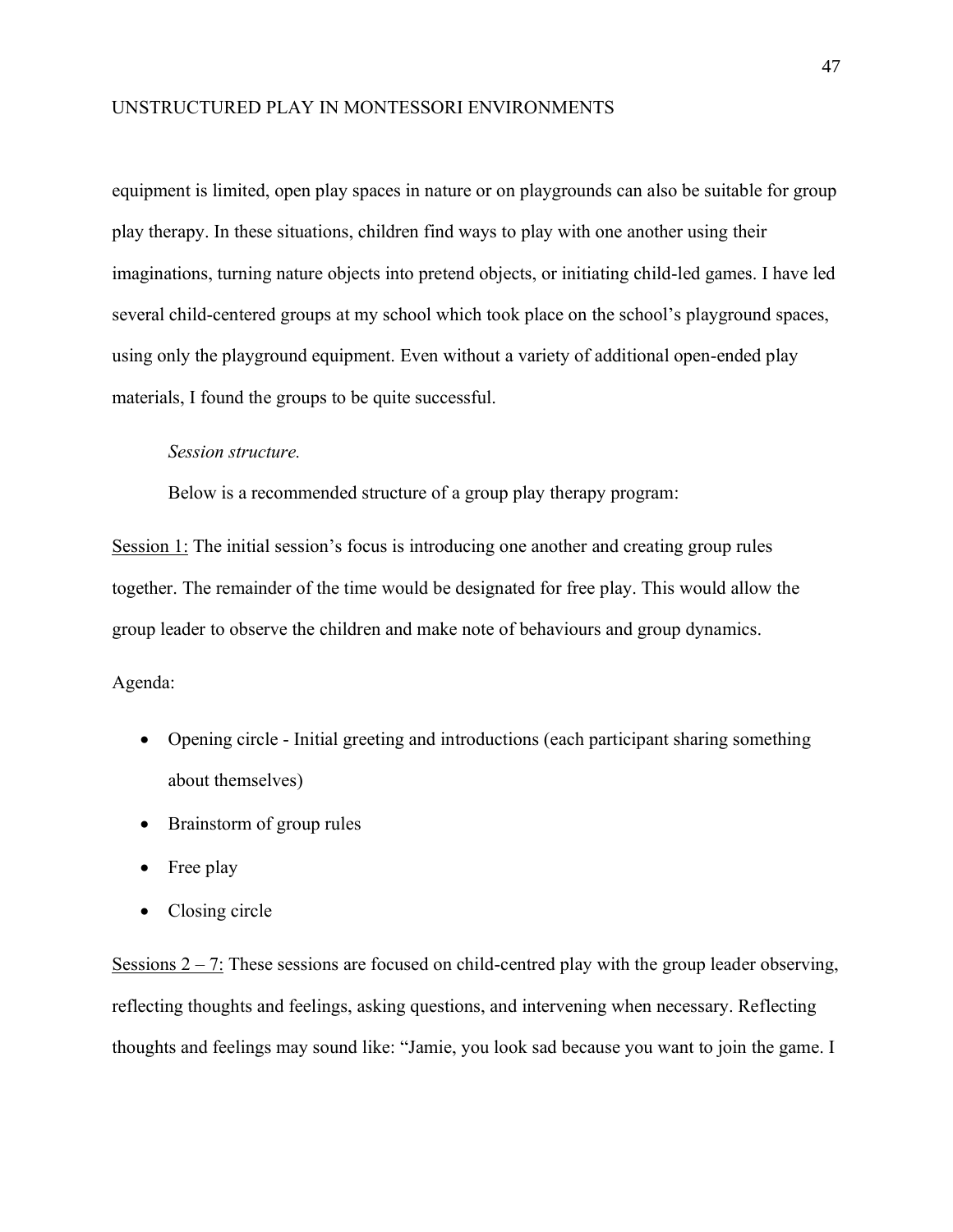wonder what you can do?" The main point here is that I am not offering a solution, but rather stating what I observe and offering a question that may spark problem solving. Intervening and offering directives may be necessary if children's behaviours are escalating, causing some feelings of unsafety. Some directives may include recommendations for calming/regulating strategies or problem-solving strategies.

#### Agenda:

- Opening circle Initial greeting and check-in: To begin each session, the leader greets the students and invites them to check-in by sharing how they are feeling and a piece of news. A feelings check-in can be done in different ways, such as simply stating how you are feeling or using a type of weather or colour to representing how you are feeling. For example, one might say, "I feel sunny today! This morning, I found out we are going to be getting a new puppy!"
- Introduction of session's theme of the day (optional): It may be helpful to have some structure to follow for some groups. For example, if there are specific skills or competencies that the school hopes students will develop, they can be incorporated as a guide for the children's free play. At my school, the acronym ROCKS is used as a positive behaviour framework, which stands for Respect, Open-mindedness, Communication, Kindness, and Success. Therefore, at this point in the session, a theme can be introduced and briefly discussed. An example of a possible script might be: "Today's theme is 'open-mindedness'. What are some ways we can be open-minded?" After the short discussion, the leader can then encourage the students to practise open-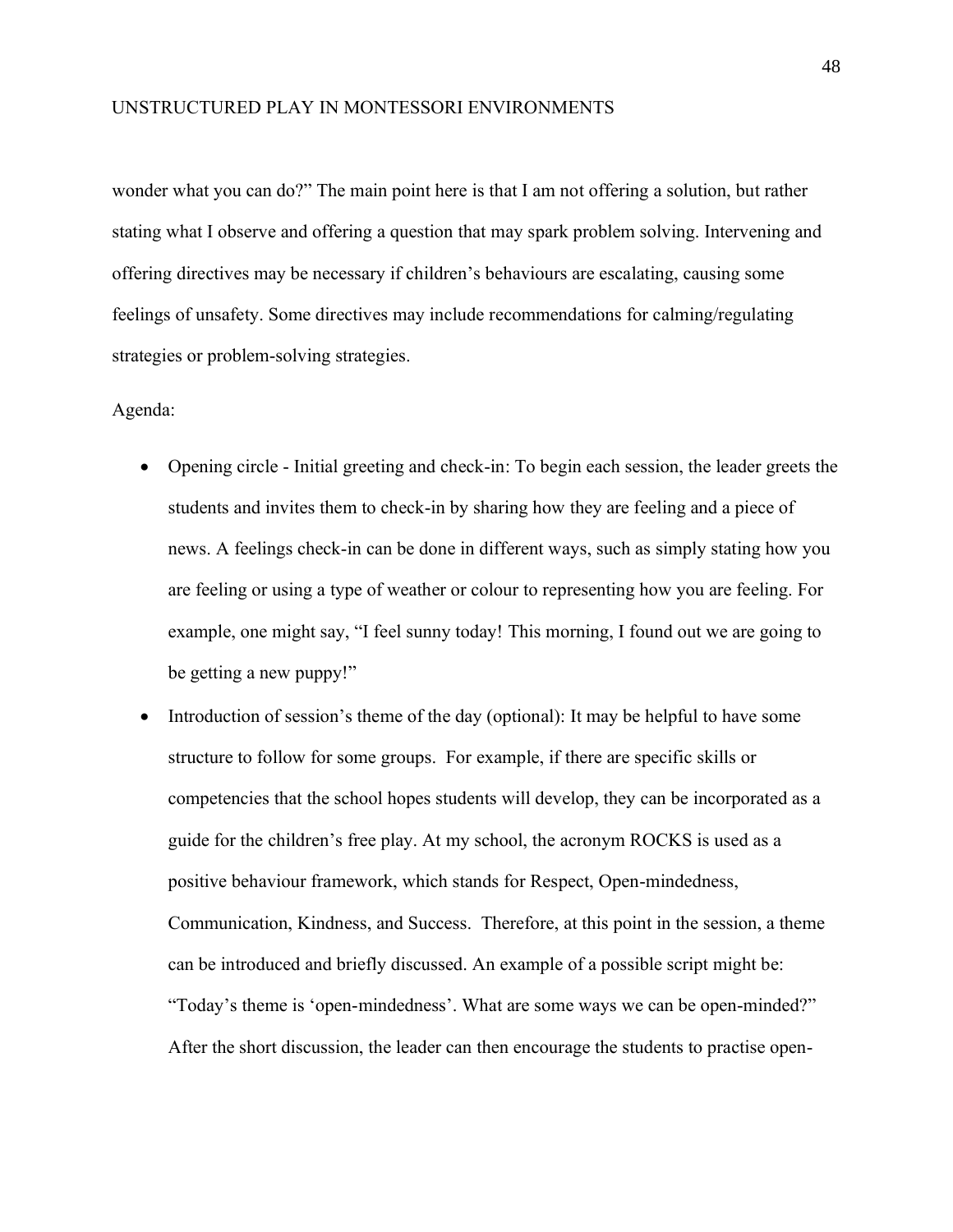mindedness during their free play time and to notice how others display openmindedness.

• Closing circle: At this point, the group leader offers the students an opportunity to acknowledge one another or themselves for showing examples of the session's theme of the day. It is important for the group leader to model this by acknowledging students as well. This might sound like, "I acknowledge for showing open-mindedness when he joined the tag game today. I noticed he doesn't usually like to play tag, but today he gave it a try!"

Final Session: The final session is meant to be a celebration. At this point, students typically would have built positive relationships with one another and with the group leader. A positive way to end the time together is by celebrating what each student offered to the group. This can be done in a variety of creative ways. One way might be by offering each child with a piece of poster paper with their name on it. Each child then goes around to each paper and writes a positive message or word such as, "You are kind." If the children are younger or not yet able to write, a picture of symbol can be drawn instead. This exercise offers a positive close to the program with a tangible item that each child can take away with them. Depending on the school's rules, you can also offer a small treat that can be eaten together. Sharing food often symbolizes celebration in many cultures and practices.

Agenda:

- Opening circle initial greeting and check-in
- Special activity & treat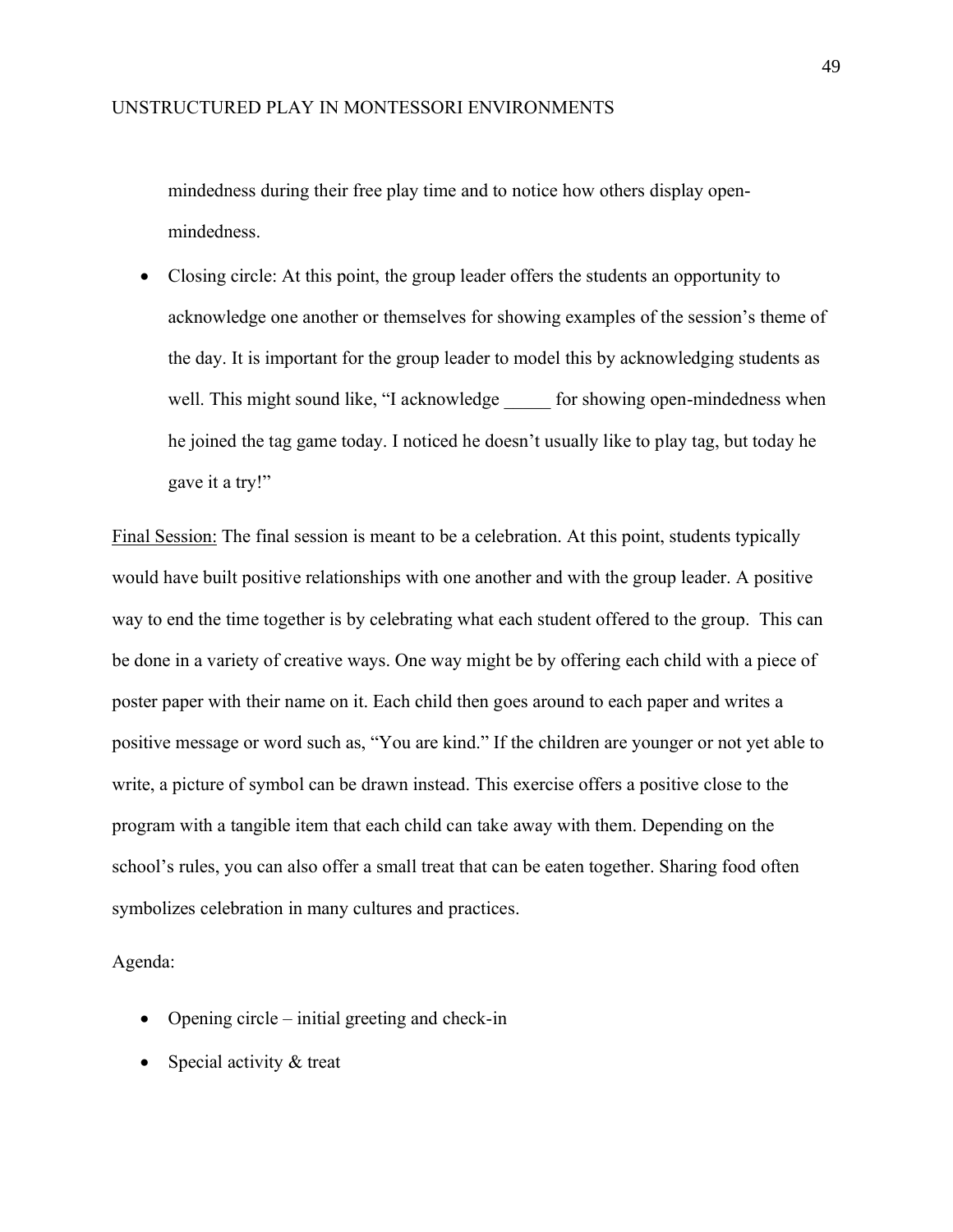- Free play
- Closing circle

#### *Communication and reporting.*

<span id="page-57-0"></span>At the end of the sessions, it is recommended that the classroom teachers and parents are provided with a short summary and report of what was covered in the group sessions. Of course, because of confidentiality, specific things shared in the group would not be reported to parents and teachers. Instead, observations of behaviour, the student's growth, and recommendations for future growth would be offered. By involving the classroom teachers and parents, there is a greater chance that the students will receive ongoing support outside the group, through the recommendations offered in the report. The hope is that students will continue to develop and grow in many other contexts and through the creation of other relationships in their lives.

#### *Tier 3: Individual play therapy.*

<span id="page-57-1"></span>Intervention provided at the Tier 3 level is for students who require a higher level of support beyond what is offered in the classroom or in small groups (Winburn et al., 2017). For students with more extensive social-emotional challenges, they would typically be referred first to a group and would then be identified by the group leader. Tier 3 support in this suggested framework would be individual Child-Centred Play Therapy facilitated by the school counsellor. In order to effectively use the CCPT approach, the counsellor must learn the basic principles and techniques through additional reading or specialized play therapy training. Regardless of route one chooses, it is vital for the counsellor to be aware of the *"Eight Basic Principles"* of the CCPT therapeutic relationship, first outlined by Axline (1969, as cited in Landreth, 2012, p. 80):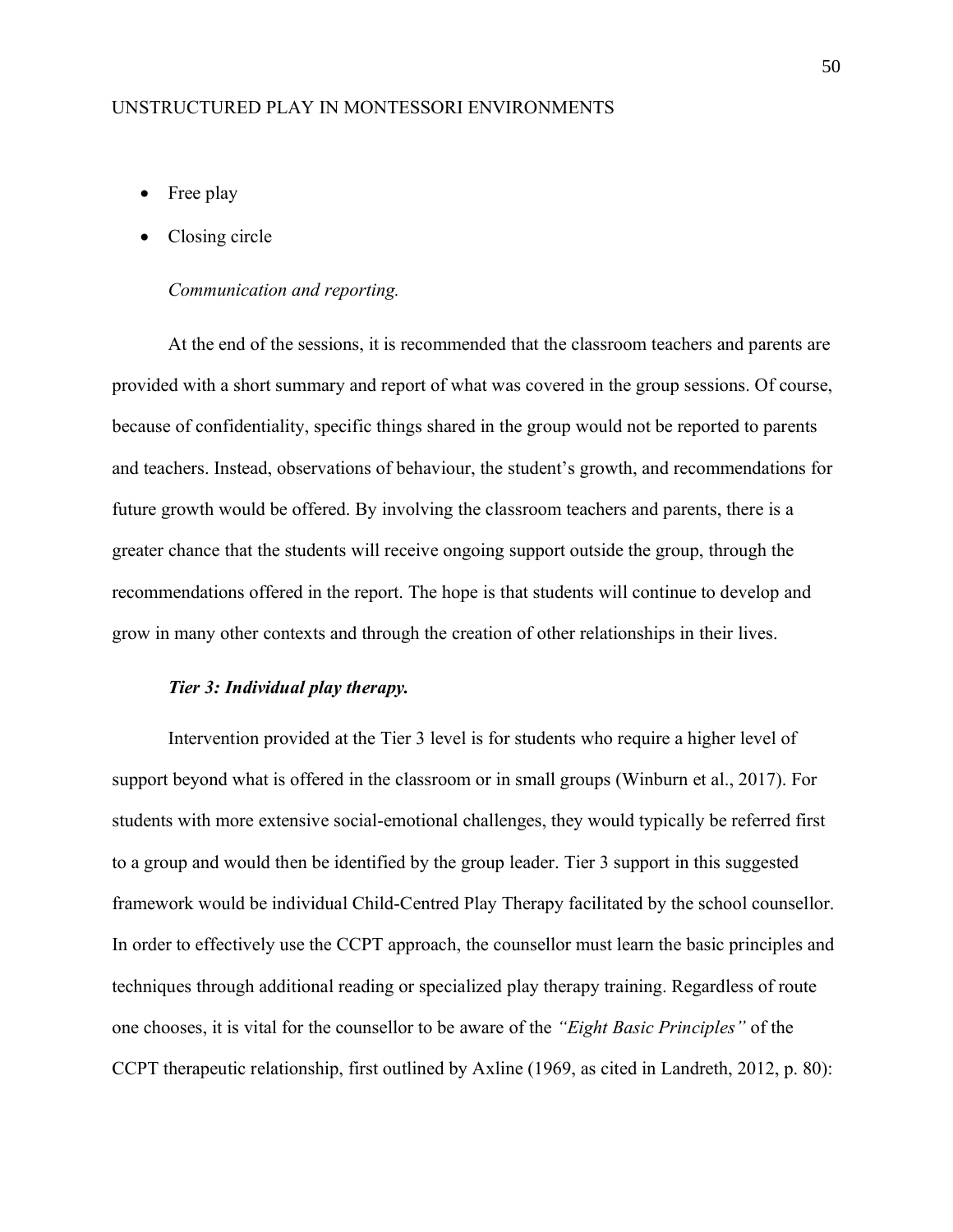- 1. The therapist is genuinely interested in the child and develops a warm, caring relationship.
- 2. The therapist experiences unqualified acceptance of the child and does not wish that the child were different in some way.
- 3. The therapist creates a feeling of safety and permissiveness in the relationship, so the child feels free to explore and express herself completely.
- 4. The therapist is always sensitive to the child's feelings and gently reflects those feelings in such a manner that the child develops self-understanding.
- 5. The therapist believes deeply in the child's capacity to act responsibly, unwaveringly respects the child's ability to solve personal problems, and allows the child to do so.
- 6. The therapist trusts the child's inner direction, allows the child to lead in all areas of the relationship, and resists any urge to direct the child's play or conversation.
- 7. The therapist appreciates the gradual nature of the therapeutic process and does not attempt to hurry the process.
- 8. The therapist establishes only those therapeutic limits necessary to anchor the session to reality and which help the child accept personal and appropriate relationship responsibility.

The therapist's presence and relationship with the child is what offers growth. Therefore, according to this approach, "The relationship is the therapy; it is not the preparation for therapy or behavioural change" (Landreth, 2012, p. 82). Specific ways of being and interacting with the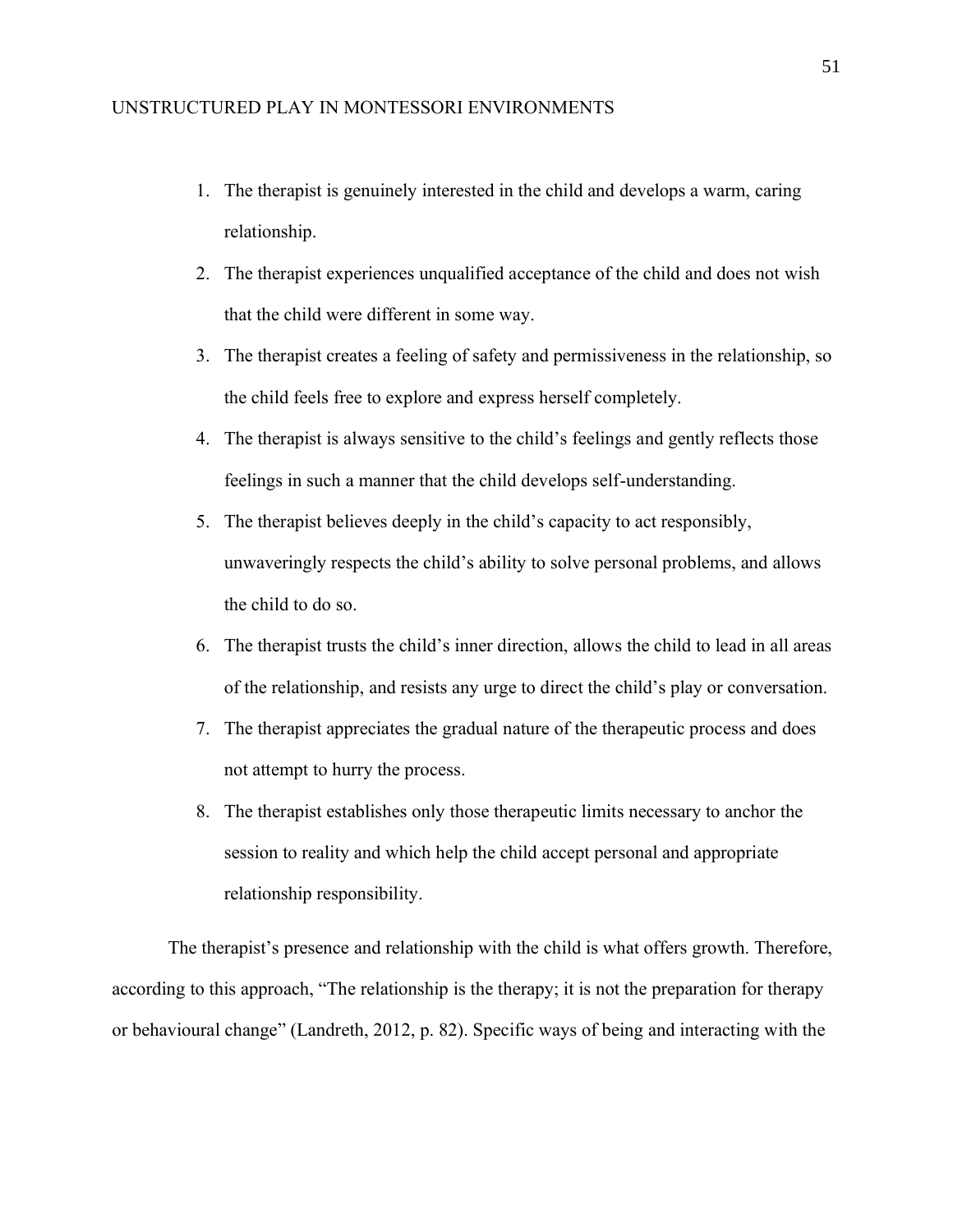child requires practice and development. Below are some recommended books and training programs in CCPT:

<span id="page-59-0"></span>*Recommended play therapy books.*

• VanFleet, R., Sywulak, A., & Sniscak, C. C. (2010) *Child-centred play therapy.* The

Guilford Press.

Drewes, A. A., & Schaefer, C. E. (2010). *School-based play therapy* (2nd ed.). John Wiley & Sons, Inc.

• Landreth, G. L. (2012). *Play therapy: The art of the relationship*. ProQuest Ebook Central https://ebookcentral.proquest.com

<span id="page-59-1"></span>*Recommended play therapy training.*

- Canadian Association of Play Therapy (CAPT) Foundation Play Therapy Training
- Rocky Mountain Play Therapy Institute
- Grove Centre Intensive Child-Centered Play Therapy Training
- Justice Institute of British Columbia Expressive Play Therapy Training
- Synergetic Play Therapy Institute

#### <span id="page-59-2"></span>**Conclusions**

One can simply observe a young child in his or her environment to see play naturally unfold. Opportunities for this basic human tendency to create, explore, imagine, and discover is needed more than ever before. Play comes many forms and when given the chance, children naturally engage in play, often requiring very little to spark their imaginations. A stick can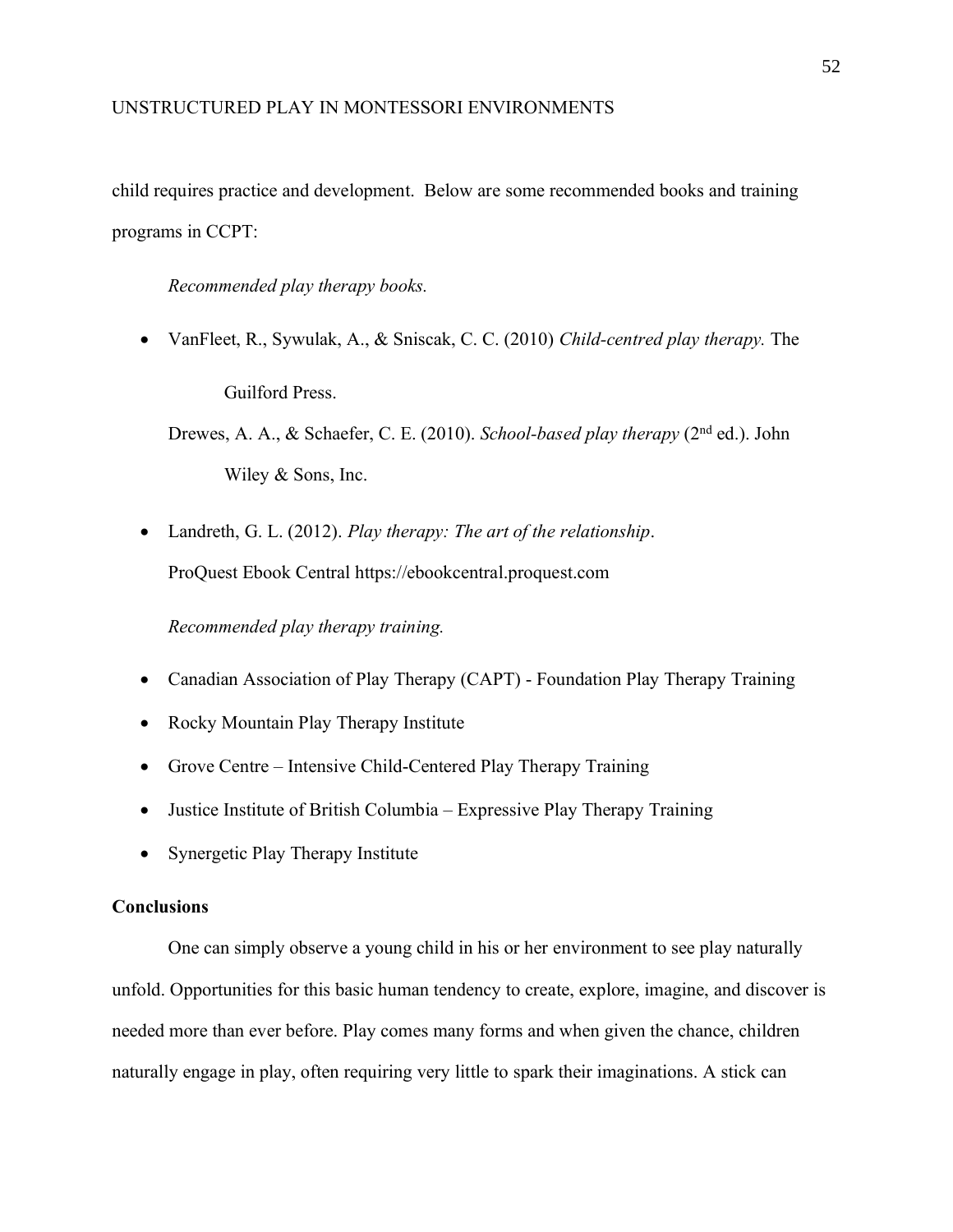become a magic wand, a telescope, a snake, or it can simply be a stick. Through play, a child can imagine herself as a teacher, a doctor, an astronaut, or simply someone's friend. Play acts as a medium through which children communicate their inner worlds with others, offering adults a glimpse into their experiences, thoughts, and feelings. When children are given leadership in their play, they fulfill an inner need that often cannot be communicated with words. Further, play opens possibilities that would otherwise not be an option. Landreth (2012) states:

Play is a voluntary, intrinsically motivated, child-directed activity involving flexibility of choice in determining how an item is used. No extrinsic goal exists. The process of play is usually enjoyed, and the end product is less important. Play involves the child's physical, mental, and emotional self in creative expression and can involve social interaction. Thus when the child plays, one can say that the *total* child is present. (p. 11).

Currently, we are in a time when society is overcome with technology, busy schedules, and high levels of stress, all of which are factors that affect children as much as they affect adults. No matter the environment, whether at school or at home, children have a thirst to be playful. For those of us who have the fortune to be a part of children's learning and development, play is a gift. It is my hope that parents, educators, administrators, and school counsellors, recognize the impact of play and its power to help children heal, learn, and grow.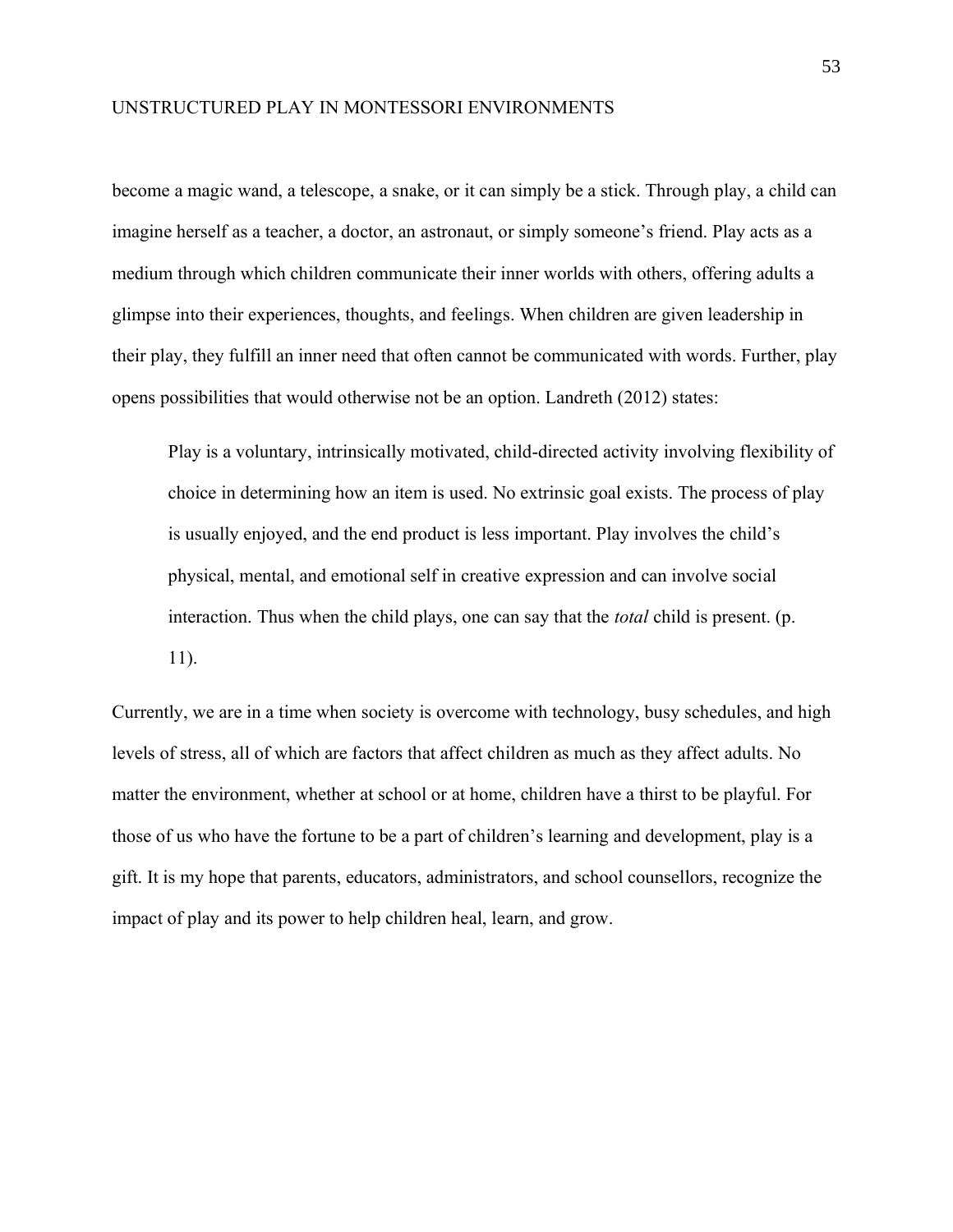#### **References**

- <span id="page-61-0"></span>American Montessori Society. (2021). 5 Core Components of Montessori Education. Retrieved from https://amshq.org/About-Montessori/What-Is-Montessori/Core-Components-of-Montessori
- American Montessori Society. (2021). Maria Montessori Quotes. Retrieved from https://amshq.org/About-Montessori/History-of-Montessori/Who-Was-Maria-Montessori/Maria-Montessori-Quotes
- American Montessori Society. (2021). Who Was Maria Montessori? Retrieved from https://amshq.org/About-Montessori/History-of-Montessori/Who-Was-Maria Montessori
- Association for Play Therapy. (n.d.). *Play therapy makes a difference.* The Association for Play Therapy. https://www.a4pt.org/page/PTMakesADifference/Play-Therapy-Makes-a-Difference.htm
- Association for Play Therapy. (1997). A definition of play therapy. The Association for Play Therapy Newsletter, 16(1), 7.

British Columbia Ministry of Health, & British Columbia Ministry of Children and Family Development. (2009). Early Learning Framework, 1–48. Retrieved from http://www2.gov.bc.ca/gov/content/education-training/early-learning/teach/early-learningframework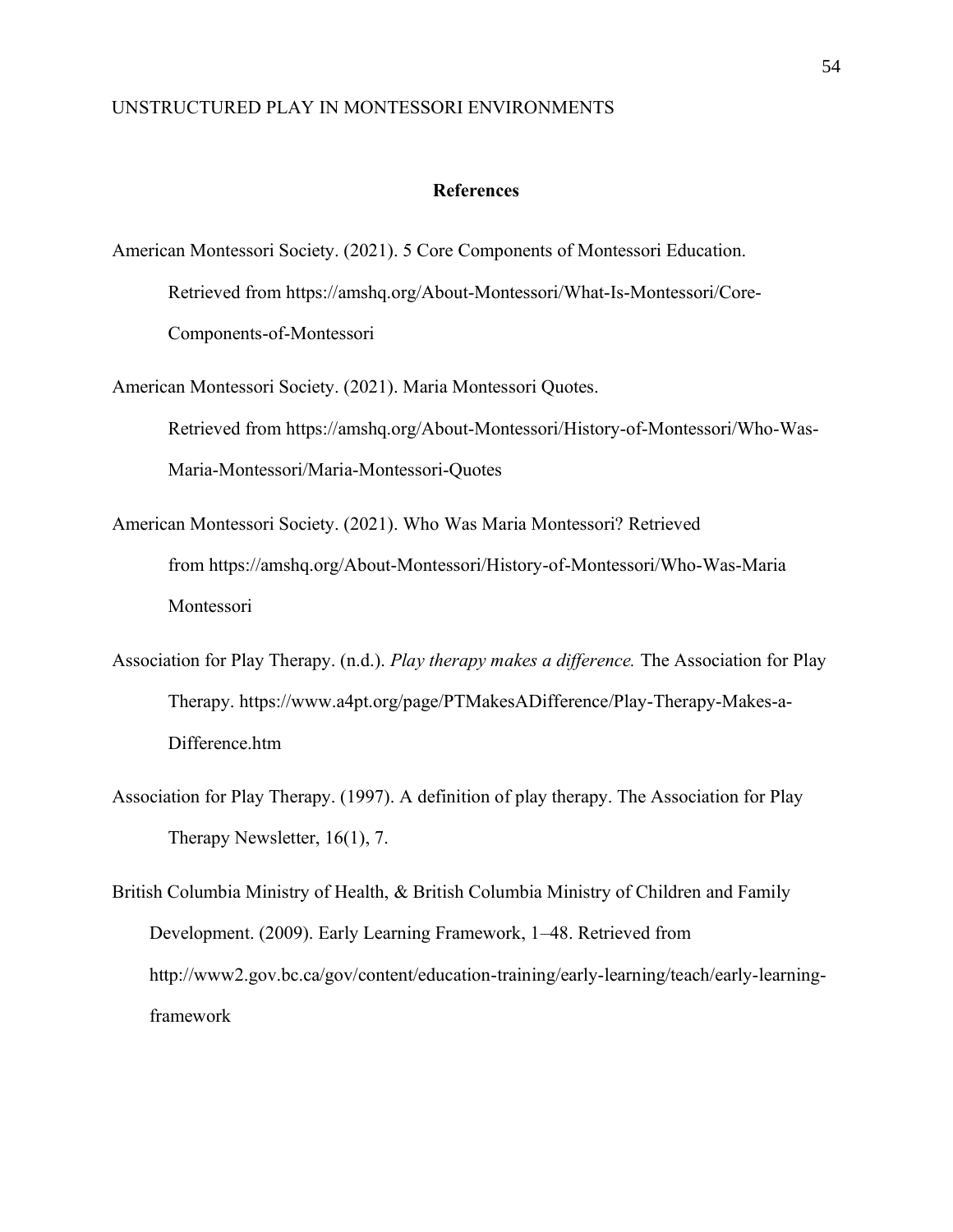- Blanco, P., & Ray, D. (2011). Play therapy in elementary Schools: A best practice for improving academic Achievement. *Journal of Counseling and Development*, *89*(2), 235–243. https://doi.org/10.1002/j.1556-6678.2011.tb00083.x
- Bodrova, E. (2003). Vygotsky and Montessori: One Dream,Two Visions. *Montessori Life, 15*(1), 30–33.
- Burdette, H. L., & Whitaker, R. C. (2005). Resurrecting Free Play in Young Children. *Archives of Pediatrics & Adolescent Medicine*, *159*(1), 46. https://doi.org/10.1001/archpedi.159.1.46
- Canadian Association for Play Therapy. (2014, February 21). *About Play Therapy*. Canadian Association for Play Therapy. https://cacpt.com/
- Canadian Public Health Association. (2019). *CHILDREN'S Unstructured Play*. Retrieved from https://www.cpha.ca/childrens-unstructured-play.
- Caro, C. (2012, September 17). The adult role in child-led play How to become a learning ally. *Nature Play.* http://www.nature-play.co.uk/blog/the-adult-role-in-child-led-play-how-tobecome-a-learning-ally
- Drewes, A. A., & Schaefer, C. E. (2010). *School-based play therapy* (2nd ed.). John Wiley & Sons, Inc.
- Follow the Child Montessori School Inc. (n.d.). *Why montessori?* Follow the Child Montessori School. https://followthechild.org/montessori/

Gettman, D. (1987). *Basic montessori learning activities for under-fives.* St. Martin's Press.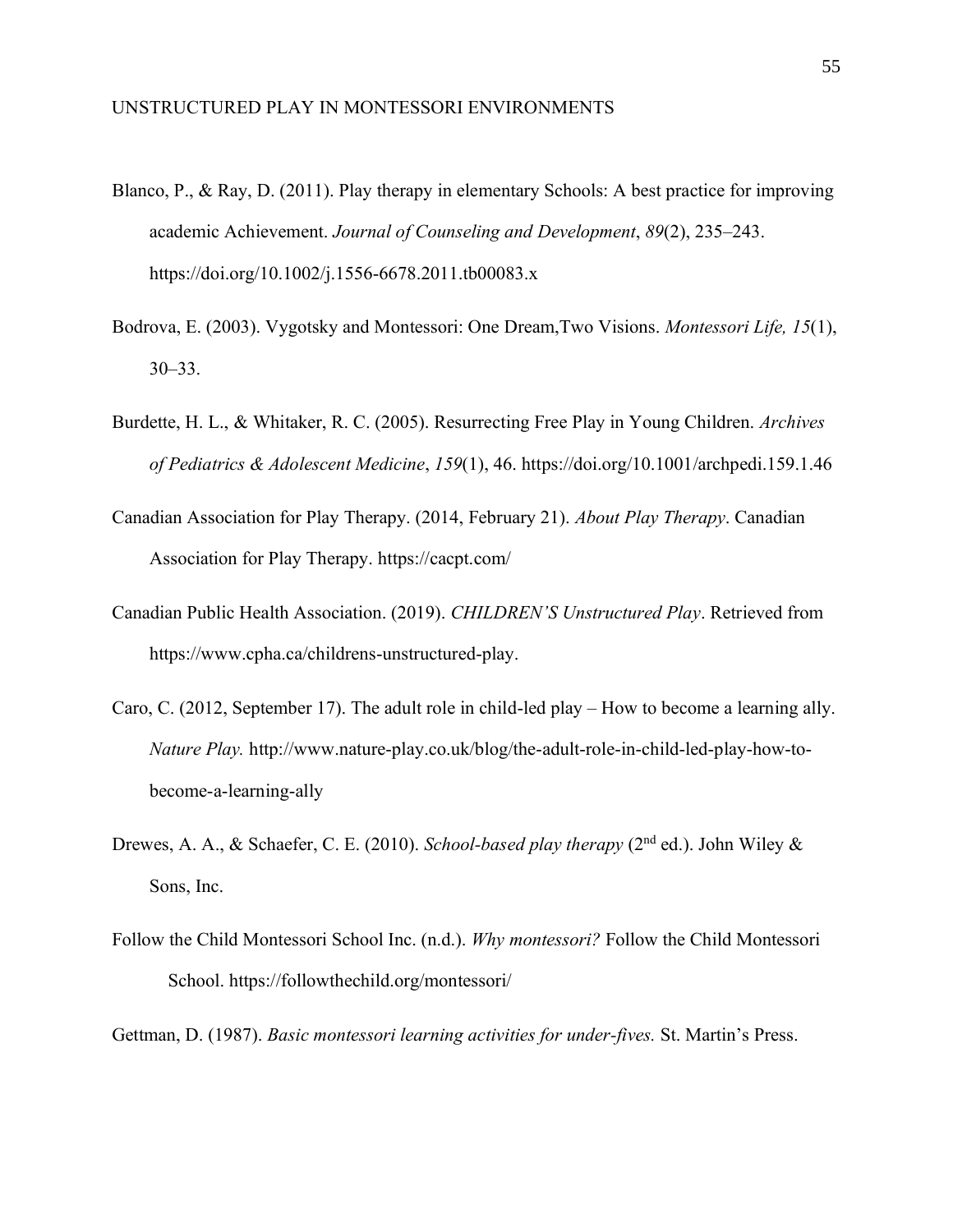- Goldstein, T. R., & Lerner, M. D. (2018). Dramatic pretend play games uniquely improve emotional control in young children. *Developmental Science*, *21*(4), 1–14. https://doi.org/10.1111/desc.12603
- Gordon Biddle, K. A., Garcia-Nevarez, A., Roundtree Henderson, W. J., & Valero-Kerrick, A. (2014). *Early childhood education: Becoming a professional.* SAGE Publications, Inc.
- Hendron, R. (2016). Comparing the approaches of Montessori Education and Play Therapy. Retrieved from https://montessoricommons.cc/comparing-the-approaches-of-montessorieducation-and-play-therapy/
- Ispos. (2017, April). *Public Perspectives* [PowerPoint slides]. 3rd Annual Canadian Mental Health Check-up. Ispos. https://www.ipsos.com/sites/default/files/2017- 08/IpsosPA\_PublicPerspectives\_CA\_April%202017%20Mental%20Health.pdf
- Krasnor, L. R., & Pepler, D. J. (1980). The study of children's play: Some suggested future directions. In K. Rubin (Ed.), Children's play (pp. 85– 95). San Francisco: Jossey-Bass.
- Landreth, G. L. (2012). *Play therapy: The art of the relationship*. ProQuest Ebook Central https://ebookcentral.proquest.com
- Lee, R. L. T., Lane, S. J., Tang, A. C. Y., Leung, C., Louie, L. H. T., Browne, G., & Chan, S. W. C. (2020). Effects of an unstructured free play and mindfulness intervention on wellbeing in kindergarten students. *International Journal of Environmental Research and Public Health*, *17*(15), 1–15. https://doi.org/10.3390/ijerph17155382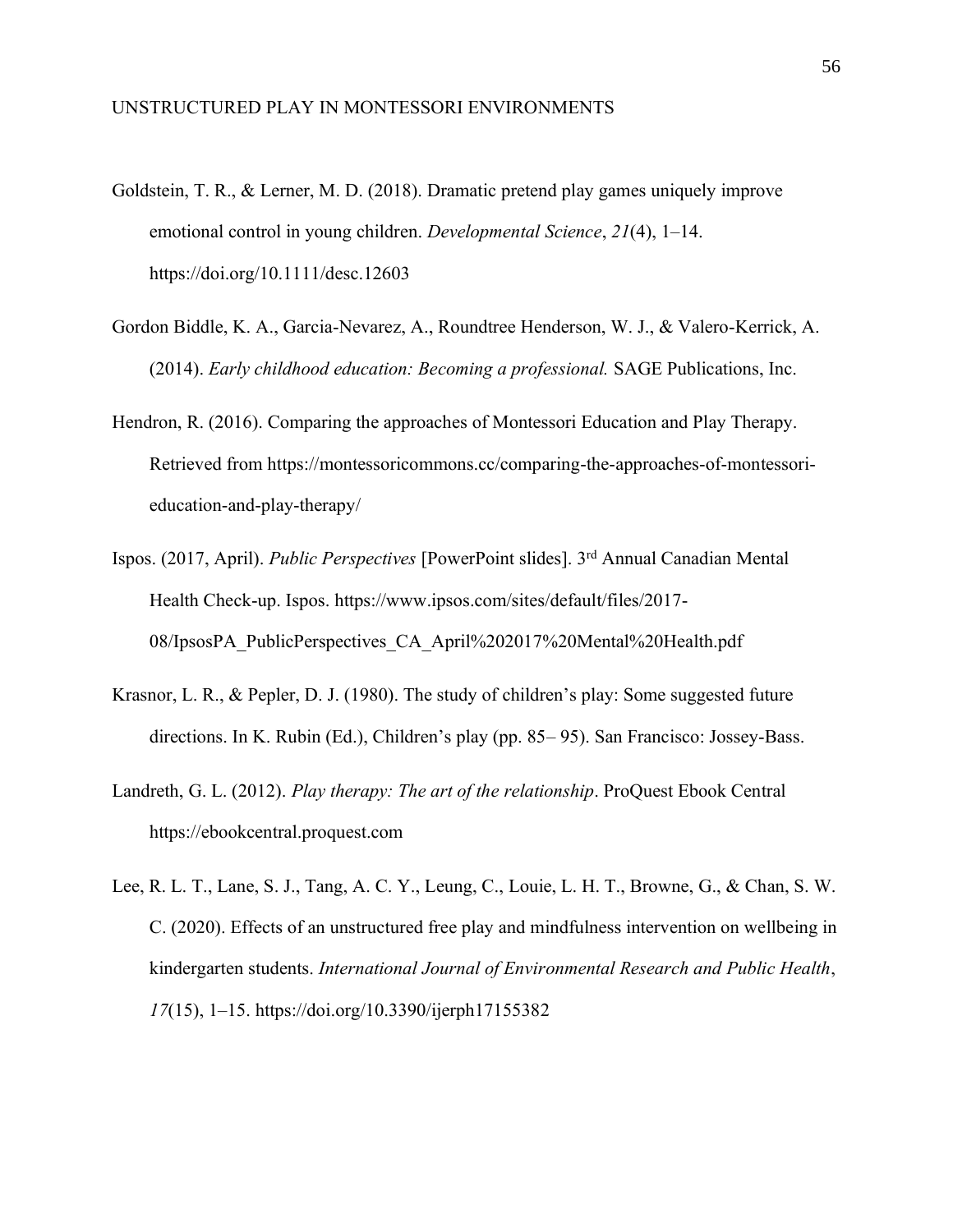- Lillard, A. S. (2013). Playful learning and Montessori education. *American Journal of Play*, *5*(2), 157–186. Retrieved from http://www.journalofplay.org/sites/www.journalofplay.org/files/pdf-articles/5-2-articleplay-learning-and-montessori-education\_0.pdf
- Lillard, A. S., Lerner, M. D., Hopkins, E. J., Dore, R. A., Smith, E. D., & Palmquist, C. M. (2013). The impact of pretend play on children's development: A review of the evidence. *Psychological Bulletin*, *139*(1), 1–34. https://doi.org/10.1037/a0029321
- Lillard, A. S., Heise, M. J., Richey, E. M., Tong, X., Hart, A., & Bray, P. M. (2017). Montessori preschool elevates and equalizes child outcomes: A longitudinal study. *Frontiers in Psychology*, *8*(OCT). https://doi.org/10.3389/fpsyg.2017.01783
- Mooney, C. (2013). Theories of childhood: An introduction to Dewey, Montessori, Erikson, Piaget, and Vygotsky. St. Paul, MN: Redleaf Press.
- Parmenter, M. A., Strath, S. J., Swartz, A. M., & Parker, S. J. (2005). Daily Physical Activity. *Medicine & Science in Sports & Exercise*, *37*(Supplement), S385–S386. https://doi.org/10.1249/00005768-200505001-01993
- Ray, D. C., Armstrong, S. A., Balkin, R. S., & Jayne, K. M. (2015). Child-centered play therapy in the schools: Review and meta-analysis. *Psychology in the Schools*, *52*(2), 107–123. https://doi.org/10.1002/pits.21798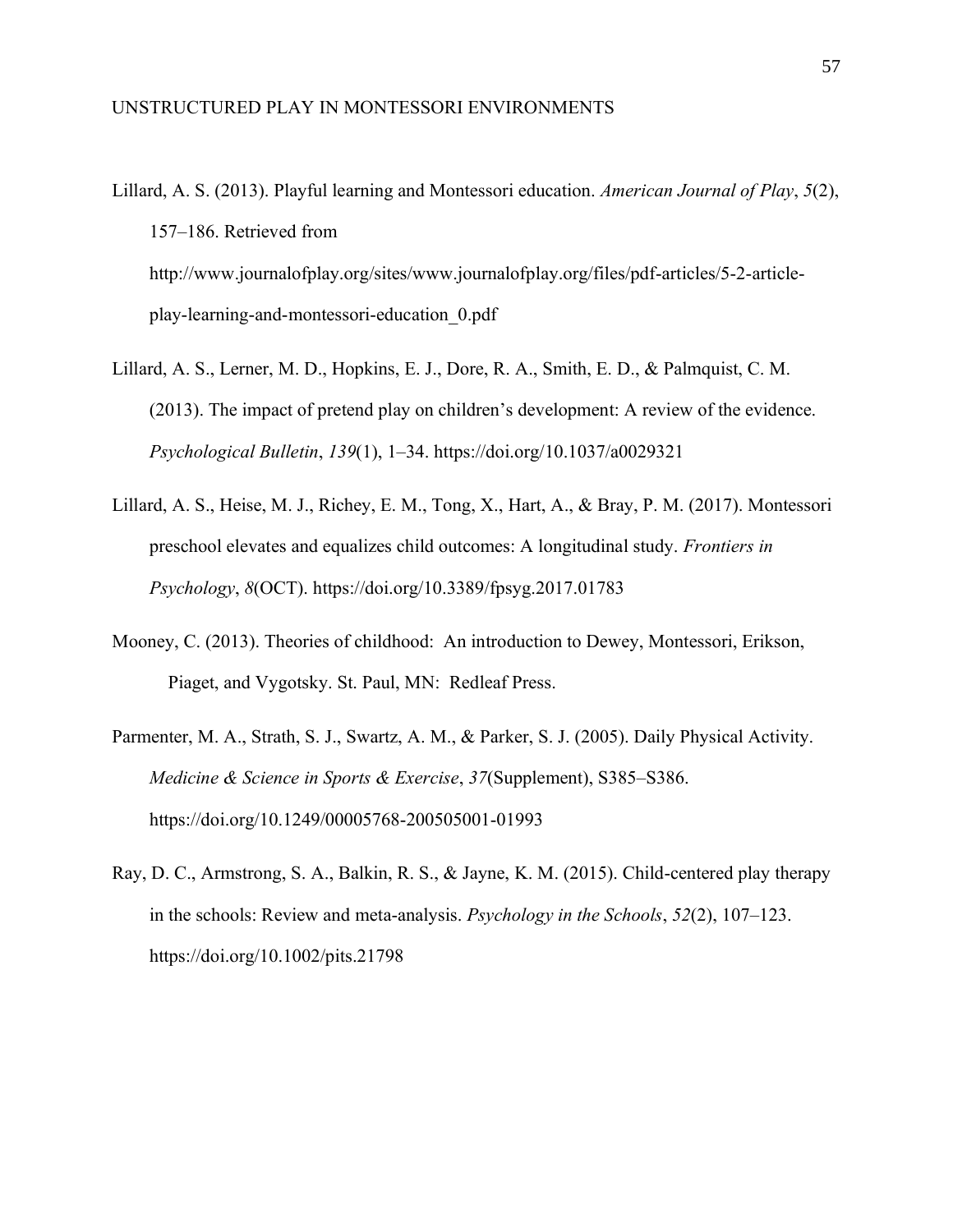- Rubin, K. H., Fein, G. G., & Vandenberg, B. (1983). Play. In E. Mavis Hetherington (Eds.), *Handbook of child psychology*: *Vol. 4. socialization, personality, and social development*  (693–774). Wiley.
- Schmidt, M. (2015, December 3). Freedom within limits of responsibility. *Montessori Rocks!* https://montessorirocks.org/freedom-within-limits-of-responsibility/
- Shen, Y. (2010). Trauma-focused group play therapy in the schools. In Drewes, A. A., & Schaefer, C. E. (Eds.), *School-based play therapy* (2<sup>nd</sup> ed.) (pp. 237-255). John Wiley & Sons, Inc.
- Slot, P. L., Mulder, H., Verhagen, J., & Leseman, P. P. M. (2017). Preschoolers' cognitive and emotional self-regulation in pretend play: Relations with executive functions and quality of play. *Infant and Child Development*, *26*(6), 1–22. https://doi.org/10.1002/icd.2038
- Smith, P. K. *Children and Play: Understanding Children's Worlds*, John Wiley & Sons,

Incorporated, 2009. ProQuest Ebook Central, https://ebookcentral.proquest.com/lib/cityuseattle/detail.action?docID=427984.

- Smith, P. K., & Vollstedt, R. (1985). Defining play: an empirical study of the relationship between play, and various play criteria. Child Development , 56 , 1042– 1050.
- Soundy, C. S. (2009). Young children's imaginative play: Is it valued in montessori classrooms? *Early Childhood Education Journal*. https://doi.org/10.1007/s10643-008-0282-z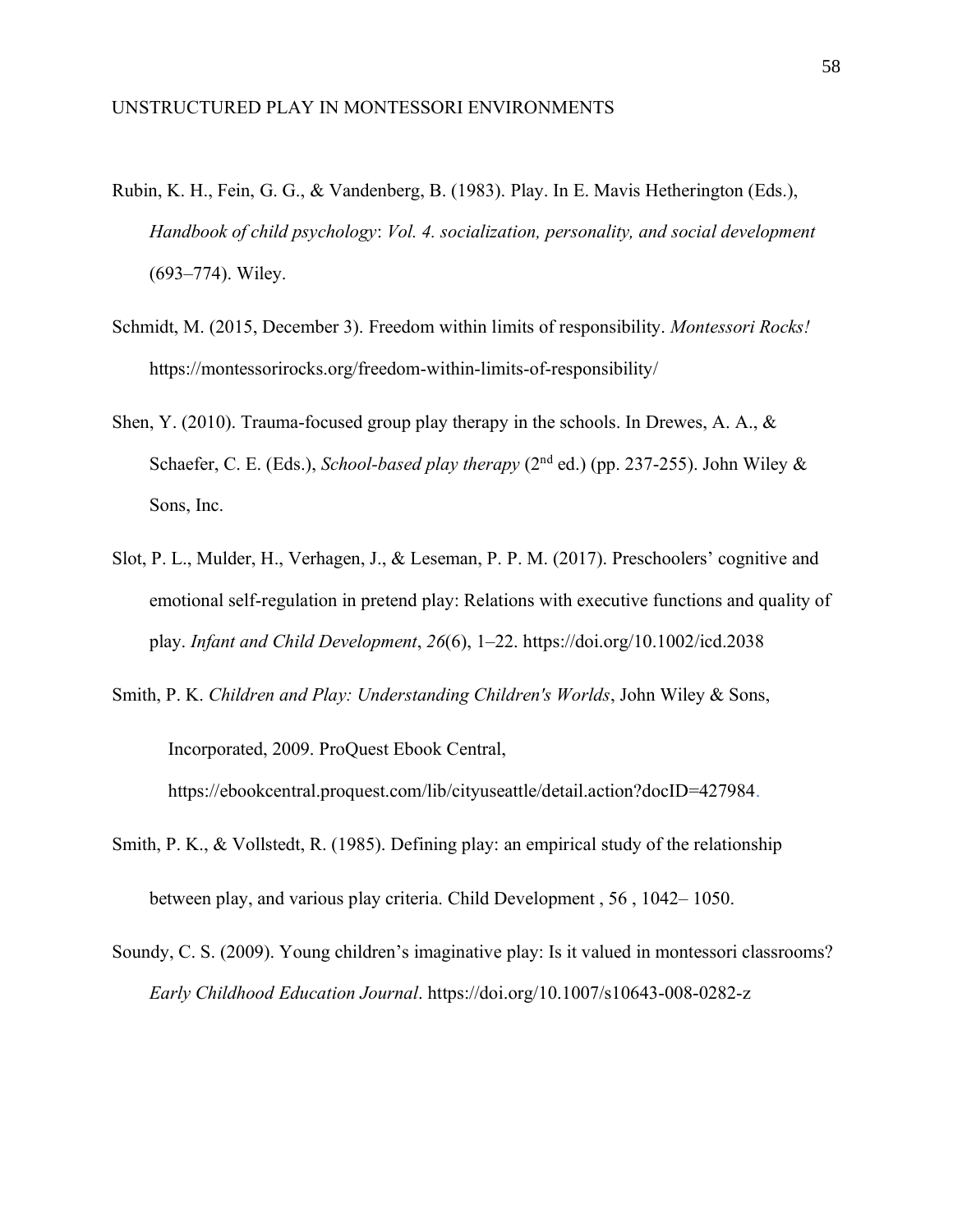- Soundy, C. S. (2010). We had to be sneaky! *Montessori Life*. Retrieved from https://searchproquestcom.proxy.cityu.edu/docview/847147617/fulltextPDF/B208299671BB4C44PQ/1?accounti d=1230
- Soundy, C. S. (2012, Winter). Imaginary play in montessori classrooms: Considerations for a position statement. *Montessori Life, 24*, 28-35. https://proxy.cityu.edu/login?url=https://wwwproquest.com.proxy.cityu.edu/magazines/imaginary-playmontessoriclassrooms/docview/1267666312/se-2?accountid=1230
- Statistics Canada. (2008). Health Reports. *Government of Canada*, *8*(3), 1–53. Retrieved from http://www5.statcan.gc.ca/access\_acces/archive.action?loc=/pub/82-003s/2005000/pdf/9087-eng.pdf&archive=1
- Statistics Canada. (2018). Health Fact Sheets. *Statistics Canada*, (82). Retrieved from www.statcan.gc.ca
- Torrence, M. (2001). Montessori and Play: Theory vs. Practice. *Montessori Life - A Publication of the American Montessori Society*, *13*(3), 8–11.
- University of Virginia College and Graduate School of Arts & Sciences. (2020). *Lillard*. https://psychology.as.virginia.edu/lillard
- VanFleet, R., Sywulak, A., & Sniscak, C. C. (2010) *Child-centred play therapy.* The Guilford Press.